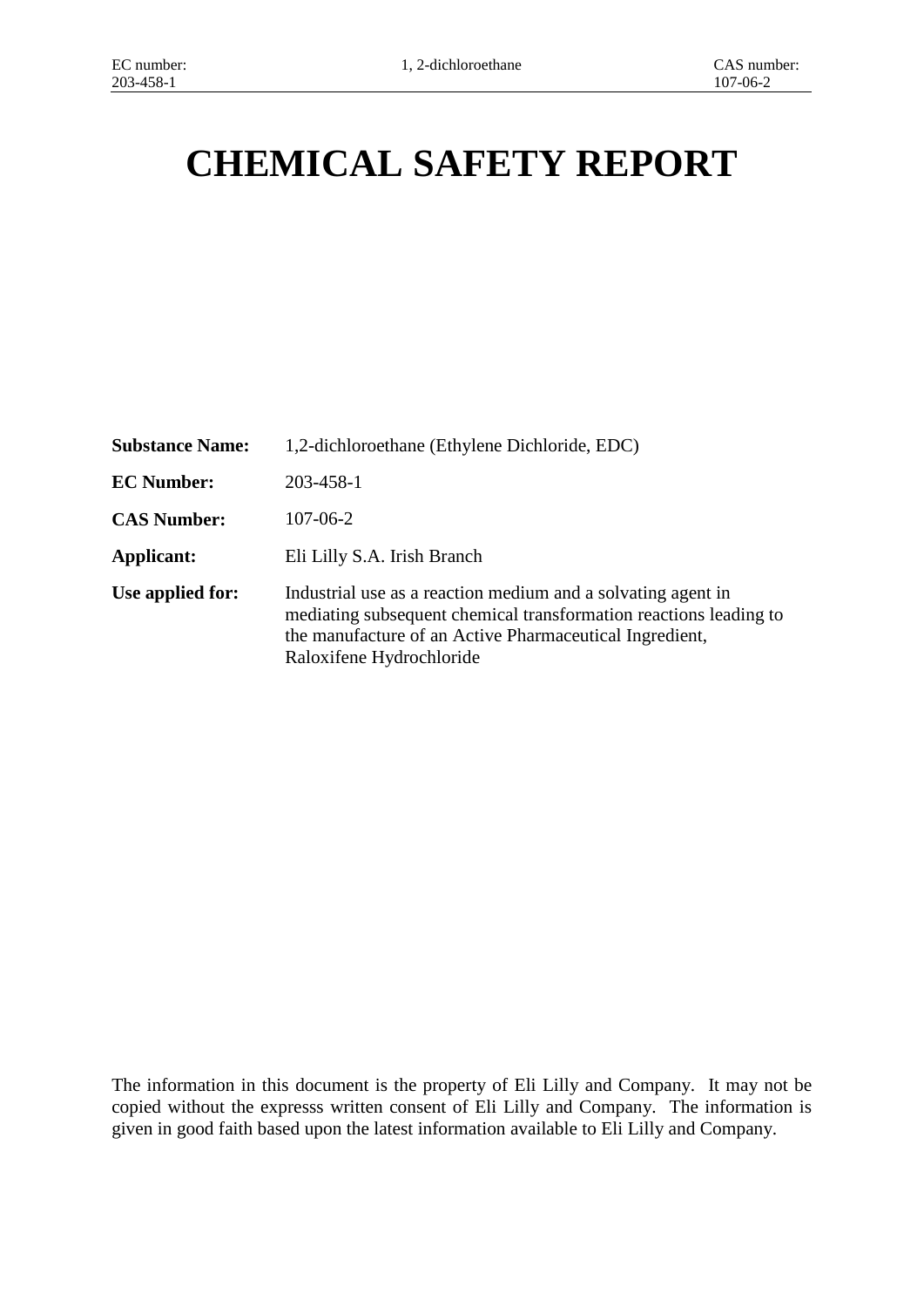# **9. EXPOSURE ASSESSMENT**

# **9.0. Introduction**

#### **9.0.1 Process description.**

The applicant's use of EDC is restricted to one site at Kinsale, Ireland (address: Dunderrow, Kinsale, Co. Cork, Ireland). EDC is used as a reaction medium and solvating agent in the chemical synthesis of the final intermediate in the reaction sequence used to manufacture 6-hydroxy-2-(4 hydroxyphenyl)-benzo[b]thien-3-yl][4-[2-(1-piperidinyl)ethoxy]phenyl]methanone (Raloxifene Hydrochloride). Raloxifene Hydrochloride is the Active Pharmaceutical Ingredient (API) of the Selective Estrogen Receptor Modulator (SERM) marketed by Eli Lilly under the trade name Evista®. Whilst EDC is used in the manufacturing process, it is removed from the API prior to formulation so that patient safety requirements are met. Since the residual amount of EDC in the API is safetylimited by the EMA (Euroepan Medicines Agency) (Guideline for Residual Solvents), in practice virtually all the EDC used during manufacture would be present in the production waste streams that are then disposed of in accordance with local environmental regulations. Manufacturing is on a campaign basis. There is a single campaign per year typically lasting 3 months. A schematic overview of EDC handling operations is presented in Figure 1 with a full process description, including identification of stages with and without exposure of workers, also presented. More detailed information on equipment trains and associated processes can be found in local site documentation such as P&IDs (piping & instrumentation diagrams), PFDs (process flow diagrams) and procedures.

#### *Delivery – Unloading & Sampling of Road Tankers*

EDC (liquid) is supplied by road tanker, each delivery contains approximately 27,000 litres of solvent. The connection of a pressurised supply of nitrogen to the road tanker during the unloading process, use of flexible hoses with dry lock couplings and a pumped transfer ensures that this operation occurs within a closed system (see Figure 1, Appendix 6). Collection of a goods receipt sample, which is via a contained sampling device attachment, occurs shortly after arrival of the road tanker on site. Post confirmation of sample approval from the QC laboratory, the transfer of the contents of the road tanker into the raw solvent storage tank begins; it will take approximately 90 minutes to complete this operation. Also during the unloading process the displacement volume of the EDC storage tank is routed to a carbon absorber which is dedicated to the collection of gaseous discharges from this tank. When the road tanker is empty, the system is flushed with nitrogen before the hoses are disconnected.

#### *Storage of Raw Solvent*

Storage of raw solvent takes place within a closed system. The EDC storage tank (see Figure 2, Appendix 6) is located in the site bulk storage bunded area. Twice per day the operative will walk through the bunded area to conduct visual inspections of plant and equipment to ensure that these are operational and that containment measures are being maintained. Since bulk solvent is pumped from storage tank to the point of use in the manufacturing building via automated transfers, with the exception of maintenance activities, filter changes and tank sampling, exposure to workers is minimal. As per site QC requirements each tank is sampled once per quarter. All tanks have a screwed bottle type in-line sampling device and solvent filter (see Figure 3, Appendix 6). Filters are used on the sample lines of storage tanks to aid in getting a representative sample. As per site QC requirements, the filter on the sample line of each tank is changed every 12 months.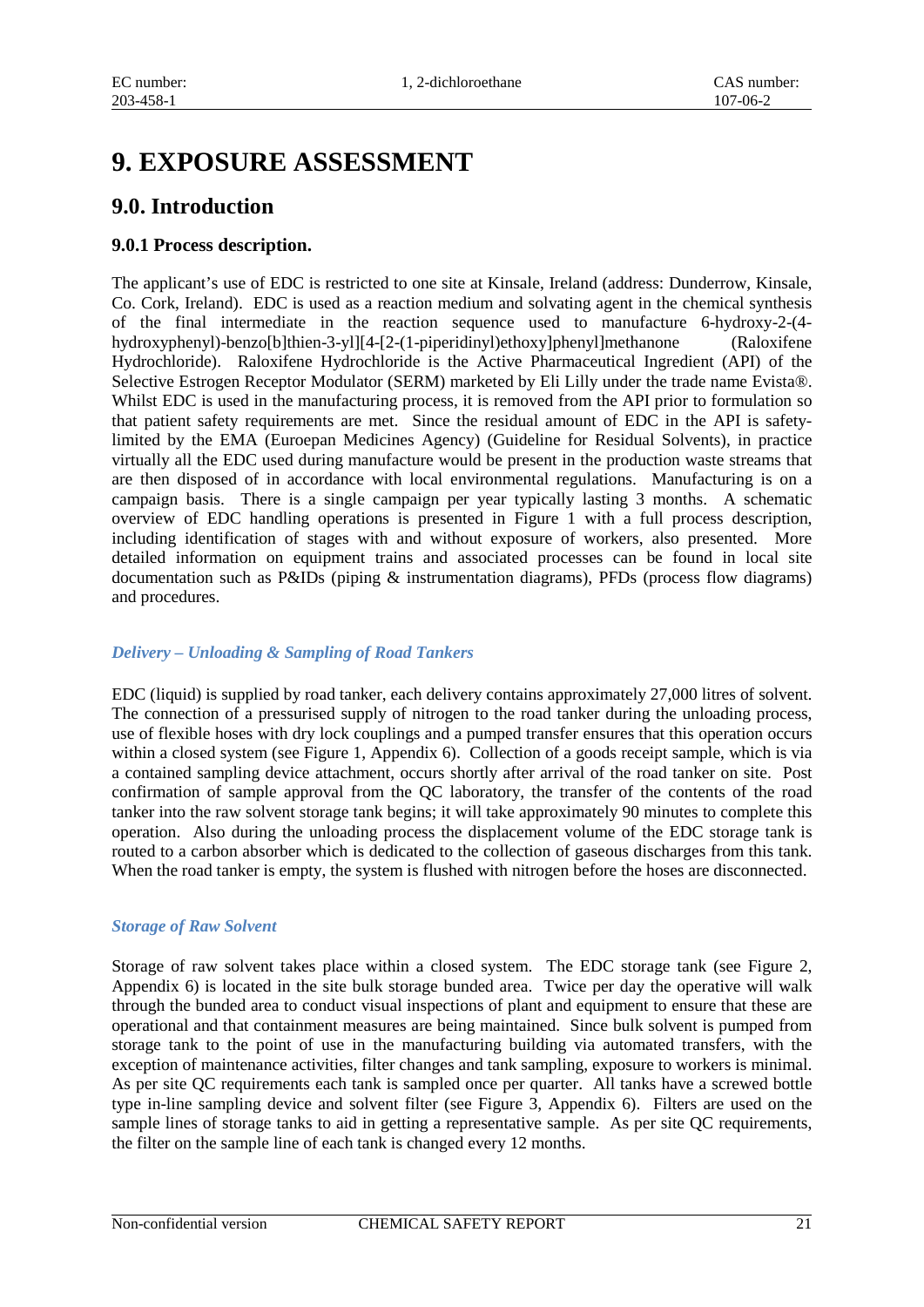| EC number: | 1. 2-dichloroethane | CAS number:    |
|------------|---------------------|----------------|
| 203-458-1  |                     | $107 - 06 - 2$ |



*Figure 1 – Schematic Overview\* of EDC Handling Operations from Receipt of Raw Solvent to Destruction of Waste Streams by On-Site Incineration* 

\* This diagram, which is intended to be an illustration of the main input and outputs of the EDC handling process should be read in conjunction with the accompanying process description in Section 9.0.1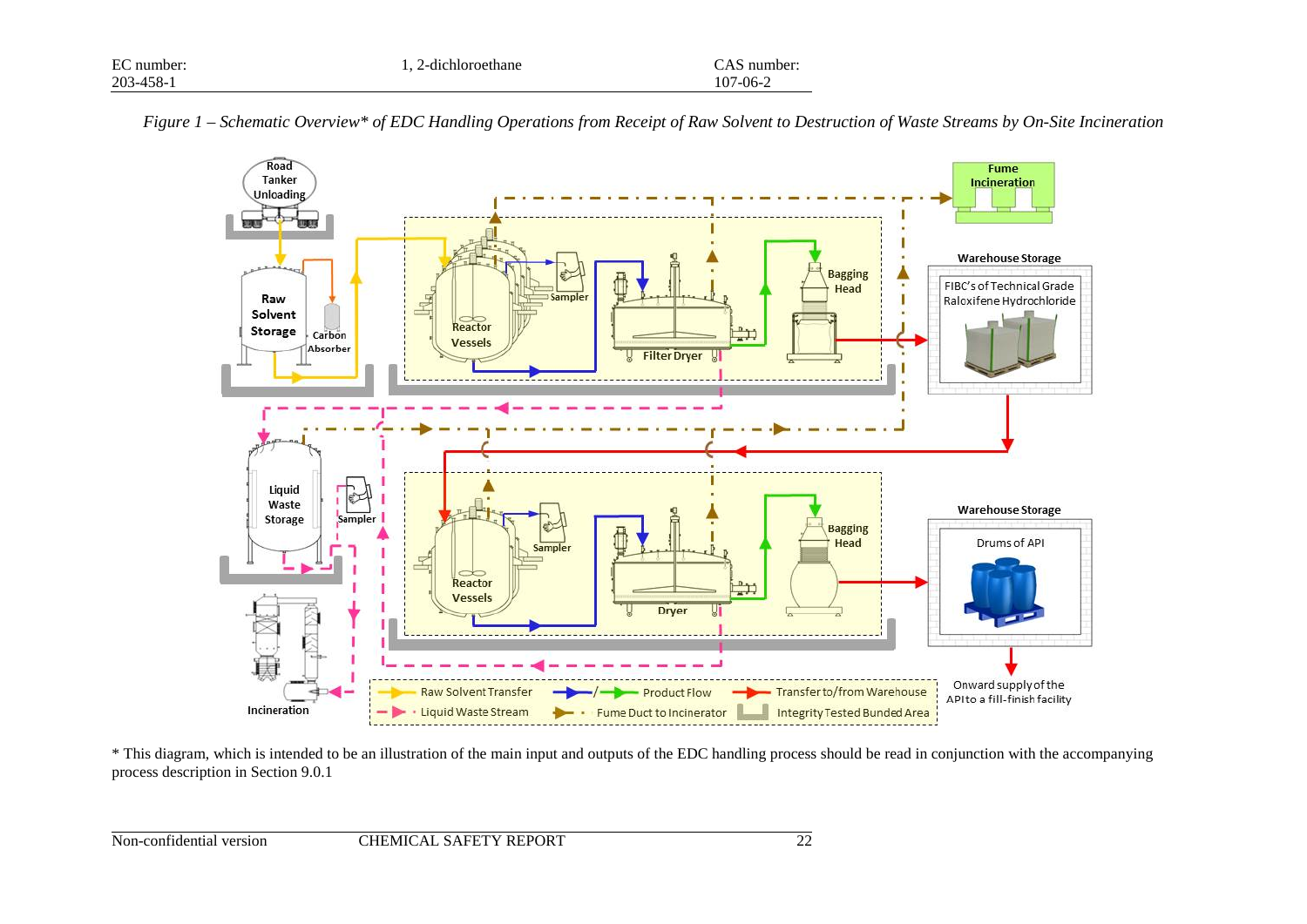#### *Chemical Synthesis of Active Pharmaceutical Ingredient*

EDC is used in the manufacture of the final intermediate referred to as technical grade Raloxifene Hydrochloride (Raloxifene Hydrochloride Technical), which is isolated in the solid form as a crystalline solvate and packaged into flexible intermediate bulk containers (FIBCs) (see Figure 4, Appendix 6). After storage in the site warehouse the technical grade Raloxifene Hydrochloride is used in the final processing step which results in the conversion to the desired non-solvated crystal form of the API.

EDC is used as a solvent to mediate three chemical reaction transformation steps: a chlorination reaction (temperature range  $\blacktriangle$   $^{\circ}$ C); an acylation reaction (temperature range  $\blacktriangle$  $^{\circ}$ C) and a de-alkylation reaction (temperature range **A** <sup>o</sup>C). The resulting reaction mixture is then quenched (temperature range  $\triangle$   $^{\circ}$ C) with a heated mixture of alcohol solvents ( $\triangle$   $\triangle$   $\triangle$   $\triangle$   $\triangle$   $\triangle$   $\triangle$ quenching is performed in this manner, Raloxifene Hydrochloride crystallises from the resulting mixture, as a hemi solvate of EDC. The crystallisation slurry is cooled and then filtered on a Filter Dryer. The product is washed with alcohol to displace any mother liquor before it is dried and isolated. The majority of the EDC remains in the mother liquor. Collection and treatment of the filtrate/mother liquor from the process is an automated process. Mother liquors are highly acidic and must be treated with a base to pH of 5-7 before pumped transfer into the contained liquid waste system. Solid material obtained from this filtration process is referred to as technical grade Raloxifene Hydrochloride, which is packaged via a contained discharge method into FIBCs. The EDC composition of the Raloxifene Hydrochloride Technical is approximately  $\Lambda$  w/w. In this crystalline solid state Raloxifene Hydrochloride and EDC are intimately bound together. The EDC present in the technical grade Raloxifene Hydrochloride is essential to the maintenance of the crystal structure and is in a non-volatile state during storage.

In the final processing step, the technical grade Raloxifene Hydrochloride (EDC solvate) is dissolved in an A \*\*\*\*\*\*\*\*\*\*\*\*\*\*\*\*\*\*\*. A distillation step (temperature range A \*\*\*\*<sup>o</sup> C) is then performed which removes EDC. The distillate containing EDC is pumped into the site liquid waste storage tanks pending incineration, whilst the Raloxifene Hydrochloride product slurry remains in the distillation vessel for further processing. Final product analysis of the API Raloxifene Hydrochloride includes testing for residual EDC which must be removed to below a regulatory specification<sup>[5](#page-3-0)</sup> of  $\lt$ 5ppm. The API is stored in drums in the warehouse prior to shipment (see Figure 5, Appendix 6).

Addition of all raw materials including EDC to the reaction vessels is via contained transfer systems. The chemical transformation reactions involving the use of EDC leading to the formation of the technical grade Raloxifene Hydrochloride, take place in **A** Gallon (see Figure 6, Appendix 6) technical grade Raloxifene Hydrochloride, take place in A glass lined reactors, which are connected via closed distribution lines. Exhaust gases from reaction vessels are routed to primary abatement systems such as condensers and scrubbers before final treatment in the onsite fume incinerator. The monitoring of critical operational controls such as temperature, pressure and tank levels is carried out by the Distributed Control System (DCS). Hardwired or software interlocks can be used to control unit operations ensuring that pre-programmed parameters are monitored remotely from computerised panels in a control room (see Figure 7, Appendix 6). Operator exposure to EDC during routine manufacturing operations is minimal. The only task involving EDC handling is the collection of QC samples (approx. once per day) from the reaction vessels. The design of the sampler and the installation of an isolator ensures that a closed system is maintained for this task (see Figure 8, Appendix 6)).

<span id="page-3-0"></span><sup>&</sup>lt;sup>5</sup> Guideline of the International Conference of Technical Requirements for Registration of Pharmaceuticals for Human Use (ICH): ICH Guideline Q3C (R5) (2011): "Impurities: Guideline for Residual Solvents" gives a limit value of <5ppm for EDC. -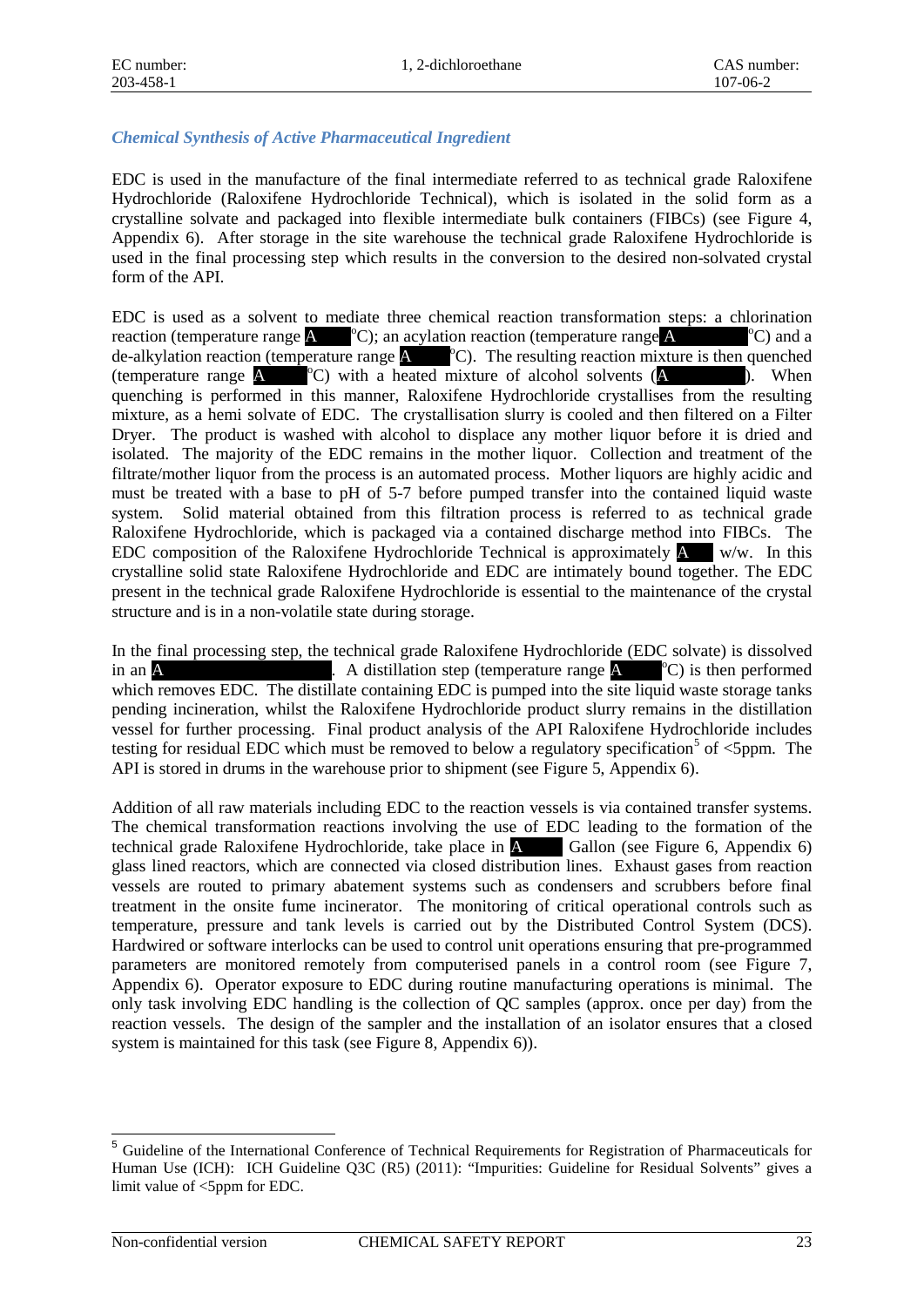#### *Maintenance and Cleaning*

Routine maintenance tasks on manufacturing equipment are not scheduled during the production campaign for safety and productivity reasons. Therefore, the frequency of these activities is once per year.

Before a manufacturing campaign can commence essential equipment checks e.g. pressure testing, solvent flushing, filter changes etc. must take place. This process, which is referred to as the 'Rig Prep' is divided into two steps, equipment checks and flushing followed by a solvent run. The specific sequence of operations, safety instructions including PPE (Personal Protective Equipment) requirements are documented in the 'Rig-Prep' ticket. Initial flushing of equipment with EDC involves multiple short duration tasks: connection/disconnection of flexible hoses; collection of solvent samples from reaction vessels; draining the small sections of piping which cannot be blown dry with nitrogen into portable containers. It is then necessary to test the batch receipe on the Distributed Control System. This essentially is a 'dummy run' of the production process using only the raw solvents. A solvent run involves multiple short duration tasks: collection of solvent samples from reaction vessels and filter changes.

Manufacturing equipment cleaning takes place at the end of each campaign. Therefore, the frequency of these activities is once per year. Special instruction for the end of campaign cleanup including flushing instructions and PPE requirements are documented in the 'turnaround' ticket. Tanks and pipework including valves are flushed with A solution and water then blown dry with nitrogen before opening under a line-break permit. Whilst the clean-in-place system is very effective at cleaning the internal surfaces of the reaction vessels, valves must be taken apart so that component parts can be manually cleaned of any solids residue. Absorbant matting is used to contain the small amount of residual cleaning solution likely to be present.

#### *Laboratory Analysis of Sample Material*

The 'in-process' laboratory analyst is responsible for the analysis of raw solvent and reaction completeness samples which takes place in designated fumehoods within the laboratory (see Figure 9, Appendix 6). Transfer of material from the sample bottle into smaller vials for analysis is conducted within the fumehood. Open handling of chemicals on lab benches is not permitted. When all tests are complete, surplus sample material is disposed of in the sample sink, which is located within a laboratory fumehood and piped into the liquid waste system. The empty sample bottle and cap is placed in a waste drum for incineration. The HVAC system serving the laboratory has a dedicated air handling unit so that there is 100% fresh air supply with 20 to 30 air exchanges per hour. Exhaust air from the fumehoods is not re-circulated. Discharge from fumehood exhaust stacks are considered minor emission points and don't require abatement, since quantities handled are so small.

#### *Waste Storage and Treatment*

The liquid waste stream containing EDC is generated from mother liquors and equipment washes during the preparation of the crystalline solvate molecule. The distillate from the subsequent recrystallation step contains a small amount of EDC from the technical grade Raloxifene Hydrochloride material (approximately  $\triangle$  kg per batch). Liquid waste streams are pumped to storage tanks via fixed piping and destroyed by an on-site incinerator. Gaseous emissions from manufacturing equipment (tanks, dryers, vacuum pumps, and scrubbers) are ultimately collected via a fume duct for on-site destruction in a fume incinerator. Both incineration facilities operate under Environmental Protection Agency (Ireland) license Number P0009-03. This requires the liquid waste incineration unit to be operated under the conditions of the Waste Incineration Directive (2000/76/EC) as amended by Directive 2010/75/EU thus meeting all associated air and water emission limit values. Fume incinerator emissions meet emission limit values for installations and activities using organic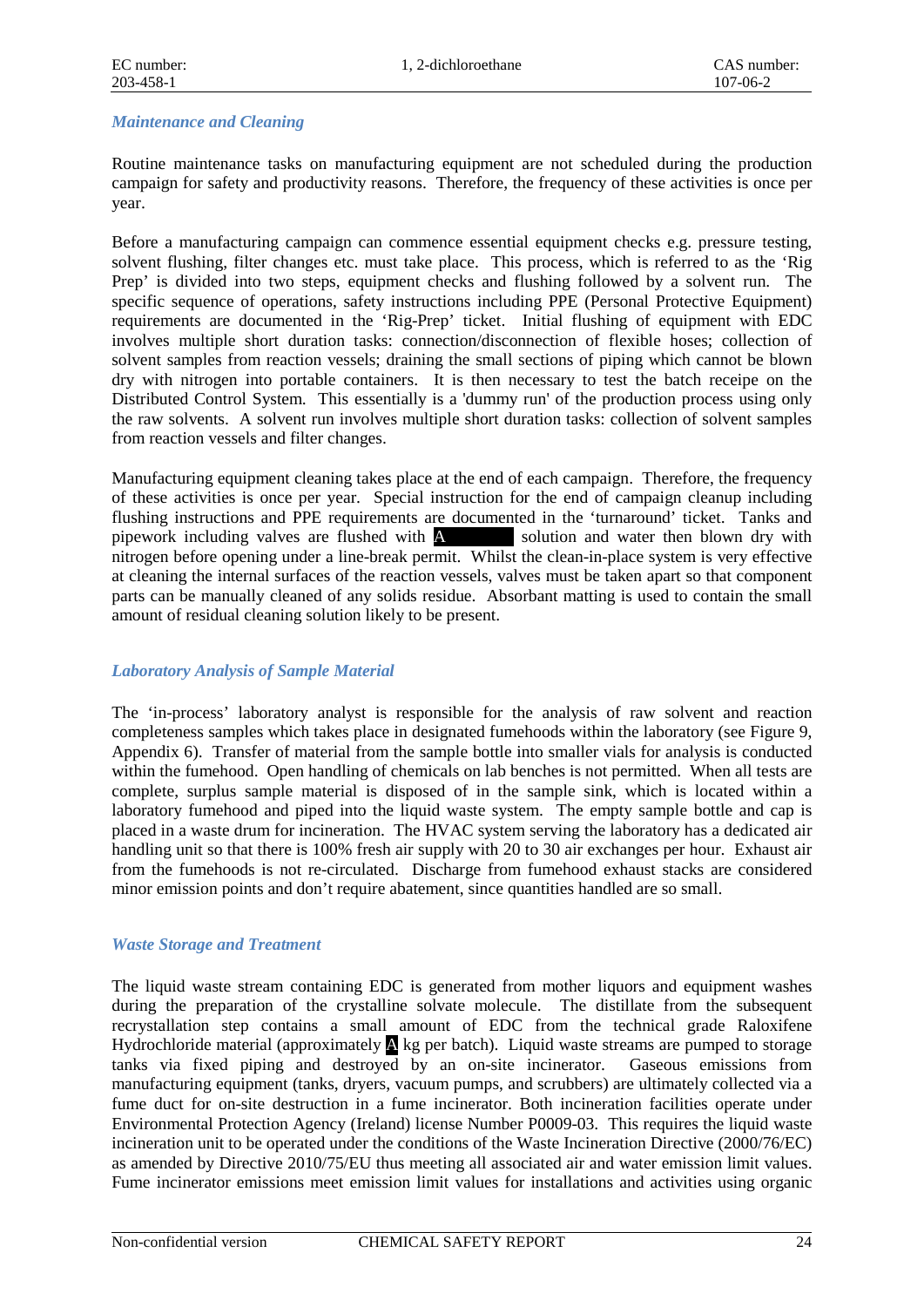solvents as per Annex 7 of the Industrial Emissions Directive 2010/75/EU. For more information on the design features of these incineration units see Section 9.0.4.3 ("Exposure of Humans via the Environment").

Since EDC containing waste is pumped from the manufacturing building to the liquid waste storage tanks and onwards to the incineration unit via automated transfers, with the exception of maintenance activities, filter changes and tank sampling (as described in the respective contributing scenarios), exposure to workers is minimal.

Due to site production schedule demands there is daily variation in the solvent composition of the liquid waste stream feeding the incineration unit. One of the daily routine tasks undertaken by EC&U (Environmental Control and Utilities) operative supporting the waste incineration facility, is the collection of a sample from the incineration feed tanks. There are two incineration feed tanks, one for high calorific value waste (primary waste) and one for low calorific value waste (secondary waste). Secondary waste is mostly water based (water composition 80-95%) with a typical EDC composition of <1%. Peak EDC loading of the primary waste system occurs during the Raloxifene Hydrochloride Technical manufacturing campaign with typical EDC composition in the range 5-15%. In the remaining 6-9 months of the year when Raloxifene Hydrochloride Technical liquid waste stream has cleared the storage system typical EDC composition is  $\langle 1\% \rangle$ . Samples are collected in septum top glass bottles from an in-line needle type sampler, which is located within a glovebox (see Figure 10, Appendix 6). Analysis of the sample takes place in the environmental control laboratory. Installed on the incinerator feed line is a pre-filtration unit to break up any solids and a nylon by-pass filter in sequence to prevent the incinerator guns from blocking. EC&U operative is also responsible for the cleaning and operation of this unit. Cleaning of the pre-filtration unit and the filter change out take place within a glovebag (see Figure 11, Appendix 6).

EDC contaminated solid waste generated during the use of this solvent is confined to used empty sample jars, discarded filters, soiled PPE and cleaning materials. This waste is shipped offsite as hazardous waste for incineration. The waste is classified for transport, segregated, packaged, sealed, labeled and stored on site in appropriate storage facilities pending its shipment by an approved waste contractor to an approved incineration facility. The incineration facility used must be permitted for the disposal of the particular waste streams as identified by the European Waste Catalogue (EWC ) code. The main EWC codes used for this type of waste are 07 05 13\* (solid wastes from manufacture of pharmaceuticals containing dangerous substances) and 15 01 10\* (waste packaging; absorbents, wiping cloths, filter materials and protective clothing contaminated by dangerous substances).

#### **9.0.2 Workers involved in use of EDC**

#### **Organisational Measures – PPE (Personal Protective Equipment)**

Workplace risk assessments are conducted on all operations to identify the existence of potential hazards. PPE is only intended to provide a minimum level of protection to workers when existing engineering and administrative controls do not suffice, or their use is not feasible.

Methods used to communicate essential chemical hazard information and associated PPE requirements to employees include production tickets, standard operating procedures, work instructions, signs and information posters. A combination of computer based and practical hands-on training is provided to all new or re-assigned employees prior to using PPE (including gloves). Employees required to wear negative pressure respirators are medically approved and face fit tested. Quantitative face fit testing is provided to employees prior to using full face cartridge respirators. With the exception of the full face cartridge respirator, disposable RPE (Respiratory Protective Equipment) is used to minimise functionality checks and the potential for inadvertent contamination if the equipment is not decontaminated correctly after use.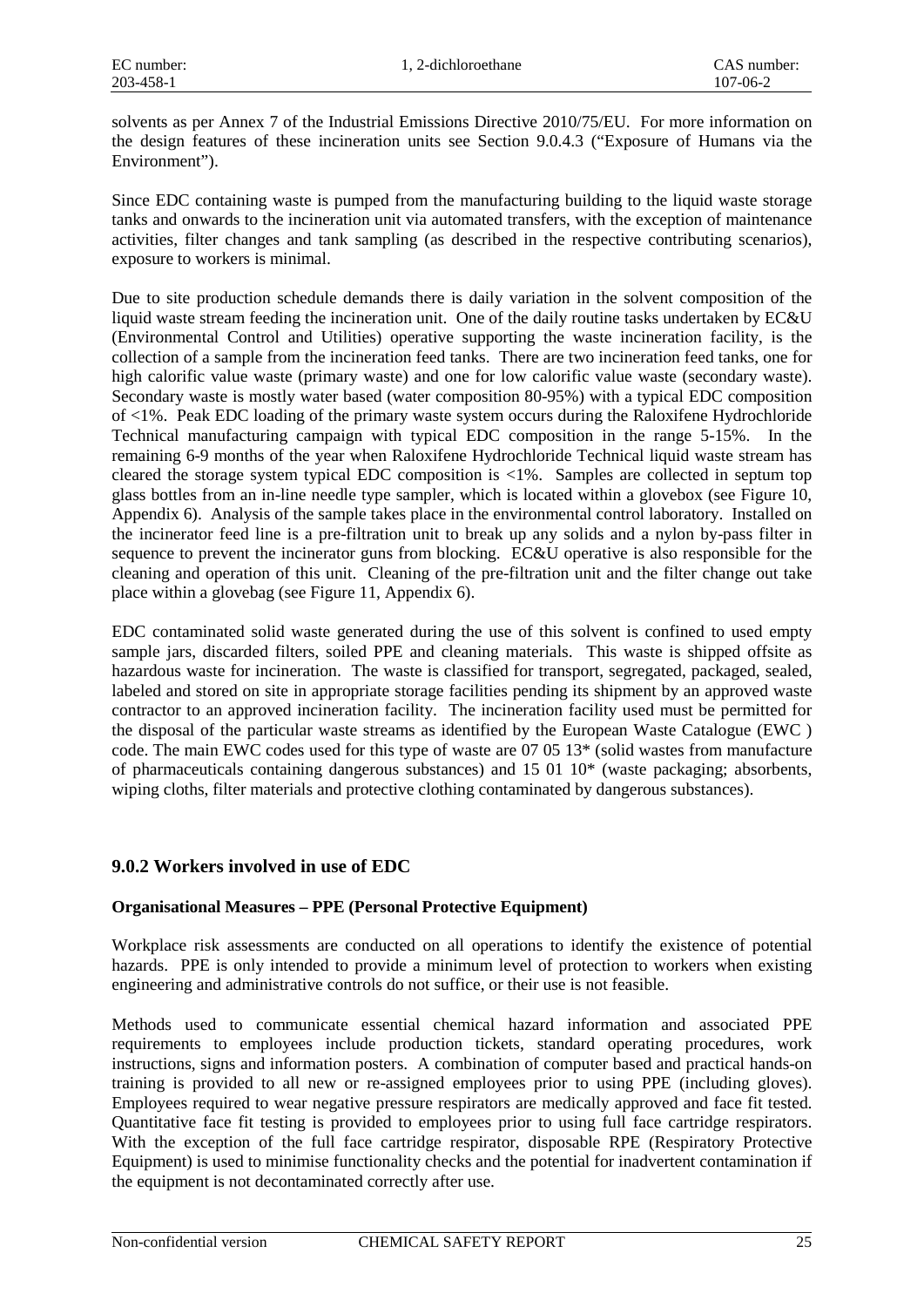Proper PPE use, storage and availability are periodically evaluated during local area, activity and permit auditing processes. In addition to these well-established auditing processes, a behavioural safety programme proactively encourages workers to address deficiencies in or non-adherence to PPE requirements using an electronic reporting tool.

#### **Organisational Measures - Training**

Critical to ensuring that EDC is handled only by fully trained personnel is the implementation of the site training system. Training requirements are assigned to individuals via curricula containing logical groupings of courses based on job description. The curricula is assigned to individuals from their Individual training plan (ITP). Line managers are responsible for ensuring that all personnel who work within their area of responsibility are assigned an appropriate ITP that corresponds with their assigned duties and defines the training required to independently perform job duties.

Environmental, Health & Safety (EHS) training requirements covering the applicable hazards, processes or operations are summarized in the EHS training matrix, which covers all personnel handling the substance including personnel involved in cleaning and maintenance activities. As per the current EHS matrix, general chemical hazard awareness training covering potential health effects including carcinogens is provided to employees. Also, instructions on handling dangerous chemicals are also covered in major accident or process safety awareness training, as the facility is a top tier Seveso site. Both of these foundation type courses are provided to all employees on a three year frequency. Specific courses covering all chemical agents handled in an area are also provided. Task specific on-the-job training is provided for department procedures, skills, processes, equipment, instruments, or systems associated with an individual's assigned job duties via area/process specific curricula.

#### **Shift Pattern**

Manufacturing of Raloxifene Hydrochloride Technical and use of EDC is not carried out continuously at the plant. The manufacturing facility is only partly utilised for the production of the technical API. Raloxifene Hydrochloride Technical is manufactured in a A \*\*\*\* production campaign, which takes approximately 3 months to complete. The production plant and associated support areas run on a two 12-hour shift pattern (day shift and night shift). Employees work four 12 hour shifts and are then given 4 days off. Shift rotation is followed, so no employee works only days or only nights. The total number of 12-hour shifts for an employee at the Kinsale plant is 183 per year, which, taking holidays into account, translates to ca. 38.2 hours of work per week or 166 shifts per year. With the exception of the contract maintenance fitters, all employees work this two-shift pattern. Generally, rest break entitlements included in the 12 hour shift total 85 minutes.

All exposure levels presented in the following for individual contributing scenarios refer to working days consisting of a 12-hour shift, unless indicated otherwise.

| Average hours worked per week by a 12-hour shift employee is calculated as follows: |      |
|-------------------------------------------------------------------------------------|------|
| Total number of 12 hours shifts per year:                                           | 183  |
| Total number of hours per year                                                      | 2196 |
| Hours worked per year – holiday leave entitlement (208 hours)                       | 1988 |
| Total number of 12 hours shifts per year – holiday leave entitlement considered     | 166  |

#### **The exposure scenario consists of 10 contributing scenarios:**

#### **Contributing Scenario (CS) 1 – Production process including transfers and sampling (PROC 2)**:

This CS covers the complete shift of an operative working in the production building where EDC is used. A significant portion of the 12-hour shift involves sitting in the control room or visits to the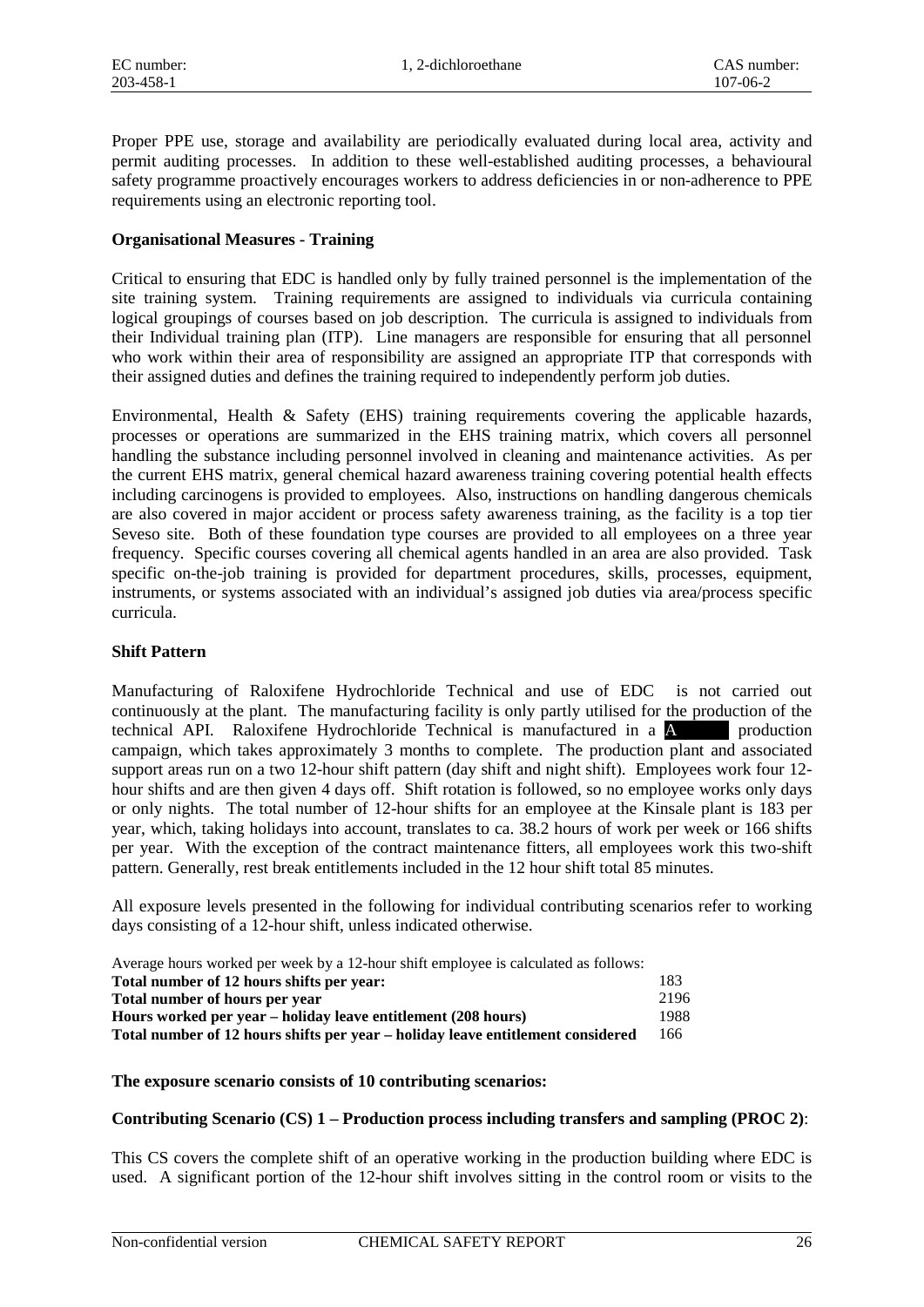plant production/equipment areas to undertake the following:

- Routine manufacturing activities charging the raw materials other than EDC, QC sampling and packaging
- Visual inspections of processing plant and equipment to ensure that these are operational and no processing upsets have occurred,
- General housekeeping
- Participation in audits and investigations.

Production of Raloxifene Hydrochloride Technical material is a complex process that takes approximately 135 hours to complete from addition of EDC solvent into the reaction vessel at the start of the batch to the packaging of the Raloxifene Hydrochloride Technical into FIBCs. In order to minimise cycle times it is possible to process overlapping batches in the equipment train. Given current cycle times associated with Raloxifene Hydrochloride Technical processing, each routine production task occurs at a frequency of 48 hours. There are 10 employees in the IE8 team supporting Raloxifene Hydrochloride Technical processing, working in 4 teams (2 workers per shift), with two additional workers covering holidays, training days, etc. (when not required in the Raloxifene Hydrochloride Technical production unit these workers are deployed to another processes) (same operators as CS3 and CS4).

#### **Contributing Scenario (CS) 2 – Receipt of EDC from road tanker (PROC 8b)**:

This CS covers the specific operation of EDC road tanker unloading into the bulk raw solvent storage tank. This operation is done **B** \*\*\*\* per year by Lilly tank farm operators. Note that the actual unloading of the tanker into the raw solvent storage tank may not occur on the same 12-hour shift if the analysis of the goods receipt sample is delayed. During an unloading road tank operation, only 1 operator from tank farm area is undertaking the handling tasks. Work instruction requires a second person verification sign-off by technical support personnel of the safety critical steps. Setting up the unloading arrangement including the collection of the goods receipt sample can take approximately 30 minutes. Duration of the actual tanker unloading and subsequent disconnection of the flexible hoses is approximately 90 minutes.

The site operative with responsibility for the bulk solvent storage area also supports utilities operations. Therefore, a significant amount of the 12-hour shift is spent outside of the EDC bulk solvent storage area. There are 6 employees in the tank farm team (EC&U operators) (same operators as CS7, CS8, CS9 and CS10).

#### **Contributing Scenario 3 – Pre-campaign equipment preparation (PROC 8b)**:

This CS covers the sequence of tasks associated with the 'Rig Prep' activities that take place prior to the production campaign, consisting of equipment flushing with EDC and a solvent run. Initial flushing of equipment with EDC involves a series of short duration tasks  $(5-10)$  minutes each): connection/disconnection of flexible hoses; collection of solvent samples from reaction vessels (via glovebox); draining the small sections of piping which cannot be blown dry with nitrogen into portable containers. For the small sections of pipework that are not self-draining lines, potential for residual EDC is small.

For filter changes, due to QC operational reasons, it is not possible to blow EDC solvent addition lines prior to the removal of the filter. Safe operational procedures including PPE requirements are documented in the 'Rig-Prep' ticket. This operation is undertaken once per year (2 filters changed on 2 reaction vessels with a total task duration of approximately 40 minutes).

Completion of the entire sequence of pre-campaign tasks takes approximately 4.5 days (9 shifts), with a total of 190 minutes for exposure-related activities (see detailed description of tasks in 9.1). All work is carried out by IE8 operators (same operators as CS1 and CS4).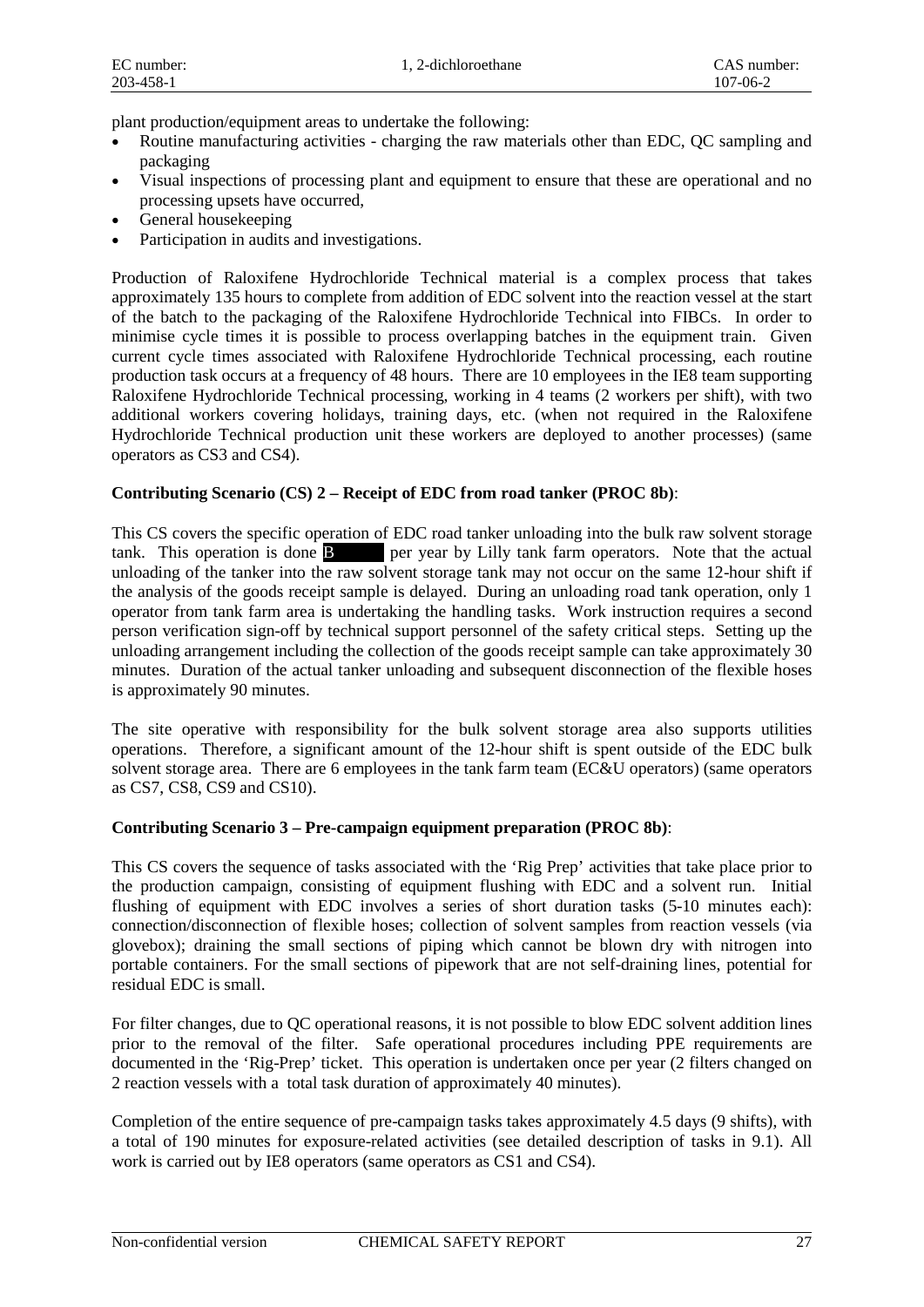#### **Contributing Scenario (CS) 4 – Post-campaign maintenance and cleaning (PROC 8b)**:

This CS covers the sequence of tasks involved in the end of campaign clean-up, which takes place once per year. A clean-up involves a series of short duration tasks: connection/disconnection of flexible hoses; collection of rinse samples from reaction vessels; manual cleaning of equipment including valves. Completion of the entire sequence of tasks involved in the end of campaign cleanup takes approximately 14 days. Any potential EDC exposure is likely to occur at the beginning when parts of the system are opened (7 days assumed in section 9.1). Five personnel will be deployed to clean-up activities during a shift; this includes one IE9 Maintenance Fitter, two Contract Maintenance Fitters, two IE8 Operators (same operators as CS1 and CS3).

#### **Contributing Scenario (CS) 5 – Handling in laboratory work for quality control (PROC 15)**:

This CS covers the analysis of sample solutions containing EDC in the QC laboratory. Total task duration involving a GC or HPLC analytical method is approximately 4 hours, but actitvities involving potential EDC exposure are restricted to <60 min. The laboratory analyst is not involved in EDC handling tasks for the remainder of the 12-hour shift. There are six in-process quality control laboratory analysts in total. There is one analyst per shift supporting QC analysis of EDC samples and this exposure group is not the same employees as those in all other CS. If Raloxifene Hydrochloride Technical is produced in a year, 51 samples  $\mathbf{\mathbb{B}}$ 

with an EDC content of up to  $100\%$ 

are analysed. In a year without a production campaign, only quarterly samples (from storage tank sampling) are analysed.

#### **Contributing Scenario (CS) 6 – Handling in environmental laboratory (PROC 15)**:

This CS covers the analysis of liquid waste samples (see CS9) containing EDC in the environmental laboratory. Samples taken daily are analysed batchwise once per week. Total task duration involving GC analytical methods is up to 10 hours on those days, but activities involving potential EDC exposure are restricted to the beginning and end of the work (<120 min). Samples (with EDC concentrations up to 15%) are analysed at approx. 15 days per year. The laboratory analyst is not involved in EDC handling tasks for the remainder of the 12-hour shift. There is one analyst only engaged in the analysis of waste samples and this person is not the same employees as those in all other CS.

#### **Contributing Scenario (CS) 7 – Sampling of stored raw solvent (PROC 8b)**:

This CS covers the sampling of EDC in storage tanks (outside) for quality control. This operation is done 4 times per year and the task takes 15 minutes to complete. The operators are not exposed to EDC for the remainder of the day shift. There are six employees in the environmental control and utilities team who support tank farm operations (EC&U operators) (same operators as CS2, CS8, CS9, and CS10).

#### **Contributing Scenario (CS) 8 – Filter change out on Raw Solvent Storage Tank (PROC 8b)**:

This CS covers the specific operation of changing the filter on the raw solvent storage tank. Filters are changed every twelve months. The duration is 30 minutes. This task follows site practice for a filter change-out on solvent addition lines, which requires a nitrogen purge before opening the system under a line-break permit. Filter change out instructions are outlined in a specific tank farm procedure. The tank farm operative completes this task. CS8 is covered by EC&U operators (same operators as CS2, CS7, CS9, and CS10). One operator is engaged per event.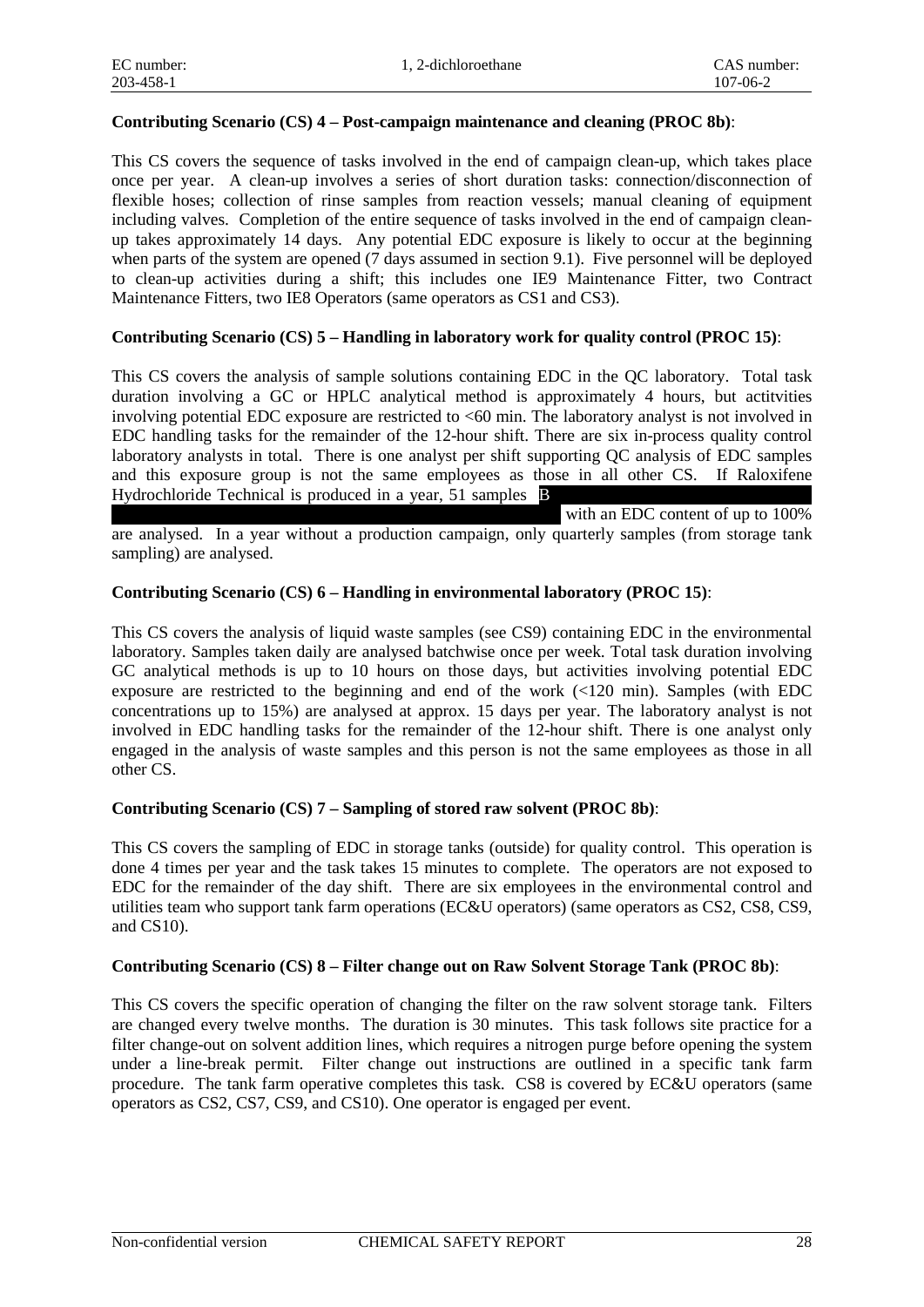#### **Contributing Scenario (CS) 9 – Waste - Collection of a liquid waste sample from the incineration feed tanks (PROC 8b)**:

Peak EDC loading of the liquid waste storage system occurs during the Raloxifene Hydrochloride Technical manufacturing campaign with typical EDC composition in the range 5-15%. In the remaining 9 months of the year when the Raloxifene Hydrochloride Technical liquid waste stream has cleared the storage system, typical EDC composition is <1%. Approx. 90 samples per year (mainly during the production campaign) are collected in 200ml septum top glass bottles from an in-line needle type sampler, which is located within a glovebox. An EC&U operator completes this task. A significant amount of the 12-hour shift of the EC&U operative is spent in the control room monitoring the operation of the waste storage tanks and the incineration units via the Distributed Control System (DCS). Occasionally the operative is required to leave the control room to conduct visual inspection of plant and equipment to ensure that these are operational and no processing upsets have occurred. CS9 is covered by EC&U operators (same operators as CS2, CS7, CS8, and CS10).

#### **Contributing Scenario (CS) 10 – Waste - Changing filters on the incinerator feed line (PROC 8b)**:

There is a filtration unit installed on the incinerator feed line to prevent the incinerator guns from blocking. EC&U operative is also responsible for the cleaning and operation of this unit. Equipment setup is such that it is possible to flush and purge with nitrogen prior to breaking into the system under a line break permit. Change out of the filters takes place within a glovebag. This operation is done every second week. The duration is 30 minutes (maximum). CS10 is covered by EC&U operators (same operators as CS2, CS7, CS8, and CS9). One operator is engaged per event.

#### **Exemption of scientific Research and Development work, including sampling and laboratory work from authorisation**

ECHA in its Q&A webpages for Q&A Reference number: ID 0585 (latest update 4 June 2015) regarding the scope of the exemption from Authorisation of activities that might be considered to be falling under scientific research and development, as per Article 56(3) laid out:

| <i><b>Ouestion</b></i> | "Does the exemption for the use of Annex XIV substances in scientific research and development<br>under Article $56(3)$ REACH also apply to analytical activities such as monitoring and quality<br>control?"                                                                                                                                                                                                                                                                                                                                                                                                                                                                                                                                                                                                                                                                                                                                                                                           |
|------------------------|---------------------------------------------------------------------------------------------------------------------------------------------------------------------------------------------------------------------------------------------------------------------------------------------------------------------------------------------------------------------------------------------------------------------------------------------------------------------------------------------------------------------------------------------------------------------------------------------------------------------------------------------------------------------------------------------------------------------------------------------------------------------------------------------------------------------------------------------------------------------------------------------------------------------------------------------------------------------------------------------------------|
| Answer                 | "Yes, it does. Under Article 3(23) REACH, scientific research and development means any<br>scientific experimentation, analysis or chemical research carried out under controlled conditions in<br>a volume less than one tonne per year. Thus, scientific research and development can cover<br>analysis, and a substance may be exempted from authorisation under Article $56(3)$ REACH if used,<br>on its own or in a mixture, in analytical activities such as monitoring and quality control. For<br>instance, routine quality control or release tests in laboratory scale using the substance as<br>extraction solvent or analytical standard fall into the definition of "scientific research and<br>development" under Article 3(23) REACH and in the scope of the exemption foreseen in Article<br>56(3) REACH, as long as the quality control or release tests are carried out under <b>controlled</b><br>conditions and in a volume not exceeding one tonne per year and per legal entity." |

As this answer was ambiguous with regard to whether sampling for quality control of process chemicals used at industrial scale is included, the applicant by way of its consultants presented these questions to three national helpdesks (in UK, France and Germany) and received accordant responses to the effect that activities such as sampling and handling of substances such as EDC in a laboratory for quality control are excluded, as long as the limit of 1 ton per year is not exceeded and the substance is handled in the laboratory under "controlled conditions". The latter is not defined on an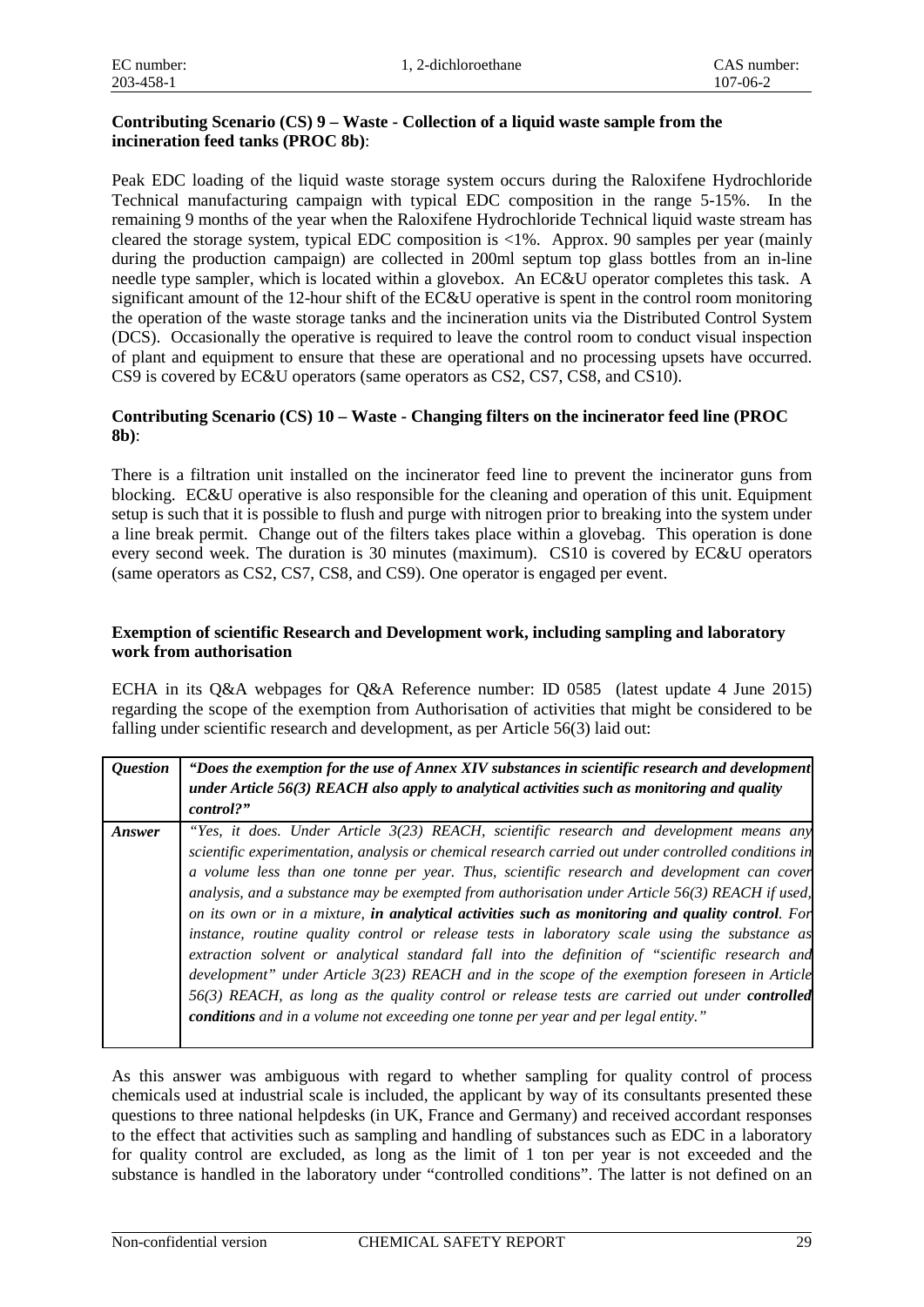European scale but can be interpreted as being compliant with national workplace legislation and performance of activities according to good practice (e.g., Germany's TRGS 526 "Laboratorien") (AGS, 2008). As these conditions are fulfilled, laboratory work is considered to be excluded from authorisation in this application. Nevertheless, to present a complete description of all activities involving use of EDC, information on quality control activities, along with available measurement data, are included in this report.

#### **9.0.3. Overview of uses and Exposure Scenarios.**

| <b>Identifiers</b> | Titles of exposure scenarios and the related contributing scenarios                                  |
|--------------------|------------------------------------------------------------------------------------------------------|
| ES1                | Exposure scenario 1:                                                                                 |
|                    | Industrial use as a reaction medium and a solvating agent in mediating subsequent chemical           |
|                    | transformation reactions leading to the manufacture of an Active Pharmaceutical Ingredient           |
|                    | - Industrial use of processing aids in processes and products, not becoming part of articles (ERC 4) |
|                    | CS1 - Production process, including transfers and sampling (PROC 2).                                 |
|                    | CS2 - Receipt of EDC from the road tanker (PROC 8b)                                                  |
|                    | CS3 - Pre-campaign equipment preparation (PROC 8b)                                                   |
|                    | CS4 - End of Campaign Equipment Cleanup (PROC 8b)                                                    |
|                    | CS5 - Handling in laboratory for quality control (PROC 15)                                           |
|                    | CS6 - Handling in environmental laboratory (PROC 15)                                                 |
|                    | CS7 - Storage tank EDC sampling (PROC 8b)                                                            |
|                    | CS8 - Filter change out on Raw Solvent Storage Tank (PROC 8b)                                        |
|                    | CS9 - Waste - Collection of a liquid waste sample from the incineration feed tanks (PROC 8b)         |
|                    | CS10 - Waste - Changing filters on the incinerator feed line (PROC 8b)                               |

#### **9.0.4. Introduction to the assessment**

#### **9.0.4.1 Exposure-risk relationship for carcinogenic effects of EDC in humans**

EDC was included in Annex XIV of REACH due to its hazard classification as a Category 1B Carcinogen. According to Regulation (EC) No 1907/2006, Article 62 (4)(d), the CSR supporting an application for authorisation needs to cover only those risks arising from the intrinsic properties specified in Annex XIV. Therefore only the human health risks related to the classification of EDC as a carcinogenic substance are addressed in this CSR.

The risks of workers exposed at their workplaces as well as the potential exposure of humans via the environment are considered.

In July 2015, ECHA published the "Reference dose response relationship for carcinogenicity of 1,2 dichloroethane" as endorsed by RAC. The following table summarises the recommendations, which will be used for risk characterisation in this report.

#### **Table 10. Exposure-risk relationships for 1,2-dichloroethane as recommended by RAC (ECHA, 2015)**

| <b>Population</b> | <b>Pathway</b> | <b>Risk estimate</b>                                        | <b>Concentration/dose at risk level</b>                      |
|-------------------|----------------|-------------------------------------------------------------|--------------------------------------------------------------|
| Workers           | Inhalation     | 6.0 x $10^{-7}$ per $\mu$ g/m <sup>3</sup>                  | 16.7 μg/m <sup>3</sup> corresp. to 1 x 10 <sup>-5</sup>      |
|                   | Dermal         | $12.1 \times 10^{-6}$ per $\mu$ g/kg bw/day                 | 4.8 µg/kg bw/day corresp. to 1 x $10^{-5}$                   |
| General           | Inhalation     | $\sqrt{3.45}$ x 10 <sup>-6</sup> per $\mu$ g/m <sup>3</sup> | 0.29 $\mu$ g/m <sup>3</sup> corresp. to 1 x 10 <sup>-6</sup> |
| population        | oral           | $\sqrt{1.2 \times 10^{-5}}$ per µg/kg bw/day                | 0.083 $\mu$ g/kg bw/day corresp. to 1 x 10 <sup>-6</sup>     |

The risk estimate for dermal exposure of workers was derived by RAC assuming 50% percutaneous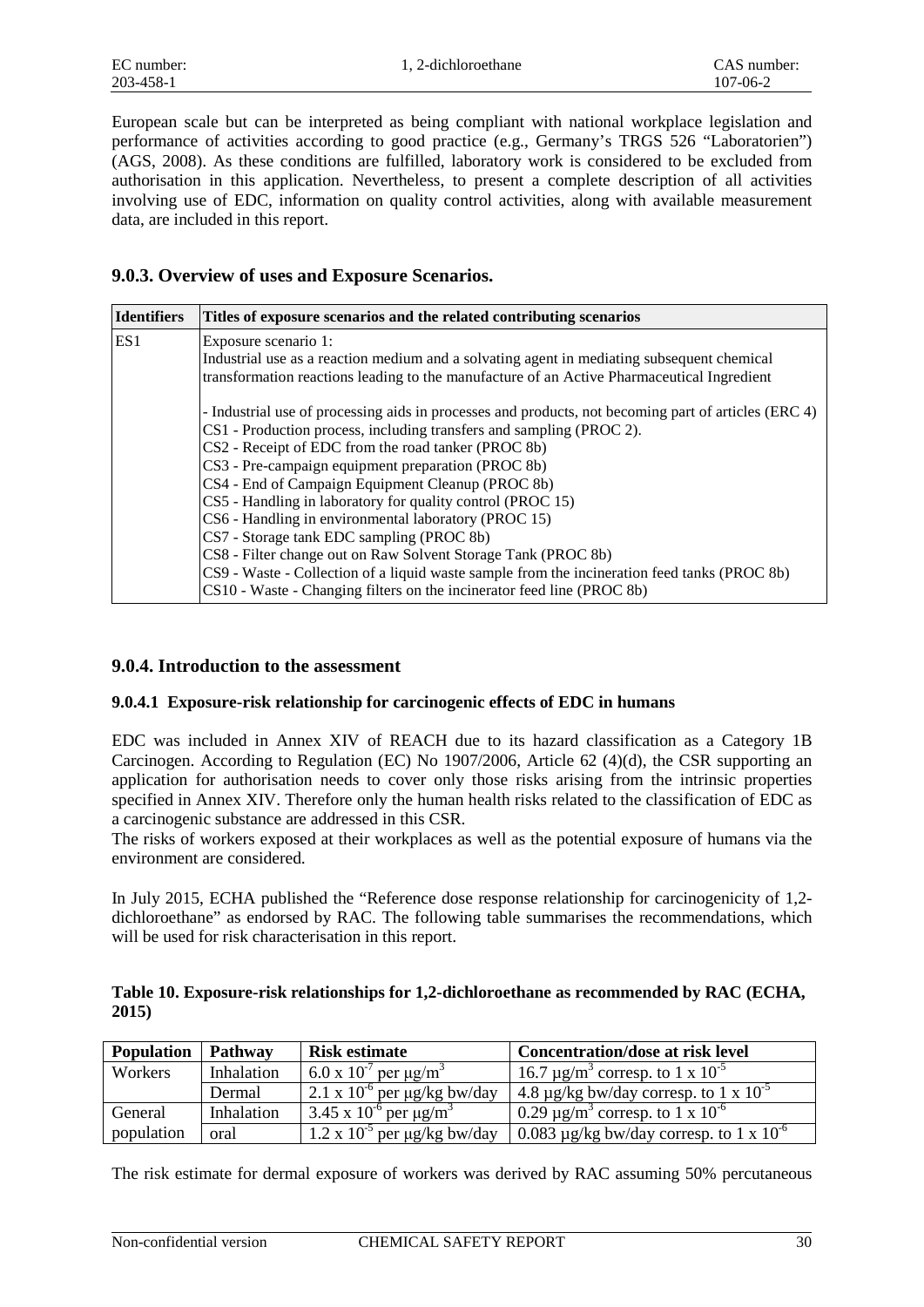absorption. As in this chemical safety report, dermal exposure is calculated by estimating the amount absorbed through skin by applying a model using the flux rate (see sections 5.1, 9.0.4.2 and Appendix 4) (and hence the absorbed dermal dose is obtained), a risk estimate per dose twice of that in the table above is used:  $4.2 \times 10^{-6}$  per  $\mu$ g/kg bw/day (absorbed dose).

All other values are used for the risk characterisation in this report as given in the table.

#### **9.0.4.2 Workers**

#### **9.0.4.2.1 Inhalation exposure assessment**

**Contributing Scenarios 1 and 2** (CS1 Production process, including storage, transfers, sampling, waste transfers, CS2 Receipt of EDC from road tank)

For the two main contributing scenarios covering the production process (CS1) and road tank unloading (CS2), measured data are available. Two measurement campaigns were carried out in 2014/2015. Measurements were performed according to (further details are given in Appendix 1):

- CSN EN 689 "Workplace atmospheres Guidance for the assessment of exposure by inhalation to chemical agents for comparison with limit values and measurement strategy"
- BOHS (2011) Testing Compliance with Occupational Exposure Limits for Airborne **Substances**
- ECHA guidance R.14, 2012
- ISO 16200 (NIOSH 1003) "Workplace air quality -- Sampling and analysis of volatile organic compounds by solvent desorption/gas chromatography".

Similar Exposure Group (SEG) exposed to EDC have been identified across the plant site and linked with the Contributing Scenarios. The sample collection technique used was personal air sampling (the sampling device is placed in the worker's breathing zone). A clear description of all technical conditions and tasks completed during the sampling duration was provided to the analytical laboratory. As per NIOSH requirements a certified laboratory was selected for the analysis of the personal air samples.

EDC is used in a closed system with high levels of engineering control and well defined working processes. Potential exposure during production campaigns are expected to be very low. Historical exposure assessment data are available, but are not representive of current conditions, as technical improvements regarding sampling were implemented in previous years. Sampling now takes place in a glovebox, essentially reducing exposure to a minimum.

#### **Contributing Scenarios 3 and 4** (Pre- and post-campaign activities)

No exposure measurements are available for these activities, which are tasks carried out during short time periods before and after the annual production campaign. Due to the infrequent nature of these tasks and the limited window of opportunity to capture them, it was difficult to plan and carry out measurement campaigns and to achieve sufficient values for an assessment. Therefore, tier 2 modelling using Advanced REACH Tool (ART, v1.5) was used for inhalation exposure assessment. Only employees who are trained and essential to carry out these specific tasks are permitted to work in areas where these activties take place. Whilst emergency maintenance and repair operations are the most un-predictable, procedural controls are in place to minimise exposure to workers and the environment. Regardless of when or where maintenance activities occur, safe entry/breaking into process lines, service pipes, pumps and equipment requires a 'Line Breaking and Lock Out Permit'. At a minimum the permit dictates that piping must be flushed and then blown dry with nitrogen where possible. If cleaning and maintenance activities require the employee to enter a piece of equipment a 'Confined Space Entry Permit' is required. PPE requirements are included in both of these permits.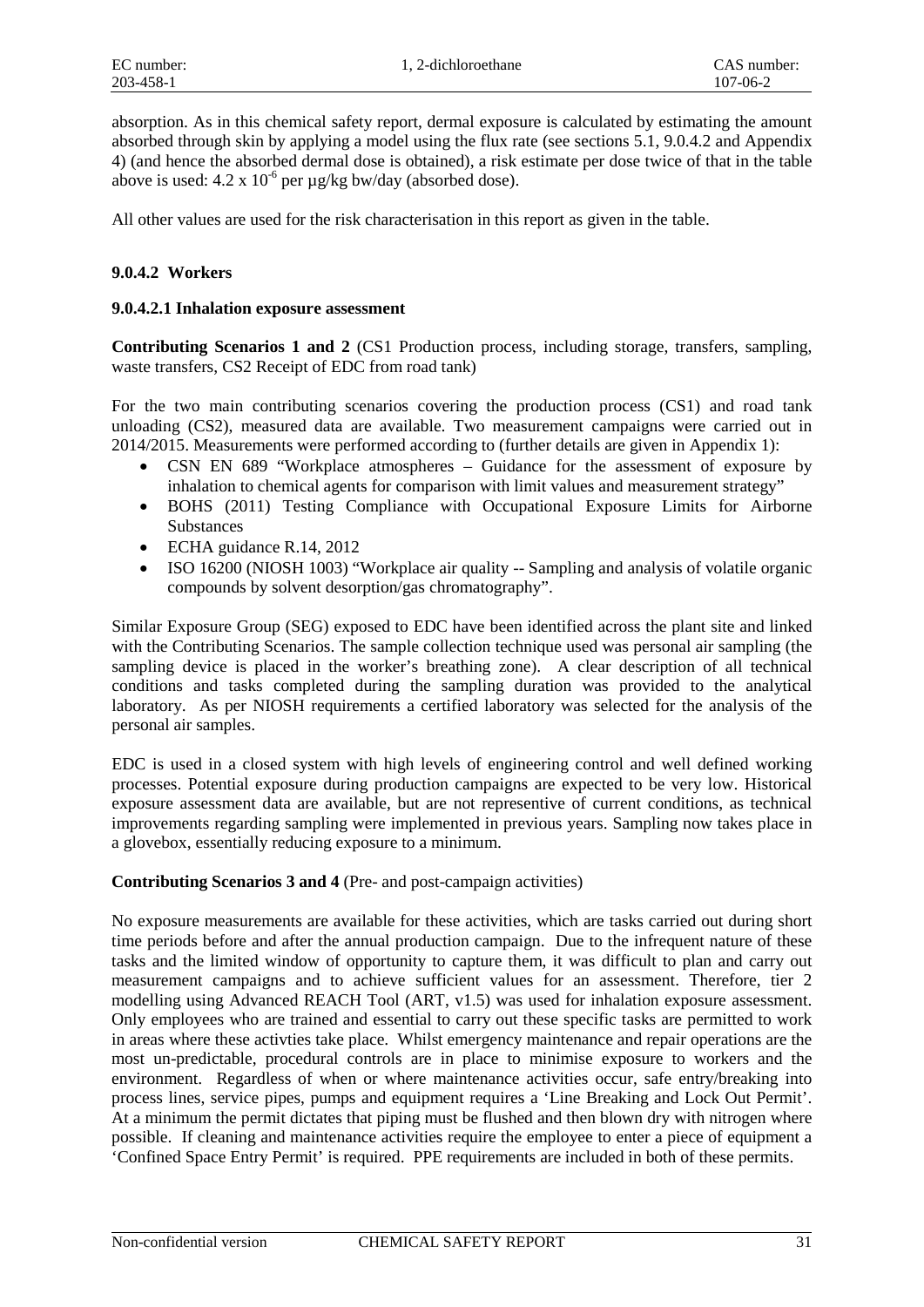#### **Contributing Scenarios 5 and 6** (Laboratory work)

For CS5 and CS6, again tier 2 modelling with Advanced REACH Tool was used as the main assessment approach. Measured data from 2015 campaign (2 measurements) are available for the quality control laboratory to support the assessment.

#### **Contributing Scenario 7, 8, 9 and 10** (Activities related to maintenance tasks and waste operations)

As for CS3 and CS4 above, these are tasks carried out infrequently and are difficult to plan for. As no exposure measurements exist, the exposure assessment is based on tier 2 modelling with ART.

#### **Time and frequency of exposure at workplaces**

The dose-response relationship for EDC recommended by RAC for workers assumes a life-time exposure of 8 hours per day, 240 days per year during a working life of 40 years. Lilly operates a 24 hour rotating shift schedule, with employees working 2 consecutive days with 12-hour day shifts (08:00-20:00) followed by 2 consecutive days with 12-hour night shifts (20:00-08:00), followed by 4 days off.

When calculating excess cancer risks the following correction is made:

Based on 4 working days followed by 4 rest days, the working time is 15 shifts/month or 166 shifts per year. As detailed above, the working hours per year for workers in 12 hour shifts are 1988 hours (including 85 minutes for breaks per shift). Working hours in typical 8-hour shifts are: 8 hours x 240 work days per year: 1920 hours per year

For long-term exposures it can therefore be assumed that total working time is similar for 8-hour and for 12-hour shifts (i.e. 3 months in 12-hour shifts compare to 3 months in 8-hour shifts).

For calculating excess cancer risks for short-term activities, the total yearly working time will be divided by 1920 hours (or the numbers of 12-hour shifts per year will be divided by 166) to compare the obtained yearly average exposure with ECHA's dose-response relationship.

#### **Respiratory protection equipment**

When RPE is used during a task, the following efficiencies are assumed to calculate the actual exposure (Howie (2005)):

- 95% efficiency: Full face cartridge respirators with filters ABEK (combination filter Organic Vapour/Acid Gas/ Ammonia/ Dust/Mist Cartridge, A2 B2 E2 K2-P3) conforming with EN136, which is used by the tank farm operators (CS2, CS7, CS8).
- 90% efficiency: disposable half-face cartridge respirator; used in the production building for pre-campaign activities and maintenance and cleaning tasks involving potential EDC exposure (CS3, CS4, CS10) (in areas directly involved in the handling of highly potent API the policy is to use disposable PPE to minimise contamination issues).

Specific PPE are selected and approved by the site EHS department. Employees are provided with individual items of PPE, which are available in designated storage areas. Employees receive training and qualitative and quantitative face fit testing as appropriate priorto using any item of RPE. The filters of the full face masks are changed after each use (the efficiency values are based on British Standards Institution, London, 1997, American National Standards Institute, New York, 1992 and ART TNO report 2009).

RPE is worn only during specific periods/for specific activities (e.g. sampling and disconnecting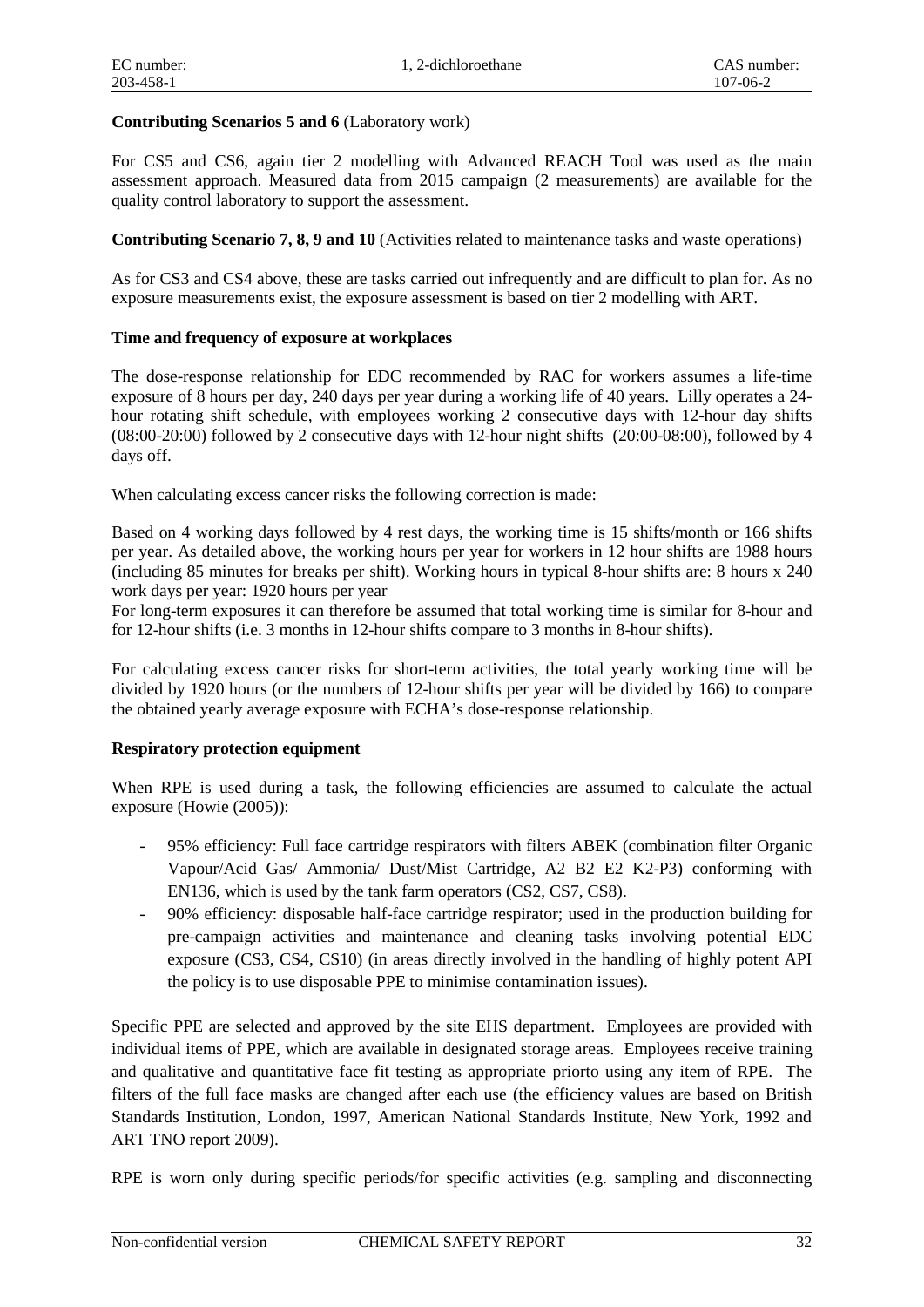hoses during tank truck unloading). Estimation of a full-shift exposure estimate (or 12 hour TWA exposure concentration) taking into consideration the protection provided by the RPE worn for specified tasks during a shift is calculated as follows:

$$
C_{\text{real}} = \frac{\left[ (\text{Conc. A * Time A x 0.05}) + (\text{Conc. B * Time B x 0.05}) + \dots \right.}{(\text{Conc. N * Time N x 0.05}) \cdot \left. + (\text{Conc.}_{\text{noRPE}} * \text{Time}_{\text{noRPE}}) \right.}{(\text{Time}_{\text{RPE}} + \text{Time}_{\text{noRPE}})}
$$

Where:

**Creal** TWA (time weighted average) 12 hour exposure estimate

**Conc. A, B ….N** Measured concentration of tasks A, B ….N when RPE is worn

**Time A, B ….N** Time duration in minutes for tasks A, B ….N

**0.05** Protection factor provided by the respirator worn

**Conc.** noRPE Measured concentration of a task or partial shift  $(mg/m<sup>3</sup>)$  when RPE is not worn<sup>1</sup>

**Time noRPE** Task or partial shift duration (minutes) when RPE is not worn

As part of the measurement study personnel wear both full-shift and task specific samples. Since a full shift sample for workers in CS2 includes time periods with and without RPE, Conc.<sub>noRPE</sub> is calculated as follows:

 $Conc_{\cdot\text{noRPE}}$  = (Conc.  $_{\text{Full-shift}}$  \* Time  $_{\text{Full-shift}}$ ) **-** [(Conc. A \* Time A x 0.05) + (Conc. B \* Time B x  $0.05$ ) + ……(Conc. N \* Time N x 0.05) ]  $(Time_{\text{full-shift}} - Time_{\text{noRPE}})$ 

Where:

Conc. Full-shift Shift related concentration (mg/m<sup>3</sup>) **Time**<sub>Full-shift</sub> Total duration of full-shift in minutes **Time<sub>noRPE</sub>** Duration of full-shift in which no RPE is worn

#### **9.0.4.2.2 Dermal exposure assessment**

#### **General considerations**

EDC is handled only by experienced and specifically trained workers who are also instructed in preventing any dermal contact, e.g. through splashes of the substance. Furthermore, due to its eye and skin irritating effect, risk management measures are in place to minimise dermal exposure. Workers wear gloves during all tasks involving a potential release of EDC to prevent exposure due to unforeseen events. All of these measures are implemented to minimise the risk of dermal exposure.

Apart from these use- and site-specific considerations, EDC is a highly volatile substance with vapour pressures of 8130 Pa at 20 °C and 10247 Pa at 25 °C (see section 1.3). This chemical property may lead to significant evaporation losses, which reduces the amount of EDC potentially available for dermal absorption (see e.g. Frasch et al., 2014; Kissel, 2011). This fact is also acknowledged in the ECHA Guidance on occupational exposure estimation (ECHA, 2012b), which proposes considering the evaporation time in relation to dermal absorption and refers to an equation for calculation of the evaporation (see Appendix R.14-1 in ECHA (2012b)).

#### **Dermal Exposure Modelling**

Several tools are available for modelling dermal exposure. The standard tier 1 tool under REACH (ECETOC TRA) as well as the more advanced RISKOFDERM model (both discussed in ECHA (2012b)) do not specifically address the high volatility of substances such as EDC and do not include a term accounting for evaporation from the skin (or from gloves).

Use of RISKOFDERM for dermal exposure assessment was considered, but disregarded for this assessment, due to following reasons: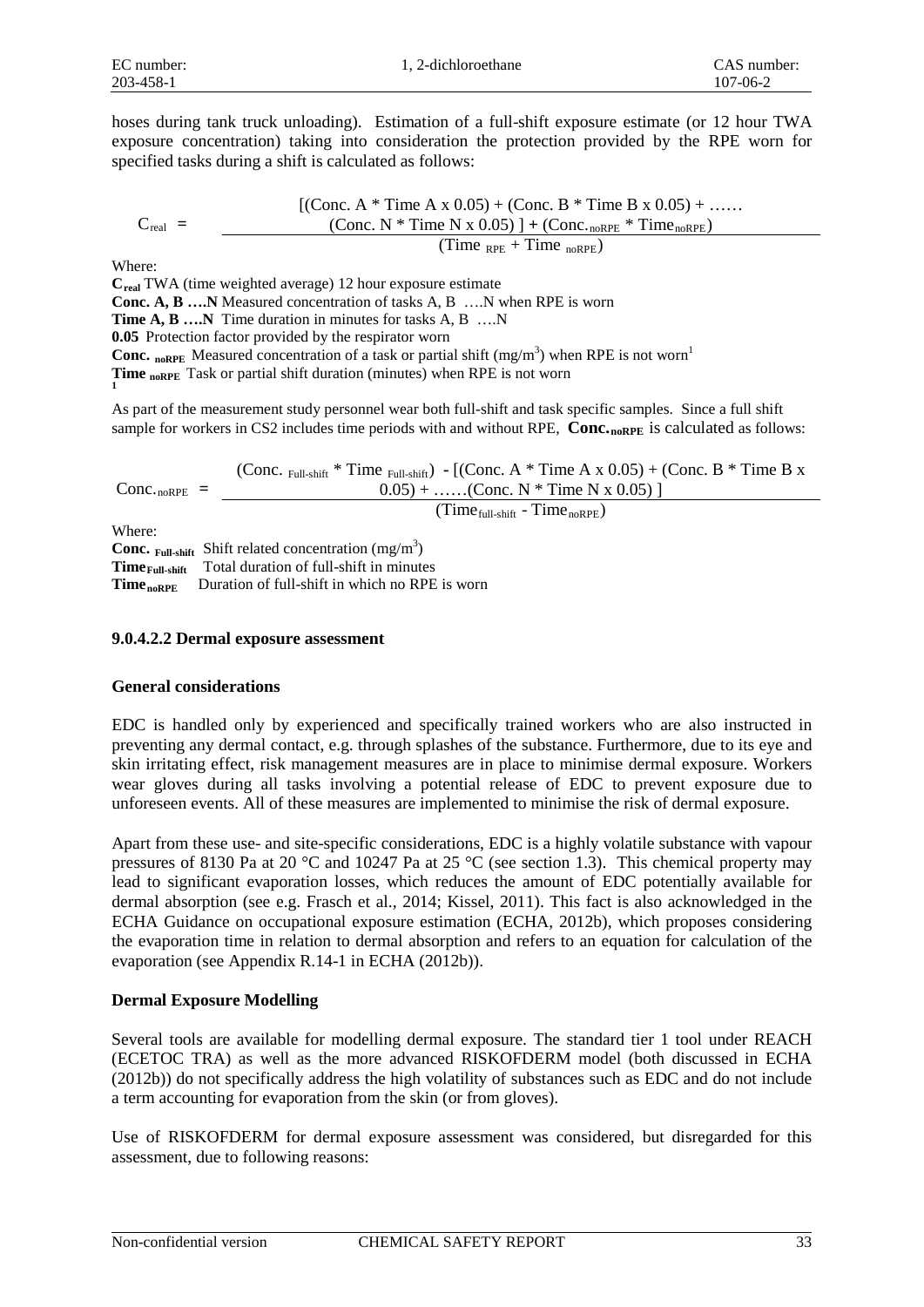- RISKOFDERM was developed for substances and situations with significant dermal exposures; therefore choices for input parameters available in the model are not easily related to the exposure situations described in this report.
- Scenarios (so-called dermal exposure operation (DEO) units), available in RISKOFDERM do not cover all activities relevant here; especially, handling of contaminated objects was excluded from DEO unit 1 in the latest version of the model  $(v2.1)$ , as explained in the model's "Changes and validity" spreadsheet. This missing activity is especially relevant for handling objects during maintenance activities.
- RISKOFDERM was not intended for modelling involving highly volatile substances, nor are datasets including such substances part of the empirical database used to establish the model. The draft version of the revised ECHA Guidance on Information Requirements and CSA, R.14, Occupational Exposure Assessment, (draft version of November 2015) states for RISKOFDERM that "*Due to a lack of data on dermal exposure to volatile substances, the model is not optimally suitable for very volatile substances (e.g. > 500 Pa vapour pressure). Use with input values outside those found in the measured data sets should be avoided, though results may still be indicative."*
- Considering the high volatility of EDC, dermal exposure assessment with RISKOFDERM would require setting the time to volatilisation equal to the exposure duration in the model, the justification of which is unclear; furthermore, the volatilisation times calculated for EDC for the activities here (see below and in Appendix 4) are below the range of applicable exposure durations of the model.

In conclusion, RISKOFDERM was not considered suitable for the exposure situations in this report and a methodology was established, which is based on consideration of evaporation of highly volatile substances according to ECHA (2012b).

One tool that does address evaporation from the skin and compares it with dermal absorption is the 'Finite Dose Skin Permeation Calculator' [\(http://www.cdc.gov/niosh/topics/skin/finiteSkinPermCalc.html\)](http://www.cdc.gov/niosh/topics/skin/finiteSkinPermCalc.html), a model that has been developed for the U.S. National Institute for Occupational Safety and health (NIOSH). The model is described in detail in the literature (Fedorowicz et al., 2011; Kasting and Miller, 2006; Kasting et al., 2008; Miller and Kasting, 2010; Wang et al., 2007). However, recent evaluations by Gajjar (Gajjar, 2010; Gajjar and Kasting, 2014) have shown that this model may underpredict dermal absorption of EDC.

In the light of these considerations, the evaporation time of EDC was first calculated according to the ECHA Guidance (see Appendix R.14-1 in ECHA (2012b)). Based on these data, two methods for estimating dermal exposure were implemented. The overall approach is described below and full details are included in Appendix 4.

#### **Calculation of the evaporation time**

For the assessment of dermal exposure in the context of this CSR, the evaporation time was calculated according to the equation in Appendix R.14-1 in ECHA (2012b) with the following modifications:

Use of an EDC-specific mass transfer coefficient  $(11.6 \text{ m/h})$ , rather than using the default value (8.7 m/h) in ECHA (2012b).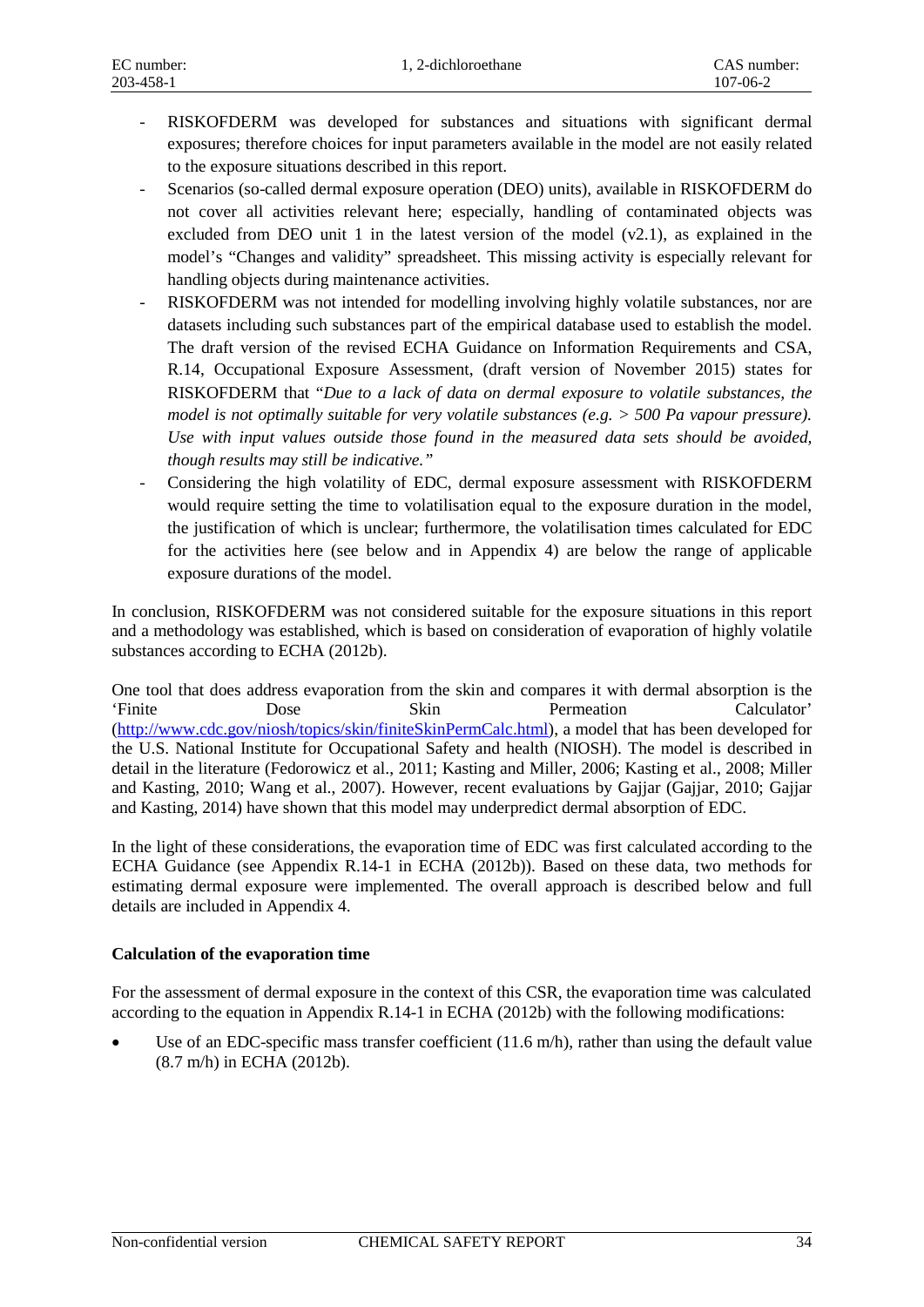• Calculation of the evaporation time for dermal loads  $(0.1-1.0 \text{ mg/cm}^2)$ , rather than 1 and 5  $mg/cm<sup>2</sup>$  in ECHA (2012b)<sup>[6](#page-15-0)</sup>. These loads reflect default dermal exposure for PROCs relevant for the use evaluated here (i.e. PROC 2, 8b, and 15).

Full details of input parameters and results of this calculation are included in Appendix 4. The evaporation times calculated are:

- **0.94 seconds** for a dermal load of **0.1 mg/cm2** (applicable e.g. to PROC15 according to ECETOC TRA (ECETOC, 2004; 2009; 2012).
- **1.9 seconds** for a dermal load of **0.2 mg/cm<sup>2</sup>** (applicable to PROC2 according to ECETOC TRA (ECETOC, 2004; 2009; 2012).
- **9.4 seconds** for a dermal load of **1 mg/cm2** (applicable to PROC8b according to ECETOC TRA (ECETOC, 2004; 2009; 2012).

These represent conservative estimates, since (a) a vapour pressure at 20 °C was applied, which represents a conservative estimate for evaporation from skin and (b) a low value for the air velocity was applied in calculating the mass transfer coefficient that has a high impact on the estimate. The upper end of air velocities typical for occupational settings according to the ECHA Guidance (ECHA, 2012b) would result in lower evaporation times of 0.59 - 5.9 seconds for the dermal loads of 0.1-1  $mg/cm<sup>2</sup>$ .

The evaporation times calculated cover situations relevant in the context of this CSR, i.e. when splashes or small amounts of EDC are deposited on gloves. Full immersion of the hands in EDC is not covered, since evaporation may not be a relevant process for dermal exposure in these situations.

The evaporation times calculated were used in two different approaches: (a) Approach 1 using contact area, evaporation time and dermal flux; (b) Approach 2 using contact surface area and glove permeation rate.

Both approaches, which are discussed in detail in Appendix 4, result in very similar estimates of dermal exposure per event as shown in Table 11.

| <b>Parameter</b>                                               | Unit       | <b>PROC</b> |       |        |
|----------------------------------------------------------------|------------|-------------|-------|--------|
|                                                                |            |             | 8b    | 15     |
| Dermal dose per event ( <i>potential</i> ) – <b>approach 1</b> | $\mu$ g/kg | 0.13        |       | 0.033  |
| Dermal dose per event ( <i>actual</i> ) – <b>approach 1</b>    | $\mu$ g/kg | 0.0066      | 0.066 | 0.0017 |
| Dermal dose per event $(\text{actual}) - \text{approach } 2$   | $\mu$ g/kg | 0.0043      | 0.043 | 0.0011 |

#### **Table 11. Estimation of dermal exposure: summary\***

\* Actual exposure estimates include the protection offered by gloves (95% efficiency assumed for approach 1 estimates). All values rounded to two significant figures, but unrounded values were taken for calculation.

The above estimates are critically dependent on the skin surface area that was conservatively chosen based on ECETOC TRA defaults for the PROCs indicated in Table 11. The PROCs are also related to default dermal loads of 0.1 (PROC 15), 0.2 (PROC 2) and 1 mg/cm<sup>2</sup> (PROC 8b) that have an impact on the evaporation time calculated (see above). However, no modelling with ECETOC TRA was involved in these calculations and the doses estimated would equally apply to PROCs with identical contact areas and loads (or, in fact, to tasks for which these contact areas and loads could be verified).

Both approaches have advantages and disadvantages, as fully discussed in Appendix 4. For the

<span id="page-15-0"></span> $6$  In the model calculations (Table R.14-17 of the Guidance), these values are described as amounts (1 mg and 5 mg) and no contact area is given (although required in the equation). Re-calculations for toluene, however, show that these values actually refer to loads in mg/cm<sup>2</sup>. -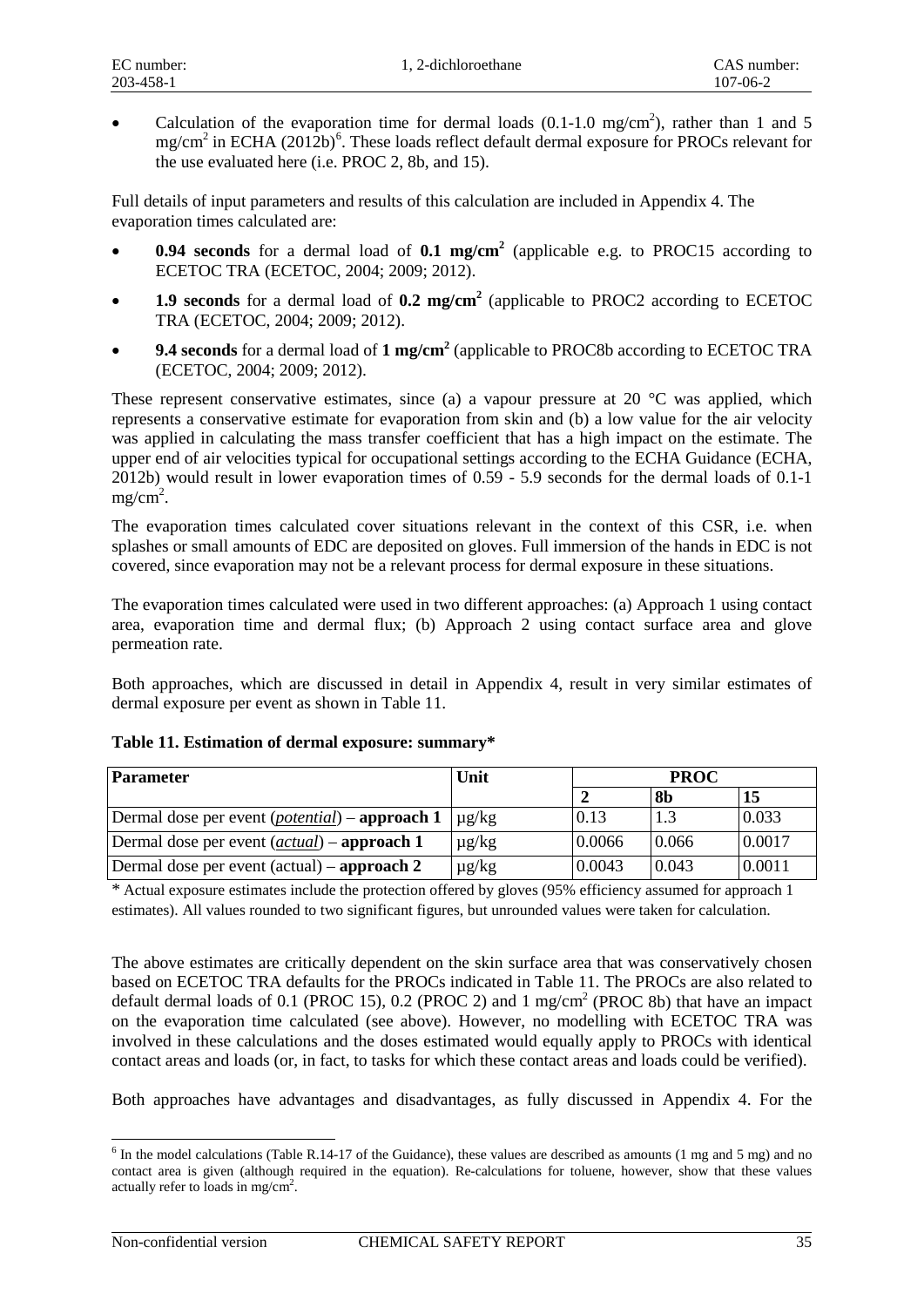purpose of dermal exposure assessment, the higher estimates of Approach 1 will be used. Both estimates already include the protection offered by wearing suitable gloves (actual dermal exposure).

The dermal exposure estimates presented in Table 11 are event-based, since rapid evaporation is assumed for each event. However, some tasks may be performed several times a day. As a consequence, the number of events has to be taken into account. This will be addressed in each worker contributing scenario in section 9.1, for which dermal exposure is estimated. Similarly, exposure may not occur on a daily basis (e.g. for maintenance tasks). Again, the exposure frequency is task-specific and will be addressed in each worker contributing scenario in section 9.1.

The following matrix illustrates the calculation used for each relevant worker contributing scenario in Section 9.1 (where only one PROC applies).

| <b>Parameter</b>                           | Unit             | PROC <sub>2</sub> | PROC <sub>8b</sub> | <b>PRO</b>      |
|--------------------------------------------|------------------|-------------------|--------------------|-----------------|
|                                            |                  |                   |                    | C <sub>15</sub> |
| Dermal dose per event (potential), product | $\mu$ g/kg       | 0.13              | 1.3                | 0.033           |
| Number of events per day                   | 1/d              | 10                |                    |                 |
| Dermal dose per day (potential), product   | $\mu$ g/(kg x d) | 1.3               |                    |                 |
| Concentration of EDC in product            | %                | 100%              |                    |                 |
| Dermal EDC exposure (potential)            | $\mu$ g/(kg x d) | 1.3               |                    |                 |
| Efficiency of PPE (gloves)                 | $\%$             | 95                |                    |                 |
| <b>Dermal EDC</b> exposure (actual)        | $\mu$ g/(kg x d) | 0.066             |                    |                 |

\* All values rounded to two significant figures, but unrounded values were taken for calculation.

When dermal protection equipment (gloves) is used, an efficiency of 95% is used to calculate the actual exposure. The 95% efficiency can be justified by the use of protective gloves satisfying the specifications of EU Directive 89/686/EEC and the associated standard EN 374. Specific training is given to all workers handling EDC and using PPE(see above).

#### **Table 13. Table Permeation Data for Gloves Associated with CS2 - CS8**

| $\mathbf{CS}$            | <b>Material</b> | <b>Thickness</b>  | <b>Breakthrough Time</b>     |
|--------------------------|-----------------|-------------------|------------------------------|
| CS2, CS3, CS4, CS7 & CS8 | Neoprene        | $0.66$ mm         | 8 minutes                    |
| CS <sub>5</sub>          | Nitrile         | $0.12 \text{ mm}$ | 3 minutes                    |
| CS6                      | Nitrile         | $0.15$ mm         | suitable for splash contact* |

\* information provided by glove supplier: nitrile gloves suitable for single splash exposure to EDC (inhouse tested by shortterm immersions in solvent). Not suitable for immersion

As only splash contact to EDC is possible at the workplaces and after a careful hazard assessment carried out by the plants' occupational safety department, glove materials with breakthrough times of 3 to 8 minutes were considered sufficient, Contaminated gloves are not allowed to be reused.

#### **9.0.4.2.3 General information on risk management related to irritation classification**

EDC is classified for its irritating properties. The applicant is a downstream user of EDC. Operational conditions and risk management measures, as communicated by the supplier in the safety data sheet for this use, are closely followed to avoid any detrimental effects such as irritation of skin, eyes or the respiratory tract.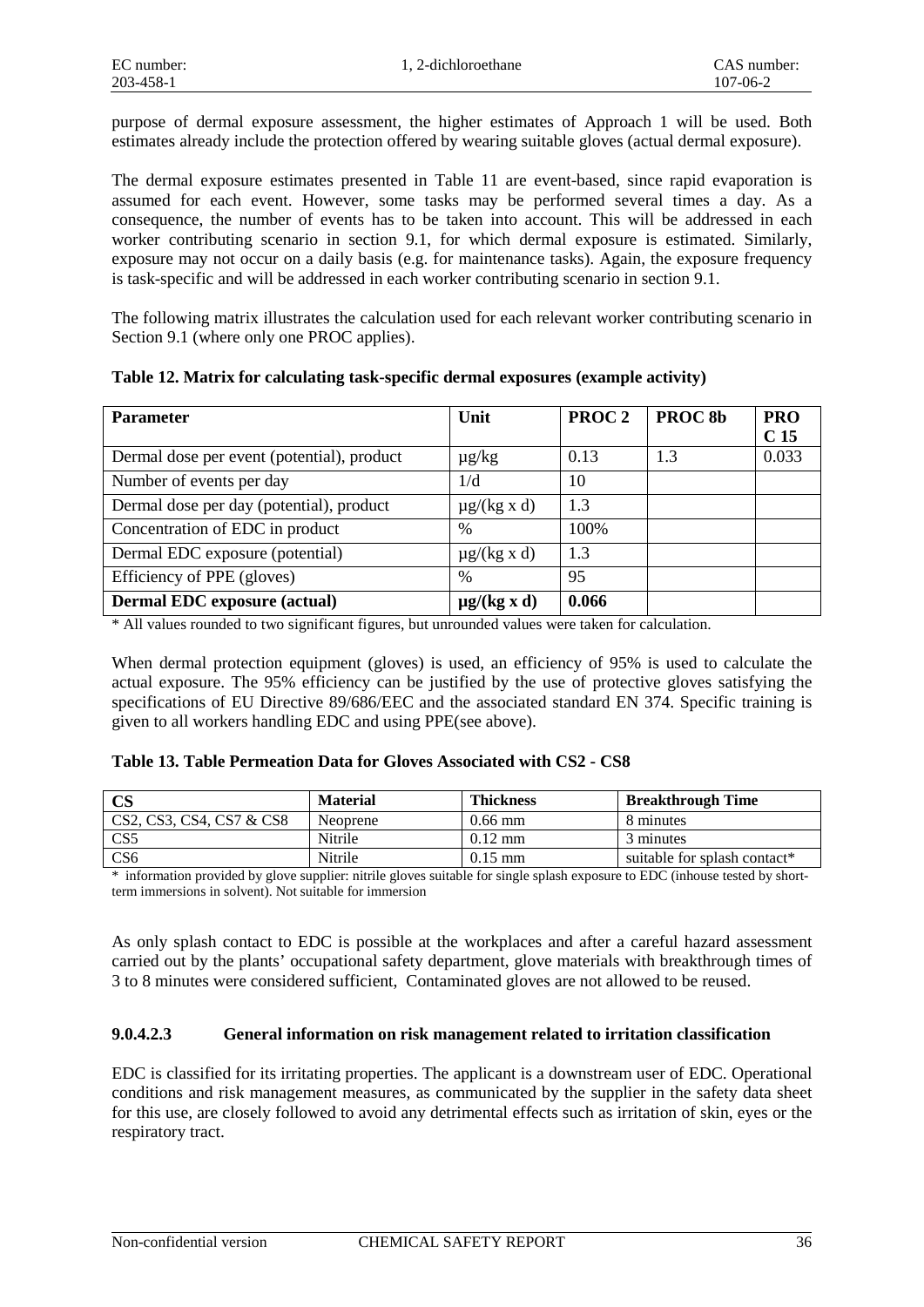#### **9.0.4.3. Exposure of humans via the environment**

The assessment is based on measured concentrations in emitted air and waste water, which are used to calculate site-specific release factors. These release factors are used as input data for modelling with EUSES (European Union System for the Evaluation of Substances) (v.2.1.2).

Site specific EDC consumption information is used to calculate the release factors. Whereas detailed information on trends is given in the Analysis of Alternatives report, the following estimates for 2015 are used here, based on the volume of EDC consumed in 2013 ( $\overline{B}$  tonnes/year).

For the assessment, an average release scenario was developed that assumes continuous use of EDC (365 days per year). While in reality, EDC is used in batch operations on 90 consecutive days per year, this approach was chosen since the monitoring values from which release factors were calculated cover periods of both EDC use and non-use. The average release scenario is also appropriate in this case, since the assessment addresses a chronic effect (carcinogenicity) and the exposure estimated is assumed to exist over an entire lifetime (assumed to be 75 years (ECHA, 2015)).

However, a separate intermittent release scenario was also modelled. This scenario assumes the highest releases to air and water (as obtained from the monitoring data) occur on 90 days per year (the actual days of EDC use at the site). By default, the concentrations in air and other media will then be averaged over the year in EUSES. It is therefore expected that this approach leads to similar values. However, a separate model was run to exclude any unforeseen differences (e.g. concentration levels in media that are not linearily related to the release).

#### **9.0.4.3.1 Substance-specific input data**

The following data were used as input in EUSES modelling. A Koc of 33 L/kg and a BCF of 2 in fish for EDC was reported in OECD (2002; these values are also cited in section 4 of this CSR). However, the EUSES default values for EDC (calculated from  $log Kow$ ) are used in the assessment (Koc = 59.4 L/kg, BCF fish = 3.41 L/kg w.w.t.), since (a) the data reported in OECD (2002) are not well documented and (b) the differences are small.

| Table 14. Physico-chemical data, environmental properties and environmental partition |
|---------------------------------------------------------------------------------------|
| coefficients used as input values in EUSES (see chapter 1.3)                          |

| End points                                    | Values           |
|-----------------------------------------------|------------------|
| Molecular weight                              | $98.96$ g/mol    |
| Melting point                                 | $-36$ °C         |
| Boiling point                                 | 83.6 $\degree$ C |
| Vapour pressure at $25^{\circ}$ C             | 10247 Pa         |
| Octanol-water partition coefficient (log Kow) | 1.45             |
| Water solubility at $25^{\circ}$ C            | 7900 mg/l        |

The ECHA Guidance on consumer exposure estimation (ECHA, 2012c) recommends a default body weight of humans of 60 kg, while EUSES employs a default body weight of 70 kg. The body weight in EUSES is used for estimating the intake of a substance from food. The underlying food consumption data are based on the highest country-average consumption rate for each food product. As noted by the developers of EUSES, this "*will of course lead to a total food basket, which is an unrealistic, worst-case scenario*" (RIVM, 2004). Since EUSES therefore assumes a very high intake of food, the default body weight of EUSES was used in the assessment.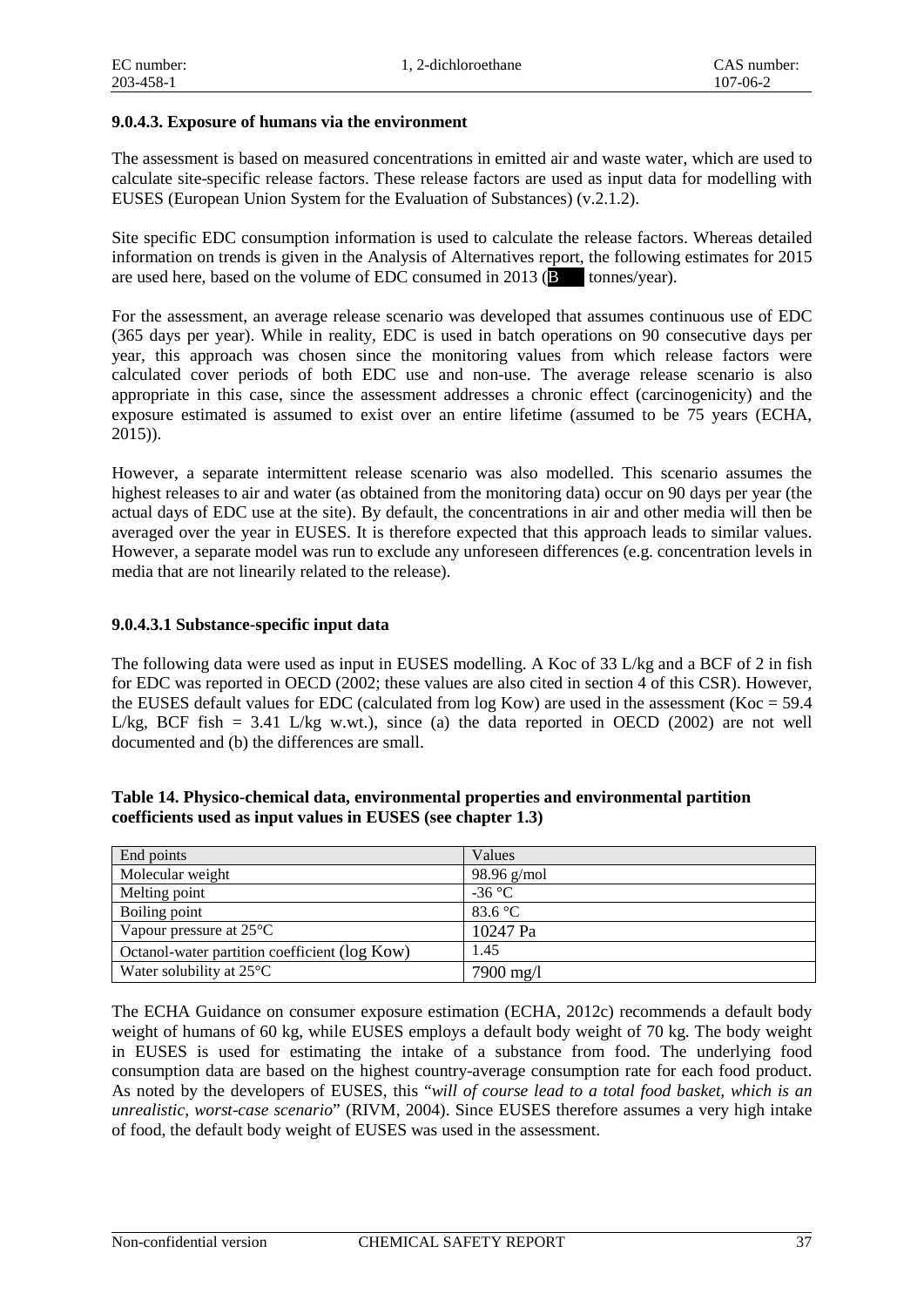#### **9.0.4.3.2 Releases to air**

#### *Waste air:*

All process gas vents are connected (closed system) to the production building scrubber caustic units. After the scrubber unit, the off gas is transferred to the fume incineration unit operated at 850 °C. HCl releases after incineration are treated by scrubber tower. Post-scrubber stack gas emissions are continuously monitored for HCl and volatile organic compounds (VOCs) as per license requirements.

Speciated VOCs analysis of the stack gas emission is carried out on a monthly basis as per license requirement. EDC concentrations measured are given below. (Emission data from 2013 are used as this year was the last one providing a typical production schedule – in 2014, an unscheduled plant shutdown occurred, caused by events unrelated to Raloxifene Hydrochloride production). EDC was measured by GC-MS (thermal desorption) (sampling time 30 min, Limit of Quantification (LOQ)  $0.03 \text{ mg/m}^3$ ).

| <b>Date</b>     | Air flow $(m^3/day)$ | Concentration $(mg/m3)$ |
|-----------------|----------------------|-------------------------|
| 21/01/2013      | 13438                | 0.11                    |
| 01/02/2013      | 3244                 | 0.10                    |
| 04/03/2013      | 11172                | 0.06                    |
| 05/04/2013      | 14281                | 0.05                    |
| 09/05/2013      | 11173                | 0.03                    |
| 12/06/2013      | 15484                | 0.10                    |
| 04/07/2013      | 13601                | 0.10                    |
| 09/08/2013      | 12472                | 0.10                    |
| 09/09/2013      | 12106                | 0.06                    |
| 03/10/2013      | 28265                | 0.17                    |
| 01/11/2013      | 26685                | 0.03                    |
| 04/12/2013      | 16521                | 0.16                    |
| Arithmetic mean | 14870                | 0.09                    |

#### **Table 15. EDC air emissions measured in 2013**

The arithmetic mean values are used for determining site-specific release rates. With a total release of **1.34 g EDC/d** or 488.5 g EDC/year  $(0.09 \text{ mg/m}^3 \text{ x } 14870 \text{ m}^3/\text{d} \text{ x } 365 \text{ d/year})$  and the tonnage of EDC used at the site as given above a release rate to air of **B** results.

#### *Fugitive/diffuse emissions:*

#### **Solvent storage tank:**

Solvent storage tank breathing and working losses is the main contributor to such emissions. Technical measures in place to minimise emissions are:

- A material of construction assessment ensures that all equipment and piping is compatible with the hazardous chemicals handled or stored in any application.
- High integrity valve packing and seals are installed on transfer piping.
- Maximal use is made of the automated process control system to ensure that manual intervention is minimal.
- All external storage tanks are located in bunded areas, which are designed to contain 110% of the tank volume. An integrity test programme ensures that all bunds are tested on a regular basis.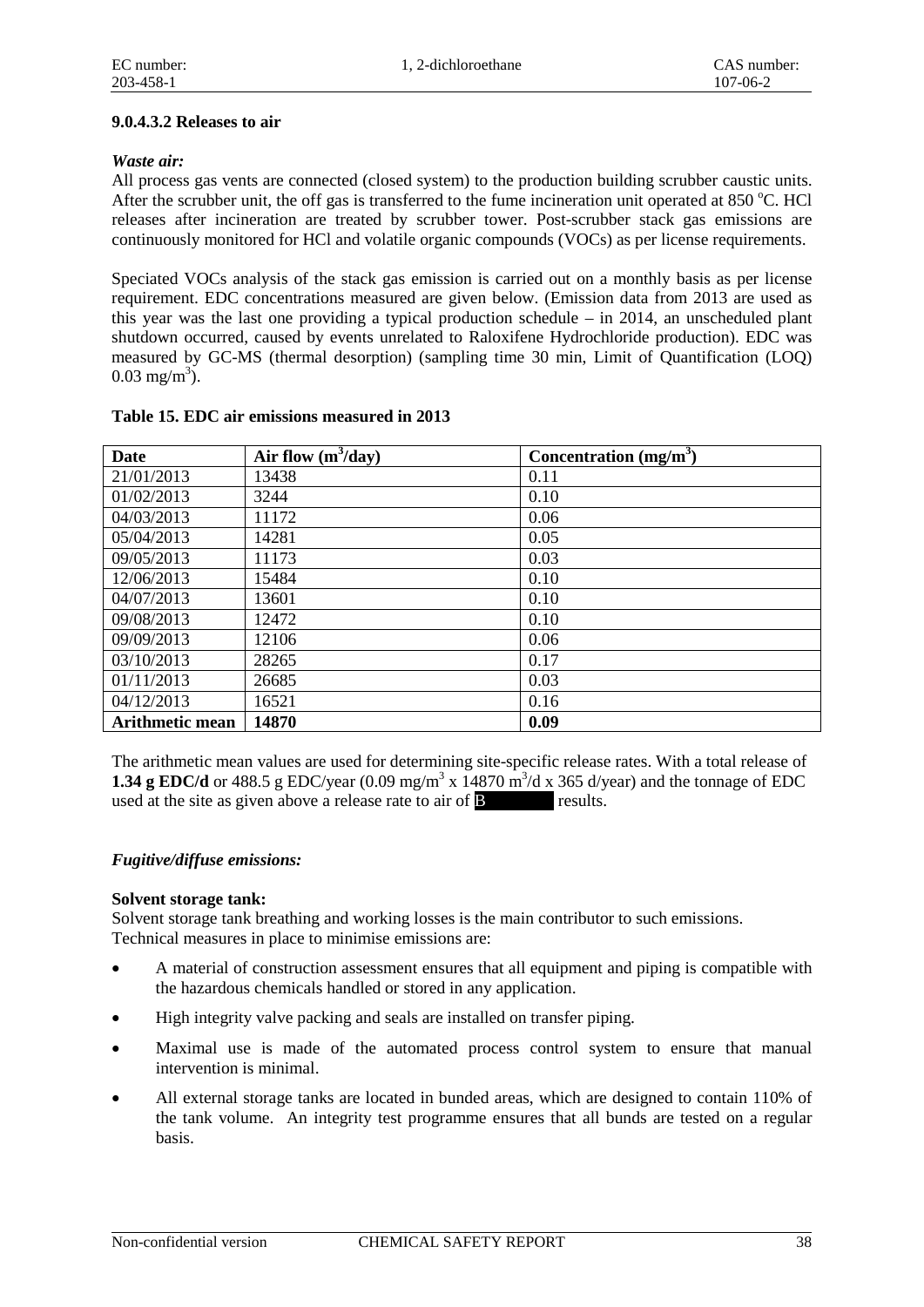- A centrifugal pump with mechanical seal is used to complete the transfer from the road tanker into the storage tank.
- The EDC storage vessel is a pressure rated single walled tank with nitrogen padding system in place. The tank materials of construction are 316L stainless steel to minimise the risk of corrosion.
- Tank venting arragements conservation vent set at 200 mBarg to carbon adsorber abatement system and 500 mBarg emergency vent to atmosphere.
- The storage tank is installed with level controls incorporating a level transmitter and high level switch. The high level alarm and high-high level alarms switch activation are independent alarms. The activation of the high level switch and the automated fill inlet valve are interlocked, independent of the high level alarm.
- A centrifugal pump with mechanical seal is used to complete the transfer to the production facility via fixed piping.

Working losses occur primarily from tank filling operations. Based on typical volumes of EDC used on-site it is estimated that previously this led to a combined breathing and working tank loss for both pure EDC storage and EDC present in waste tanks, of approximately 80 kg per annum. This value is based on USEPA (United States Environment Protection Agency) methodology for calculation of fugitive emissions in Guidance AP42 (1) Section 7.1 Organic Liquid Storage Tanks.

In order to further eliminate these fugitive emissions, in September 2015 a carbon absorber unit was installed to capture emissions from the EDC raw solvent storage tank (see Figure 2, Appendix 6), while piping all off gases from the waste solvent storage tanks to the existing fume incinerator. Given that the carbon absorber has a removal efficiency of at least 99% and the fume incinerator has a removal efficiency of 99.2% with the new technique installed the expected overall annual emission of EDC from these fugitive sources is reduced to less than 1kg.

Diffuse emissions from other tanks and installations are minimised by the following means:

#### **IE8 Reaction Vessels and Mother liquor tanks:**

- All reaction and mother liquor treatment vessels are glass lined, pressure rated double walled tanks.
- All reaction vessels are connected to the site fume duct so that all gasous emissions undergo destruction in the site fume incinerator.
- Enclosed transfers between vessels via fixed piping and pressure rated contained process hoses.
- Low emission pumps with mechanical seals e.g. centrifugal or air operated diaphragm pumps are used.
- In case of an emergency all production floor drainage can be collected in a bunded waste tank adjacent to the building thus minimising the risk of an uncontained release.

#### **Waste Storage Tanks:**

- Liquid waste storage vessels are pressure rated single walled tanks with nitrogen padding system in place. The tank materials of construction are carbon steel to minimise the risk of corrosion.
- Tank venting arrangements Conservation vent is routed to the fume incineration unit to prevent release of fugitive emissions to atmosphere as level rises in the tank.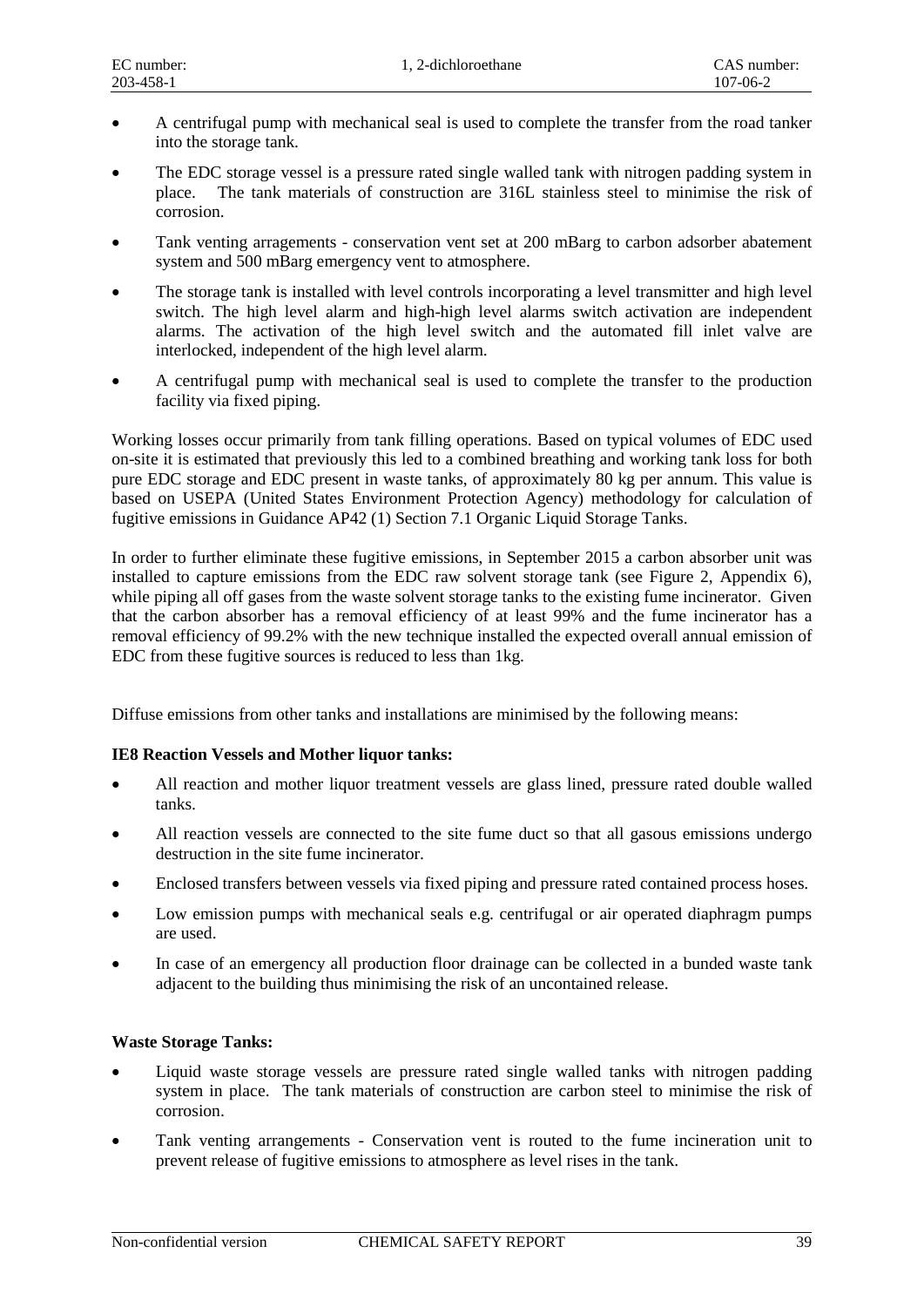- Enclosed transfers between vessels via fixed piping and pressure rated contained process hoses.
- Low emission pumps with mechanical seals i.e. centrifugal are used to complete transfers between vessels.
- Storage tanks are installed with level controls incorporating a level transmitter and high level switch. The high level alarm and high-high level alarms switch activation are independent alarms. The activation of the high level switch and all inlet/outlet valves are interlocked, independent of the high level alarm.

In the production building (IE8) where EDC processing takes place, routine monitoring is also carried out on fugitive/diffuse emissions from the building ventilation exhaust. In 2013, no EDC was detected in any of the samples collected from the ventilation exhaust system (LoQ 0.1 mg/m<sup>3</sup>). This provides confirmation of the effectiveness of the containment measures in place for each of the EDC processing steps within the building.

#### *Ambient Air monitoring*

Ambient air monitoring for speciated VOCs is carried out at a station downwind of the site (at a distance of ca. 500 meters). Sampling is by passive means onto absorbent tubes which are collected on a monthly basis and submitted to a specialised air analysis laboratory. Sampling and analysis is undertaken by independent third party. There was no evidence of EDC above 0.05 ppb (quantification limit of analytical method) in any ambient air samples collected in 2013 and 2014 (absorption on Tenax diffusion tubes, analysis with GC/MS). This provides further verification of the effectiveness of the control measures in place for EDC containment across the site.

#### **Waste solvent treatment**

All waste solvent from storage tanks are transferred by closed lines to an on-site incinerator unit. This incinerator is operated and controlled under license in accordance with the conditions outlined in the Industrial Emissions Directive (2010/75/EU). The unit operates at 1150 °C with a two second residence time. The incinerator achieves a destruction efficiency of at least 99.999%.

The incinerator gas cleaning equipment consists of a two-stage process comprised of a condenser/absorber for acid gas removal and a hydrosonic scrubber for particulate and droplet removal. Incinerator stack gases are continuously monitored for a range of parameters including Hydrocarbons and HCl with all data recorded in a validated continuous emissions monitoring system. Hydrocarbon emissions from the incinerator are well within the daily average emission limit values as outlined in the Industrial Emissions Directive (2010/75/EU).

#### **9.0.4.3.3 Releases to water**

All process waste waters (EDC concentration in waste water streams is very low  $\langle 0.1 \mu g/L \rangle$  are collected in storage vessels and pumped via a closed loop to the wastewater treatment plant (WWTP) for biological degradation. The WWTP can provide up to 2200  $m<sup>3</sup>$  aeration capacity in a conventionally operated activated sludge plant. Also, the WWTP also incorporates the treatment of liquid effluent from the incinerator gas cleaning process through a combination of a clarifier and sand filter solids removal unit.

Sludges from the WWTP are mixed, dewatered and sent offsite to a licenced sludge drying facility before being forward processed for use as a fuel substitute in the cement manufacturing industry or equivalent. Thereby ensuring complete destruction of any residual EDC absorbed in the sludge.

All off gases from the WWTP are collected from the roofed tanks (balance tank, aeration tanks and sludge digestion tanks) and routed to the Biofilter. The Biofilter has a capacity of greater than 190,000 Nm<sup>3</sup>/day air flow, sufficient to service both the aeration basins and the sludge holding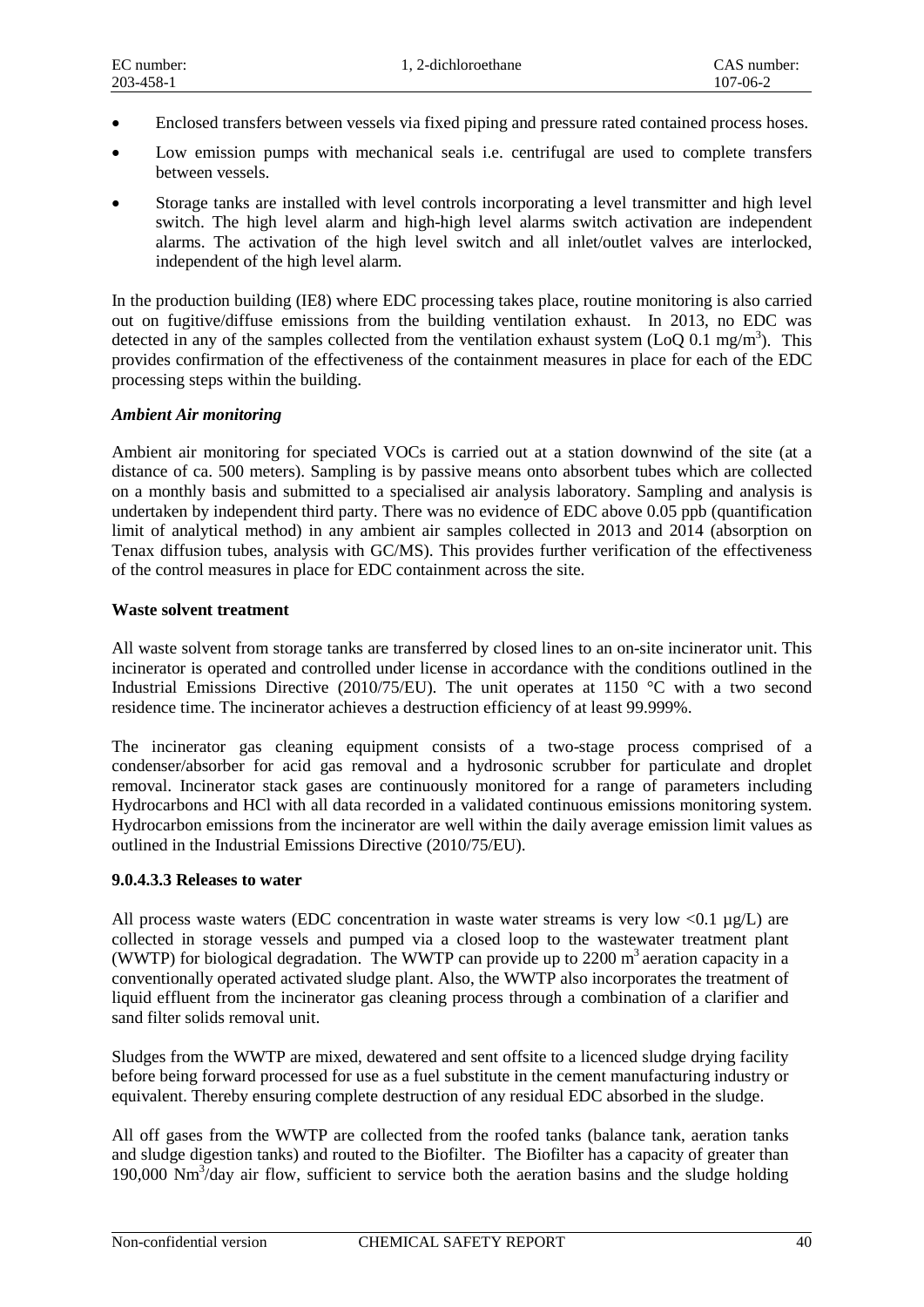tanks. While the primary function of the Biofilter is odour abatement, it additionally supports residual VOC removal. Analysis of both the Biofilter inlet and outlet gas streams has demonstrated a >99% removal efficiency for EDC with discharge concentration less that the limit of quantification of the test method.

Treated effluent from both the biological WWTP and the incinerator sand filter are gathered in a final holding tank prior to discharge to the sea. Flow proportional composite sampling is carried out on the final effluent discharge with analysis conducted for a range of parameters as outlined in the current Industrial Emission License. Included in this monitoring is monthly analysis for EDC concentrations in the final effluent. Analysis results are given below. Values from 2013 are used for the assessment for the same reasons as given above. EDC is analysed by Purge/Trap-GC-MS, with a LoQ of 0.1 µg/L

| <b>Date</b>            | Effluent volumes $(m^3/day)$ | Concentration $(\mu g/L)$ |
|------------------------|------------------------------|---------------------------|
| 17/01/2013             | 1189                         | < 0.1                     |
| 07/02/2013             | 1004                         | < 0.1                     |
| 11/03/2013             | 1162                         | < 0.1                     |
| 05/04/2013             | 946                          | < 0.1                     |
| 07/05/2013             | 1228                         | < 0.1                     |
| 24/06/2013             | 1195                         | 1.9                       |
| 11/07/2013             | 1310                         | 0.4                       |
| 26/08/2013             | 1067                         | 0.5                       |
| 19/09/2013             | 996                          | 1.8                       |
| 14/10/2013             | 877                          | 0.4                       |
| 20/11/2013             | 1282                         | < 0.1                     |
| <b>Arithmetic mean</b> | 1114                         | $0.48 *$                  |

**Table 16. EDC concentrations in WWTP effluent measured in 2013**

\* values below LOQ were taken as 0.5 \* LOQ

The arithmetic mean values are used for determining site-specific release rates. With a total release of **0.535 g EDC/day** or 195 g EDC/year (0.48  $\mu$ g/L x 1114 m<sup>3</sup>/d x 365 days/year) and the tonnage of EDC used at the site as given above a release rate to water of  $\mathbf{B}$  results.

While EUSES requires some adaptation of the release factors used as input data<sup>[7](#page-21-0)</sup>, note that the assessment is based on monitoring data obtained in the effluent prior to discharge into the water compartment. Since such measurements are independent of assumptions on the behaviour of a substance during waste water treatment (in contrast e.g. to measurements in process streams before waste water treatment), the ultimate release estimated is considered very reliable.

As outlined in the introduction to this section, apart from the average release scenario (for which the input parameters are presented above), an intermittent release scenario was run as well. This intermittent release scenario applies maximum releases to air and water on 90 day per year (true number of EDC use) instead of 365 day per year in the average long-term scenario. For this purpose, releases were calculated for each monitoring day for releases to air and the maximum value for releases to water .

For the intermittent release scenario, the following releases were derived (based on the highest EDC concentrations observed in 2013 in air and WWTP effluent):

1

<span id="page-21-0"></span> $^7$  The release factor given refers to the release in the effluent before entering the water compartment (i.e. after the WWTP). EUSES requires release factors from the process, i.e. before waste water treatment. Since 47.7 % of the substance is assumed to be released to the river in EUSES, the release factor from the process is higher than the value given in the text. For EUSES modelling, the release factor after waste water treatment was divided by 0.477 and the resulting (higher) release factor was used. This is entirely a technical issue for EUSES modelling. The modelled concentration in the effluent (after waste water treatment) is identical to the monitored values that were used as the basis in deriving release factors.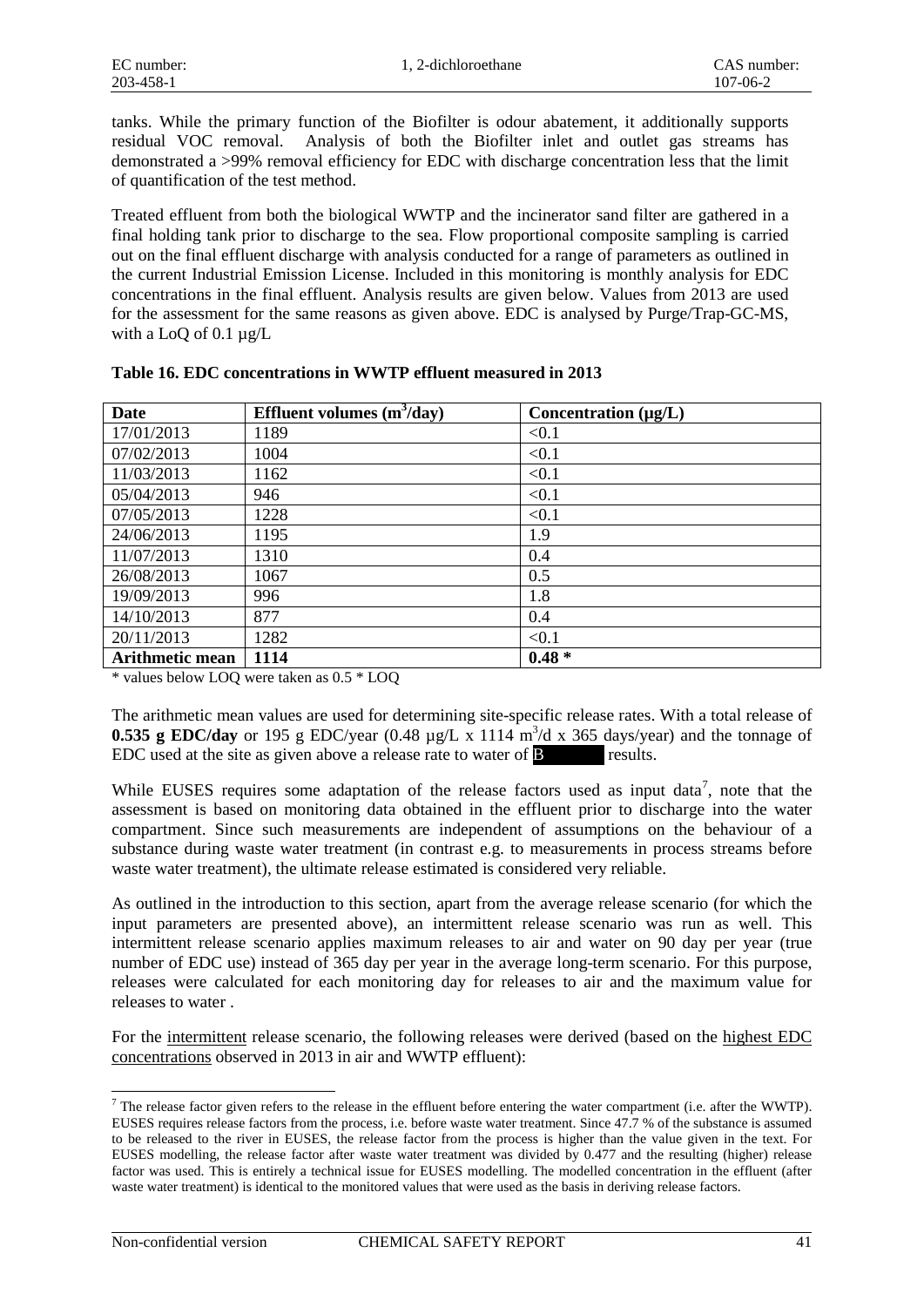- Release to air: 4.81 g/day on 90 days/year (instead of 1.34 g/d on 365 days/year)
- Release to water: 2.27 g/day on 90 days/year (instead of 0.535 g/d on 365 days/year)

The individual releases for 2013 and the values derived for the average release and intermittent release scenario are plotted in the following figure.





#### **Additional input values**

The WWTP effluent from the site is not discharged to freshwater, but is collected in a holding tank and then discharged into the sea. EUSES does not allow such a differentiated assessment and assumes direct releases to both freshwater and marine water. This approach would predict EDC concentrations in freshwater that would be taken as the basis for EDC concentrations in drinking water. Since this discharge situation does not exist at the site, the freshwater dilution factor was set to 1000, resulting in very low EDC concentrations in this compartment. Note that this approach will result in EDC concentrations in freshwater (into which no EDC is released) that also have an impact on the concentration (e.g. in fish used in EUSES to calculate oral intake).

The default dilution factor for the marine environment is 100. Dilution and dispersion around the site's outfall in Kinsale has been the subject of research for the last 35 years (for matters unrelated to EDC). Most recently, dilution and dispersion was modelled by Kennedy (2012) to check compliance with EU environmental objectives<sup>[8](#page-22-0)</sup>. This exercise was based on very conservative assumptions led to a minimum dilution of 2080 at 200 m from the outfall. On the basis of these data, the dilution factor

1

<span id="page-22-0"></span><sup>8</sup> Kennedy, R.: Near field dilution and dispersion model of the Eli Lilly outfall, Kinsale Harbour, in relation to EC Environmental Objectives (Surface Waters) Regulations (S.I. No. 272/2009). Submitted to Eli Lilly S.A., Dunderrow, Co. Cork, Ireland by Dr Robert Kennedy, Marine Ecosystem Research Laboratory, Zoology, Ryan Institute, School of Natural Sciences, National University of Ireland, Galway, Galway, Ireland, 31 May 2012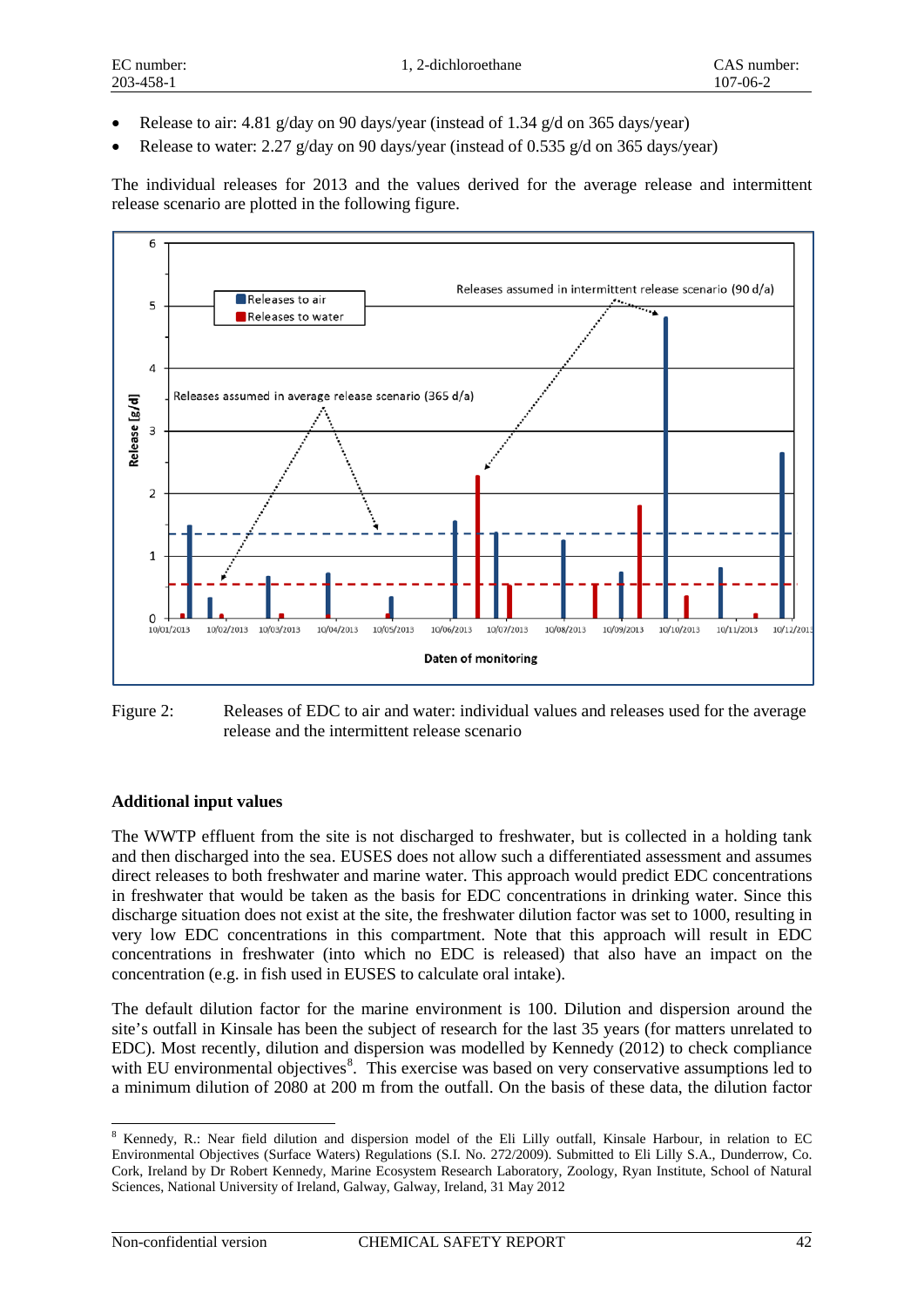for the marine environment was set to 2000 in EUSES modelling.

No substance is released to soil from the production unit. No sludge is applied to soil and the default dry sludge application rate for agricultural soil and grassland in EUSES was set to zero.

#### **Soil and groundwater monitoring**

Further evidence regarding on-site containment of EDC comes from the results of soil and groundwater monitoring activities.

A soil survey was completed in 2014 as part of a Baseline Report for a license review application under the Industrial Emissions Directive. Sampling locations were in close proximity to potential high risk activities i.e. production building, raw solvent storage tanks and liquid waste storage tanks. A detailed suite of solvent analyses (VOC, semivolatile organic compounds (SVOCs), Alcohol/Acetate) was conducted on all soil samples collected with results indicating that all solvents in the suite, including EDC, were below the limit of detection (LOD) for the test method. The LOD for EDC is 4 ug/L in this instance.

Groundwater monitoring is conducted on a bi-annual basis on a number of monitoring wells across the site as required by license. Again a detailed suite (VOC, SVOC, Alcohol/Acetate) of analyses was conducted on these samples with no evidence of EDC present in the groundwater at the limit of quantitation of the test method (0.1 ug/L) in analyses from recent years.

These results reaffirm the site's commitment to maintaining good operational practices and controls around the handling of hazardous substances including EDC.

#### **9.0.4.3.4 Mass Balance Considerations**

EDC is handled in a closed system throughout the plant and therefore few fugitive emissions are expected. This is corroborated by the low occupational exposure levels measured during production, low emissions detected by routine monitoring of ventilation exhaust of production building (IE8) and low concentrations measured during ambient air monitoring (see above for details). The trace levels of EDC measured in effluent discharge also corroborate the containment measures in place. In the past the EDC raw solvent storage tank might have been a source for some emissions to air, but with the installation of carbon absorber unit in September 2015 this potential emission source has been eliminated. Potential EDC emissions from the waste solvent storage tanks have also been eliminated by the collection of these tank vents and routing of off gases to the fume incinerator.

The use of EDC occurs in a multi-process facility, requiring waste solvent from all processes to be collected in large volume static storage tanks prior to destruction by incineration. Solvent constituents of the liquid waste mixture are immiscible so 'layering' will occur in the tank, making it almost impossible to quantify EDC content within each static storage tank. If accumulations of each constituent within the tank cannot be measured accurately, relatively small errors in estimations and assumptions can lead to large errors in the overall EDC calculation. As this represents a large portion of any mass balance calculation the completion of an accurate EDC mass balance in these circumstances is not considered feasible. Therefore it is considered more appropriate to focus efforts on the environmental monitoring programme in place, which demonstrates that potential impacts from releases to air and water of EDC are insignificant. This monitoring programme, which covers all pathways is summarised in Table 17 that follows.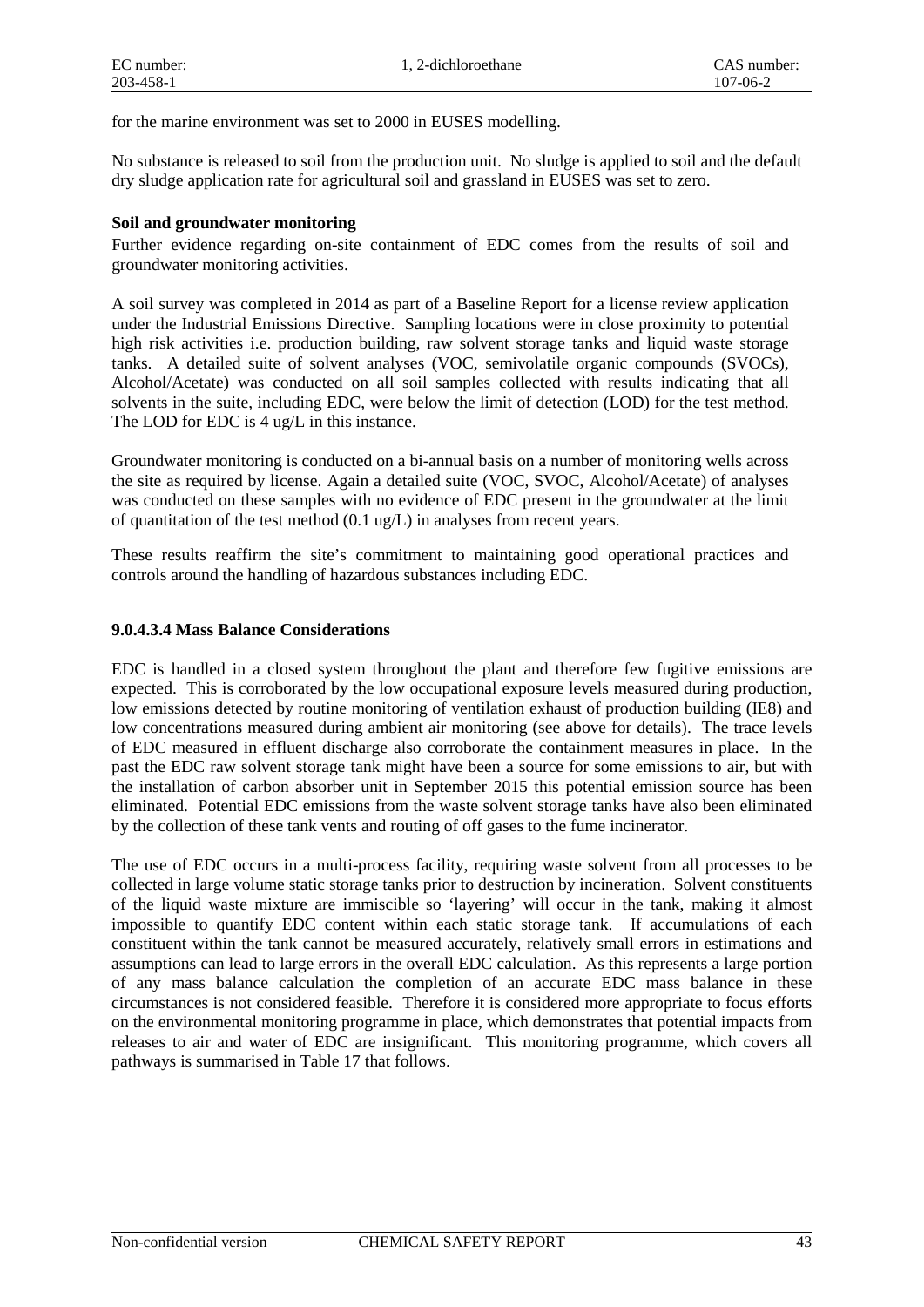## **Table 17. Summary of Environmental Monitoring Programme**

| <b>Monitoring Type</b>             | Parameters(s) | <b>Frequency</b> | <b>Analysis Method</b>        |
|------------------------------------|---------------|------------------|-------------------------------|
| <b>Releases to Air</b>             |               |                  |                               |
| <b>Stack Gas Emissions - Fume</b>  | HCL and VOC   | Continuous       | IR (infra-red) and FID (flame |
| Incineration Unit                  |               |                  | ionisation detection)         |
| <b>Stack Gas Emissions – Fume</b>  | EDC.          | Monthly          | GC-MS (thermal desorption)    |
| Incineration Unit                  |               |                  |                               |
| Stack Gas Emissions - Liquid Waste | HCL and VOC   | Continuous       | IR and FID                    |
| <b>Incineration Unit</b>           |               |                  |                               |
| Working & Breathing losses from    | Specific VOCs | Annual           | Emissions modelling (USEPA    |
| storage tanks                      | including EDC |                  | Guidance AP42 (1) Section 7.1 |
|                                    |               |                  | Organic Liquid Storage Tanks) |
| <b>Building Ventilation Fans</b>   | <b>EDC</b>    | Bimonthly        | Adsorption tube (GC-MS)       |
| Ambient Air Monitoring - Off-site  | <b>EDC</b>    | Monthly          | Tenax diffusion tubes         |
| Location                           |               |                  | GC-MS (thermal desorption)    |
| <b>Waste Solvent Treatment</b>     |               |                  |                               |
| Primary Liquid Waste Stream prior  | <b>EDC</b>    | Daily            | GC-FID (flame ionisation      |
| to Incineration                    |               |                  | detection)                    |
| Secondary Liquid Waste Stream      | <b>EDC</b>    | Daily            | GC-FID (flame ionisation      |
| prior to Incineration              |               |                  | detection)                    |
| <b>Releases to Water</b>           |               |                  |                               |
| Treated WWTP effluent in final     | <b>EDC</b>    | Monthly          | Purge & Trap (GC-MS)          |
| holding tank                       |               |                  |                               |
| <b>Soil and Ground Water</b>       |               |                  |                               |
| Soil survey                        | <b>EDC</b>    | 5 yearly         | Headspace (GC-MS)             |
| Ground water monitoring            | <b>EDC</b>    | Bi-annual        | Purge & Trap (GC-MS)          |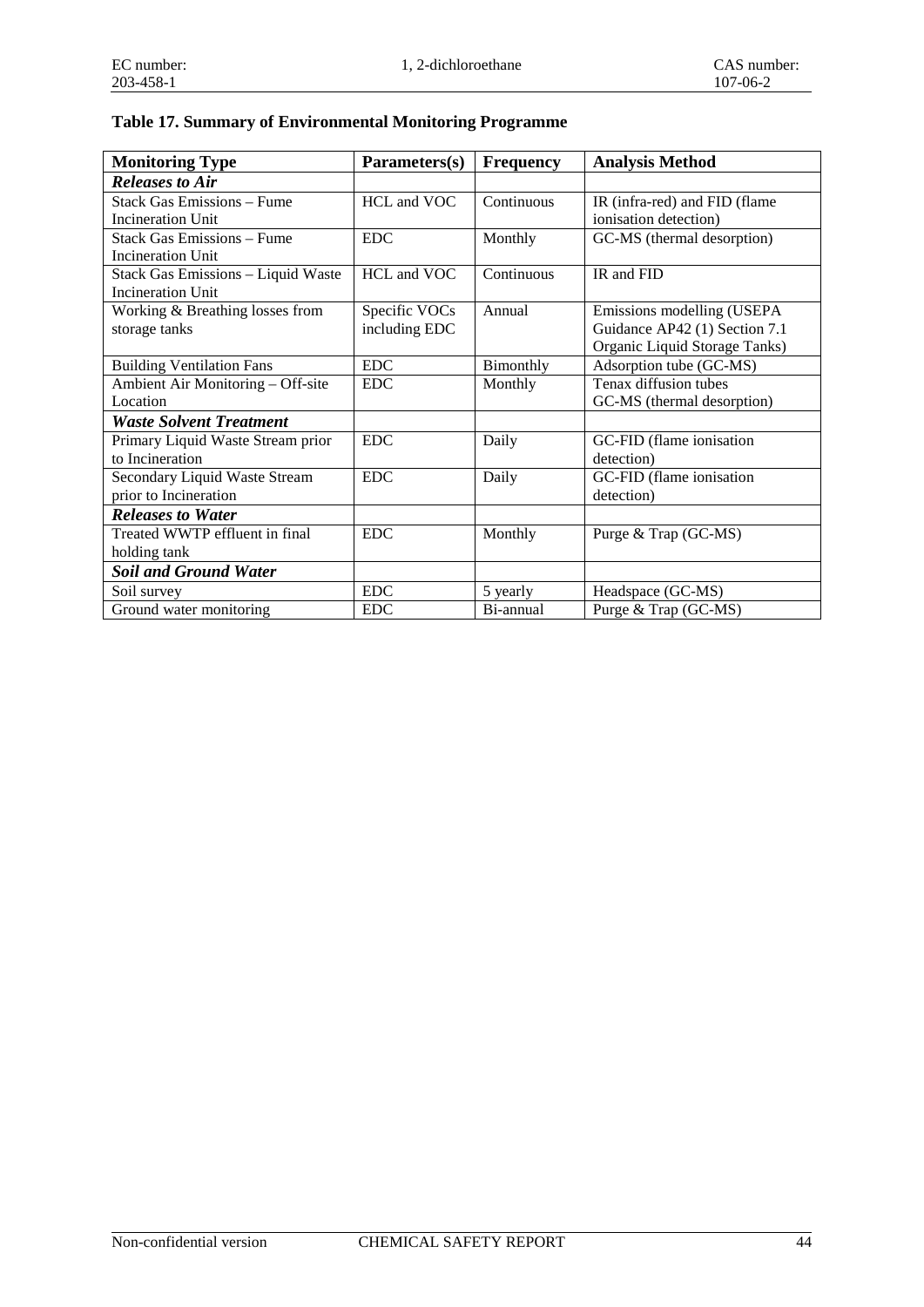# **9.1 Exposure scenario 1: Industrial use as a reaction medium and a solvating agent in mediating subsequent chemical transformation reactions leading to the manufacture of an Active Pharmaceutical Ingredient, Raloxifene Hydrochloride**

#### **9.1.1. Environmental contributing scenario: Use as process and extracting solvent in fine chemical processes**

As EDC is listed in REACH Annex XIV due to its carcinogenic effects, no environmental exposure assessment is performed here. However, human exposure via the environment is addressed.

#### **9.1.1.1 Conditions of use**

**Table 18. Conditions of use for the Kinsale site**

| Amount used, frequency and duration of use (or from service life)                                                                                                            |  |  |  |
|------------------------------------------------------------------------------------------------------------------------------------------------------------------------------|--|--|--|
| • Daily use at site: <b>B</b><br>(amount not recovered and used for exposure assessment)                                                                                     |  |  |  |
| • Annual use at a site: $\mathbf{B}$<br>(amount not recovered and used for exposure assessment)                                                                              |  |  |  |
| • Emission days: 90 days/year (batch operation)                                                                                                                              |  |  |  |
| Conditions and measures related to sewage treatment plant                                                                                                                    |  |  |  |
| • Industrial STP: Yes                                                                                                                                                        |  |  |  |
| • Discharge rate of STP: $1114 \text{ m}^3/\text{day}$                                                                                                                       |  |  |  |
| • Application of the STP sludge on agricultural soil: no                                                                                                                     |  |  |  |
| Other conditions affecting environmental exposure                                                                                                                            |  |  |  |
| • Receiving surface water flow rate: not applicable (discharges to marine environment)<br>• Dilution factor (marine environment): 2 000 (site-specific, see section 9.0.4.3) |  |  |  |

#### **9.1.1.2. Releases**

The local releases to the environment are reported in the following table.

**Table 19. Local releases to the environment\***

| <b>Release</b> | <b>Release factor estimation method</b> | <b>Explanation / Justification</b>                                                                                                                             |
|----------------|-----------------------------------------|----------------------------------------------------------------------------------------------------------------------------------------------------------------|
| Water          | Measured release (Site-specific data)   | <b>Final release factor: B</b><br>(after on-site treatment)<br>Local release rate: 0.535 g/day (after on-site treatment)<br>Justification: see section 9.0.4.3 |
| Air            | Measured release (Site-specific data)   | <b>Final release factor: B</b><br>Local release rate: 1.34 g/day<br>Justification: see section 9.0.4.3                                                         |
| Soil           | Release factor (Site-specific data)     | <b>Final release factor: 0%</b>                                                                                                                                |

\* The data reported refer to the average release scenario that forms the basis for this assessment (see section 9.0.5.3 for details and justification)

#### **9.1.1.3. Exposure and risks for human exposure via the environment**

The modelled EDC concentrations for inhalation exposure and EDC doses for oral exposure are reported in the following tables for both the regional and the local scale (average release scenario). The full EUSES report is included in Appendix 5 of this CSR.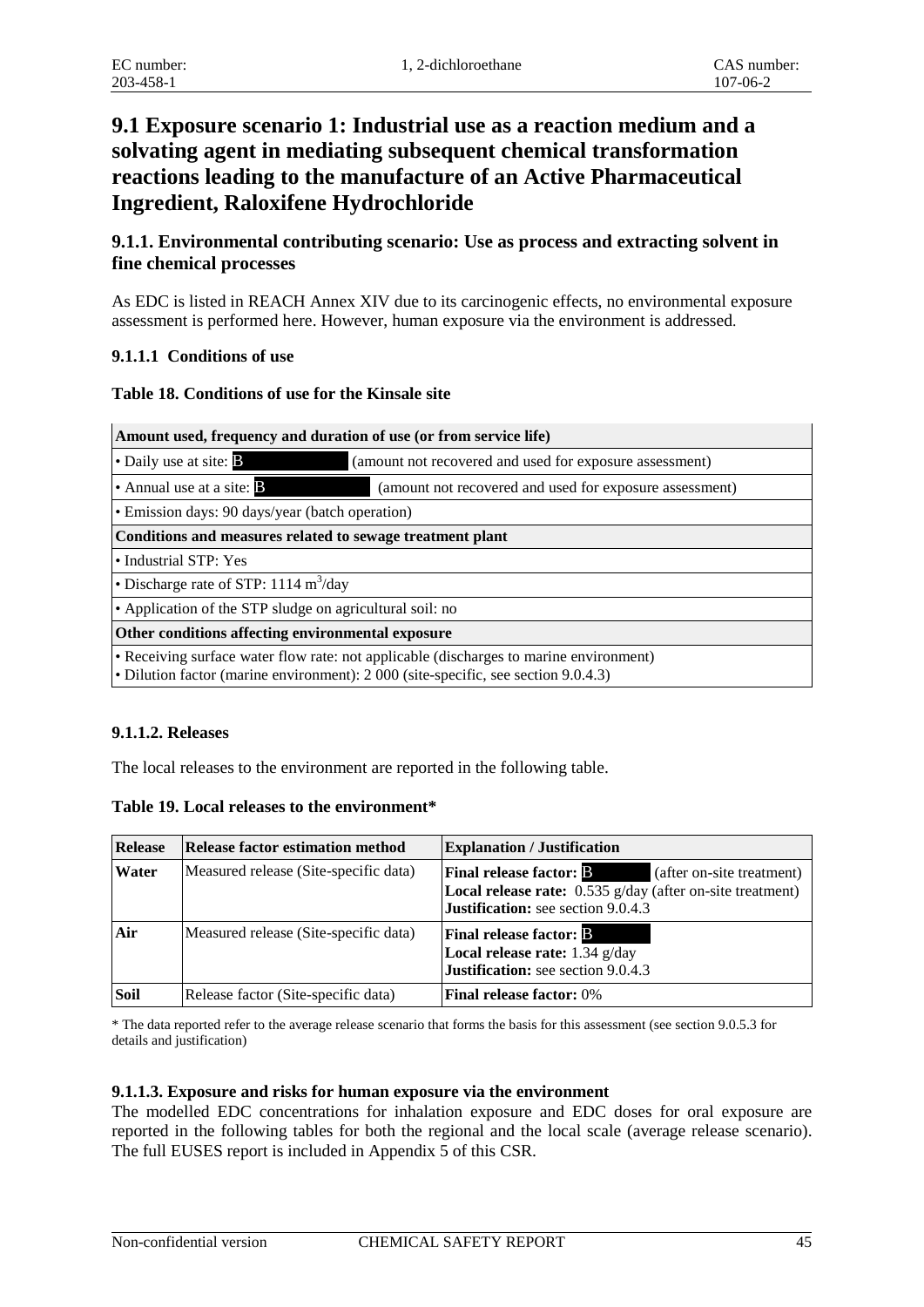|  |  |  |  |  |  |  | Table 20. Modelled exposure for humans via the environment: inhalation |
|--|--|--|--|--|--|--|------------------------------------------------------------------------|
|--|--|--|--|--|--|--|------------------------------------------------------------------------|

|                     | <b>EDC</b> concentration $[\mu g/m^3]$ * |
|---------------------|------------------------------------------|
| Regional PEC in air | 2.15E-07                                 |
| Local PEC in air    | 3.73E-04                                 |

PEC Predicted Air Concentration

These EDC concentrations were modelled under the assumption of average releases over the entire year (average release scenario). If maximum releases on 90 days per year are assumed (intermittent release scenario, see section 9.0.4.3 for details and justification), regional and local PECs (defined as annual averages) are similar (96 % and 88 % of the values shown in the table above for the regional and local scale, respectively).

#### **Table 21. Modelled exposure for humans via the environment: oral**

| <b>Scale</b>        | EDC oral intake $[\mu g/(kg \times d)]$ |
|---------------------|-----------------------------------------|
| Regional assessment | 2.19E-08                                |
| Local assessment    | 2.50E-05                                |

All values rounded to three significant figures for presentation, but unrounded values were used for calculation of sums

Again, the EDC exposure levels shown are based on average releases over the entire year (average release scenario). If maximum releases on 90 days per year are assumed (intermittent release scenario, see section 9.0.4.3 for details and justification), the exposure levels are similar (104 % and 92 % of the values shown in the table above for the regional and local scale, respectively).

All exposure estimates are based on release factors that were in turn calculated from measured data. The finding that the intermittent release scenario leads to similar exposure estimates (in fact, it leads to slightly lower estimates in three of the four estimates) confirms the approach taken in the main assessment (average release scenario).

The oral exposure estimates are dominated by intake via drinking water (about 67 % of total oral intake in both the local and the regional assessment). In the present case, the EDC concentration in drinking water is derived from the EDC concentration in groundwater. It is worth noting that the modelled EDC concentration in groundwater is simply derived in EUSES by setting the concentration in soil porewater as equal to the concentration in groundwater (RIVM, 2004). These authors state that "*this is a worst-case assumption, neglecting transformation and dilution in deeper soil layers*" (RIVM, 2004). In addition, the concentration in soil porewater is driven by deposition of EDC from the air. Such deposition is modelled in the EUSES local assessment for a circle around the source with a radius of 1000 m, which can be considered another conservative assumption. Finally, no mixing with other water is assumed in EUSES when equating the concentration in groundwater with the concentration in drinking water. Despite these conservative assumptions, the modelled concentration in drinking water (0.000595  $\mu$ g/L) is more than three orders of magnitude lower than the limit value of 3 µg/L according to Council Directive 98/83/EC, which, according to WHO (2003) corresponds to a risk of 1 x 10<sup>-6</sup>.

Groundwater from the on-site wells have repeatedly been shown to be below the analytical LoQ (<0.1  $\mu$ g/L; see section 9.0.4.3).

The exposure estimated is multiplied with the exposure-risk relationship for carcinogenic effects of EDC in the general population (see section 9.0.4.1). The following table shows the resulting risks for both the regional and the local scale. The risks are presented for each of the two relevant pathways as well as for total exposure (risks for inhalation and oral exposure added).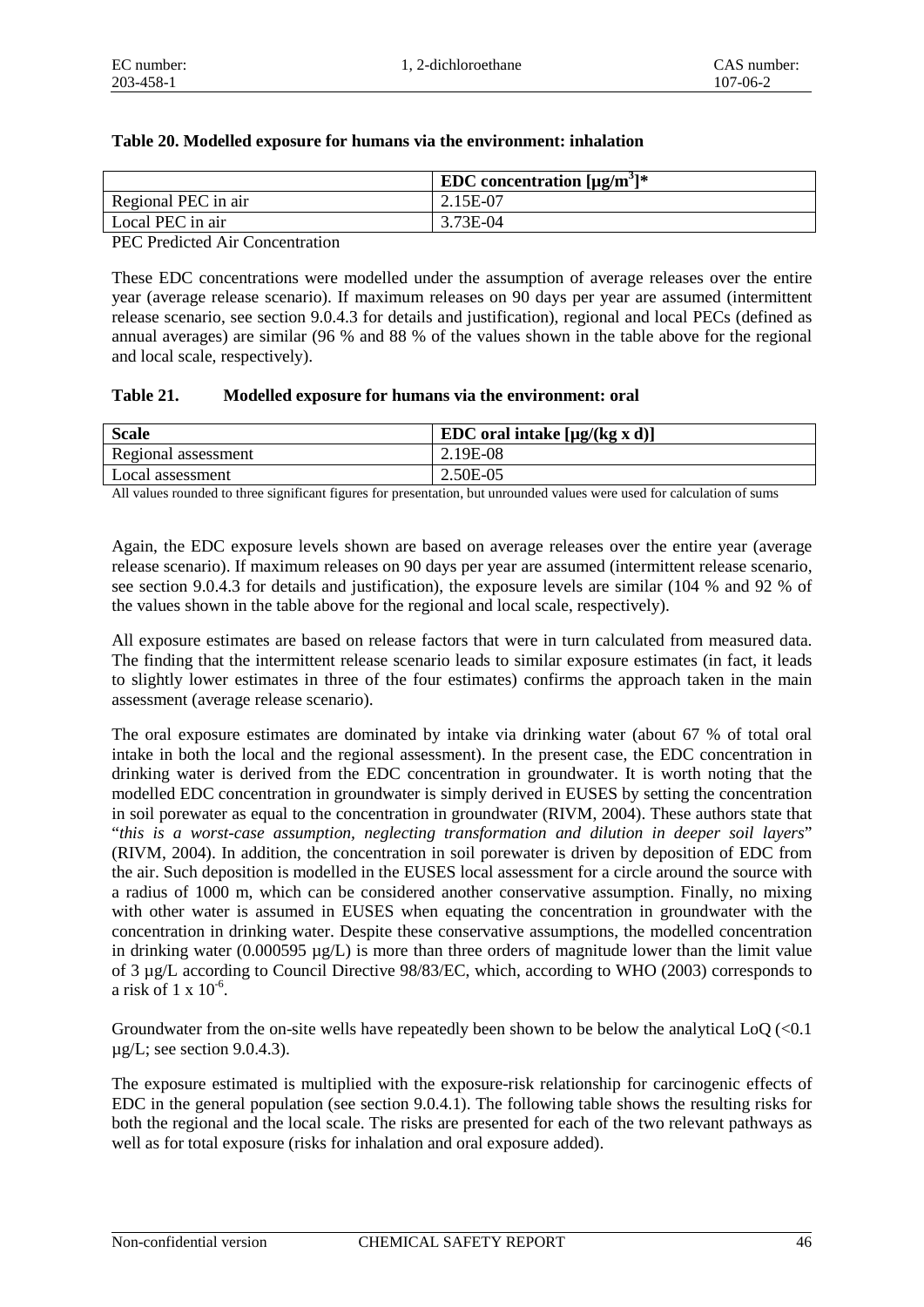| <b>Scale</b>        | <b>Inhalation exposure</b> | Oral exposure | <b>Total exposure</b> |
|---------------------|----------------------------|---------------|-----------------------|
| Regional assessment | 7.42E-13                   | $2.63E-13$    | 1.00E-12              |
| Local assessment    | 1.29E-09                   | $3.00E-10$    | 1.59E-09              |

#### **Table 22. Risk estimates for humans via the environment**

The calculated risks in the regional assessment are extremely low and are at least six orders of magnitude lower than the "indicative tolerable risk level" of  $10^{-6}$  for the general population (ECHA, 2012a). In the local assessment, the risk from total exposure is almost three orders of magnitude lower than this "indicative tolerable risk level" and is dominated by the contribution of inhalation exposure (81% of total exposure).

This risk estimate for local inhalation exposure has to be put into perspective. In EUSES, the local PEC in air is modelled for a point 100 meters from the source, a distance "*assumed to be representative for the average size of an industrial site*" (RIVM, 2004).

The site is a large production facility located in a rural area. No residential or commercial properties are to be found within a 100m radius from any of the following potential emission sources:

- Road tanker unloading bay
- Raw solvent storage tank
- Production building where chemical synthesis takes place
- Waste storage tanks and incineration units.

Eli Lilly has knowledge of the number of properties that fall within a radius of 1000m from the site boundary, as a result of Seveso directive obligations. 81 properties can be found within this range.

In addition, the concentration in air and the deposition (a key determinant for the concentration in groundwater) are estimated in EUSES with the Operational Priority Substances (OPS) model that is embedded in EUSES. When EUSES was developed, conservative input values were chosen (e.g. stack height of 10 m, no excess heat of the plume emitted compared to environmental temperature and an ideal point source). The developers of the OPS model at the Dutch National Institute for Public Health (RIVM) more recently analysed the impact of these conservative default settings on the estimated concentration in air and on the total deposition. These authors concluded that '*air concentration and total deposition used for risk assessment purposes are likely to be overestimated due to overconservative default settings used in the standard scenario in EUSES*' (de Bruin et al., 2010). In light of these findings, the risk estimates presented above are highly conservative.

#### **Conclusions**

In summary, the risks calculated are very low. The total risk for the local assessment is dominated by inhalation exposure (81 %) and oral exposure via dinking water from groundwater (13 %), together accounting for 94 % of the total local risk estimated. For reasons outlined above, risk estimates for both pathways are considered very conservative. The total risk calculated for the local assessment is therefore even more conservative.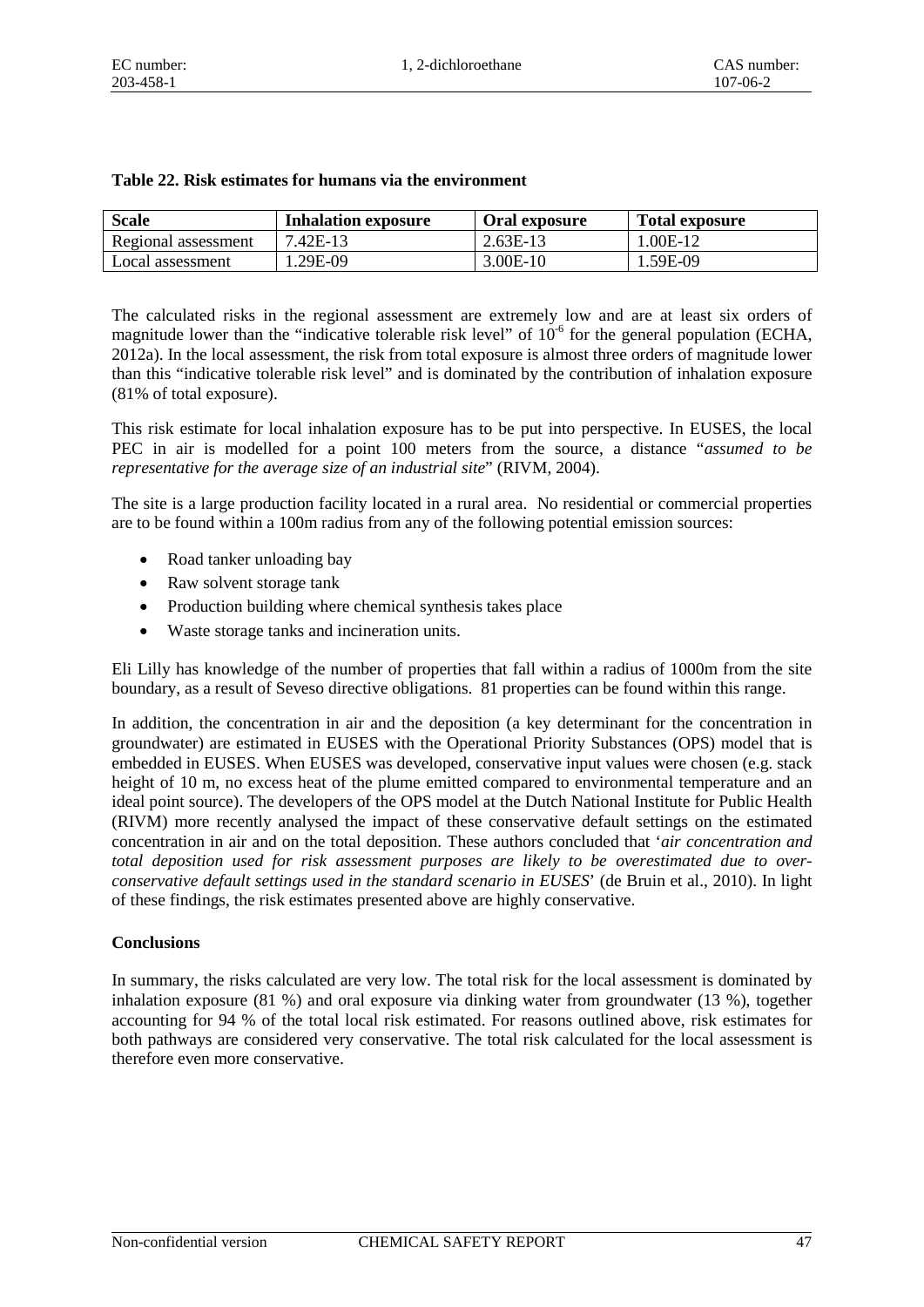#### **9.1.2. Worker contributing scenario 1: Production process, including transfers, sampling, waste transfers (PROC 2)**

As described in the introduction of chapter 9.0, production of the pharmaceutical active substance using EDC occurs in closed systems without direct handling of EDC by operators. The CS1 covers all phases of the production process, during which EDC is used or transferred via closed lines.

#### **9.1.2.1. Conditions of use**

| <b>Product characteristics</b> |
|--------------------------------|
|                                |

• 1,2-dichloroethane – liquid

**Amount used, frequency and duration of use/exposure**

• The industrial site is producing in a batch process, 24/24, for approx. 90 days).

#### **Technical and organisational conditions and measures**

• All equipment in the production units involving use of EDC are closed systems. Sampling is via gloveboxes.

• Local exhaust ventilation: none

**Conditions and measures related to personal protection, hygiene and health evaluation**

• Dermal Protection: no

• Respiratory Protection: no

#### **Other conditions affecting workers exposure**

• Place of use: Indoor – good general ventilation

#### **9.1.2.2. Exposure and risks for workers**

Raloxifene Hydrochloride is produced in campaigns of 3 months duration (currently one campaign per year). The CS1 (PROC2) is covering full shift operations (12 hours). Activities carried out by operators:

A significant portion of the 12-hour shift involves sitting in the control room. Activities in production building IE8 comprise the following:

- Routine manufacturing activities charging the raw materials other than EDC, QC sampling and packaging
- Visual inspections of processing plant and equipment to ensure that these are operational and no processing upsets have occurred, general housekeeping
- Participation in audits and investigations.
- Routine sampling for quality control via glovebox.

#### **Inhalation exposure assessment**

Two measurement campaigns were carried out (in December 2014/January 2015 and November 2015), delivering 11 long-term measurements for IE8 Operators engaged in CS1. All but one value were below the LoQ. Therefore, the resulting  $90<sup>th</sup>$  percentile value from this set of data is close to this single measured value. The  $90<sup>th</sup>$  percentile value of 0.08 mg/m<sup>3</sup> is used for risk calculations. The arithmetic mean is 0.026 mg/m<sup>3</sup> (which is approximately half of the LoQ). The data and the statistical evaluation are presented in detail in Appendix 2.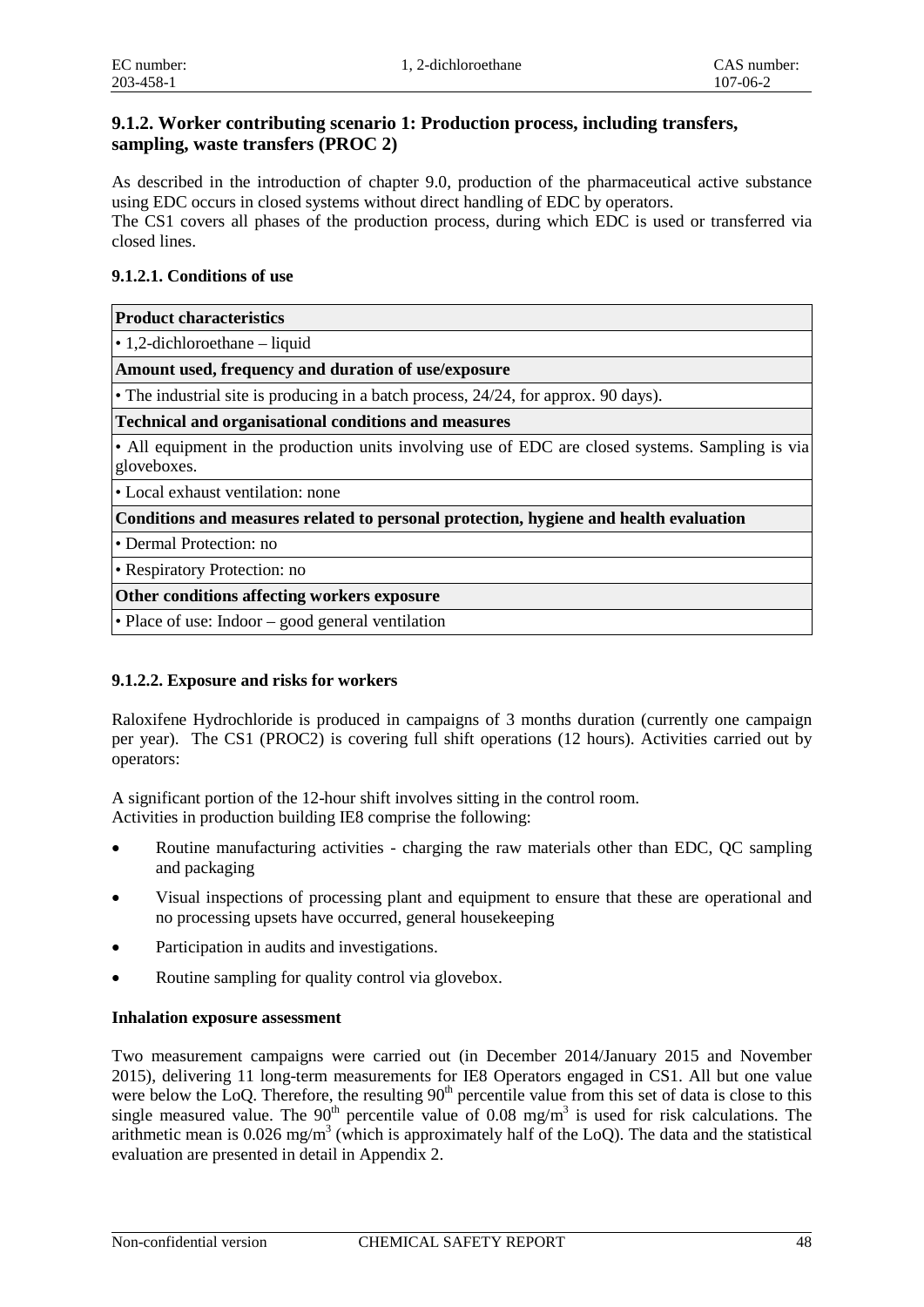#### **Dermal exposure assessment**

Potential dermal exposure with EDC may only occurr during sampling for quality controls. As sampling is done using a glovebox, no dermal exposure is expected for CS1 (see description in chapter 9.0 and Figure 8, Appendix 6).

#### **Exposure and risk estimate**

| Table 23. Exposure concentrations and risks for workers (CS1) |  |  |  |
|---------------------------------------------------------------|--|--|--|
|---------------------------------------------------------------|--|--|--|

| Route of<br>exposure | TWA 12 h<br>exposure<br>concentration | Correction factor<br>for frequency | corrected long-<br>term exposure<br>concentration | Excess cancer risk   |
|----------------------|---------------------------------------|------------------------------------|---------------------------------------------------|----------------------|
| Inhalation           | $0.080 \text{ mg/m}^3$                | Frequency: $0.25*$                 | $0.02 \text{ mg/m}^3$                             | $1.2 \times 10^{-5}$ |
| Dermal               |                                       |                                    |                                                   | not applicable       |
| Combined<br>routes   |                                       |                                    |                                                   | $1.2 \times 10^{-5}$ |

*\* Frequency: activity takes place 3 months/year (production campaign); correction factor = 0.25*

*No other correction for comparing TWA results for 12h shifts to ECHA's dose-response relationship is required here, because average exposure duration of workers per month is similar for 12h and 8h shifts (see 9.0.4.2).*

Exposure levels are low and derived from one single long-term measurement which found a concentration above the LoQ.

#### **9.1.3. Worker contributing scenario 2: Receipt of EDC from road tanker (PROC 8b)**

#### **9.1.3.1. Conditions of use**

EDC (liquid) is supplied by road tanker, each delivery contains approximately 27,000 litres of solvent. On average there are B road tanker deliveries per year to support the production campaign.

After goods receipt document checks are completed by security personnel the delivery driver moves the road tanker to the designated unloading bay. Inventory mangement documentation and safety checks are then undertaken by the tank farm operative.

Connection of a pressurised supply of nitrogen to the road tanker during the unloading process, use of flexible hoses with dry lock couplings and a pumped transfer ensures that this operation occurs within a closed system (see Figure 1, Appendix 6). The manway on the top of the roadtanker remains closed. The unloading task is covered by work instructions which require second person verification signoff to cover the safety critical steps (in particular the attachment of an earth monitoring unit clamp to the road tanker and the nitrogen connection tasks).

Collection of a goods receipt sample is via a sampling device attachment, which is connected to the bottom outlet valve on the road tanker. A 300ml clear glass bottle is attached to the sampling device via a screw-in connection. The operative collects the sample in accordance with the sampling protocol which outlines the PPE requirements for the task - disposable coveralls, neoprene gloves, full face respirator with an appropriate cartridge.

After confirmation of goods receipt sample approval from the QC laboratory, the transfer of the contents of the road tanker into the raw solvent storage tank begins, which takes approximately 90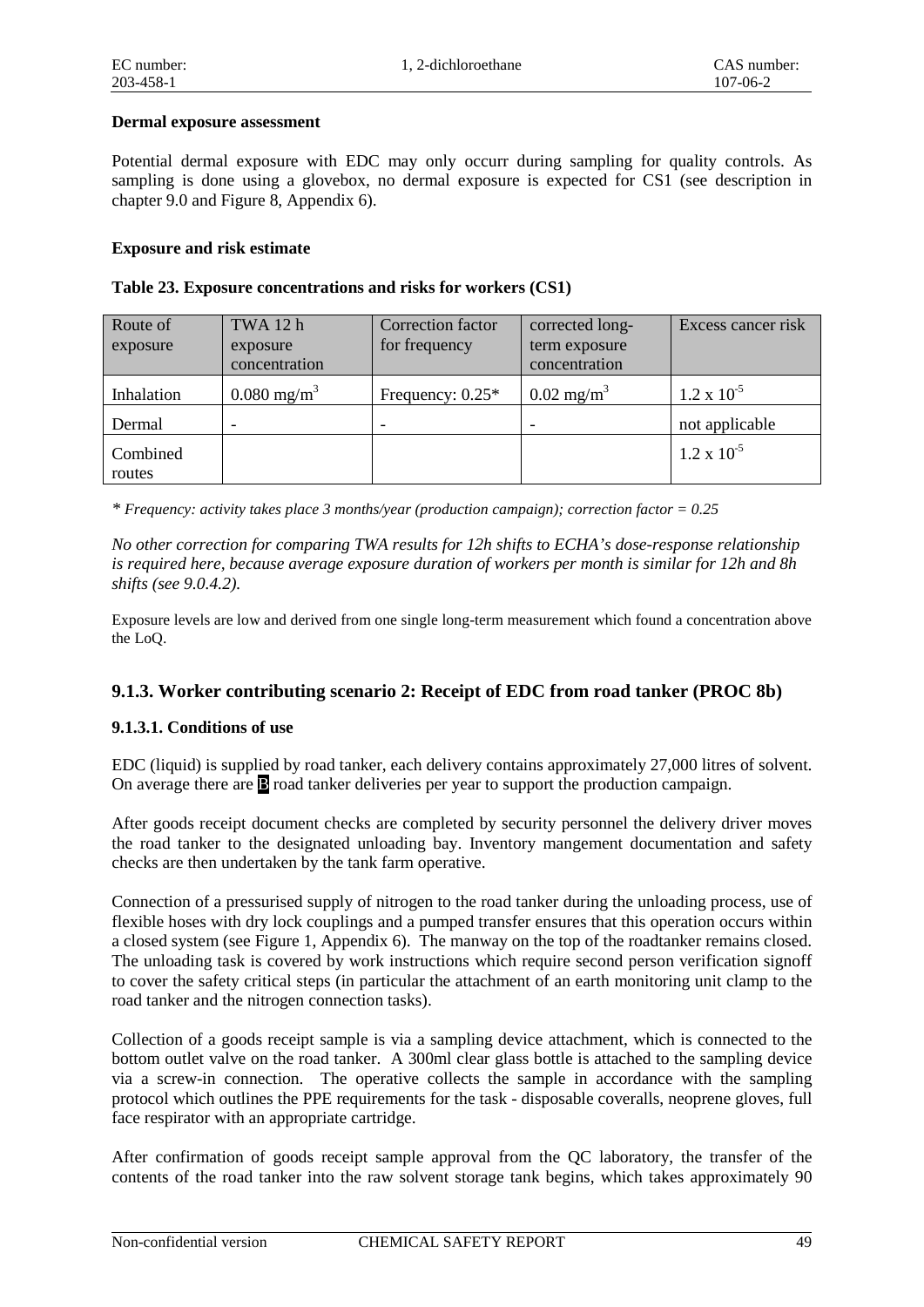minutes. During this time the operative can leave the tanker unloading bay returning perdiodically to check the tanker. The tank receiving level can be monitored remotely from a nearby control room. When the road tanker is empty, the system is flushed with nitrogen before the hoses are disconnected and placed on a designated storage rack.

| <b>Product characteristics</b>                                                                            |
|-----------------------------------------------------------------------------------------------------------|
| $\bullet$ 1,2-dichloroethane – liquid                                                                     |
| Amount used, frequency and duration of use/exposure                                                       |
| $\bullet$ B<br>per year, 90 minutes.                                                                      |
| <b>Technical and organisational conditions and measures</b>                                               |
| • Transfer via closed lines                                                                               |
| • Local exhaust ventilation: none                                                                         |
| Conditions and measures related to personal protection, hygiene and health evaluation                     |
| • Dermal Protection: yes, during sampling and connecting/disconnecting hoses (effectiveness: 95%)         |
| • Respiratory Protection: yes, during sampling and connecting/disconnecting hoses (effectiveness:<br>95%) |
| Other conditions affecting workers exposure                                                               |
| • Place of use: outdoor                                                                                   |
|                                                                                                           |

#### **9.1.3.2. Exposure and risks for workers**

CS2 covers the specific operation of EDC road tanker unloading into the bulk raw solvent storage tank. This operation is performed **B** \*\*\*\* per year by Lilly tank farm operators. Note that the actual unloading of the tanker into the raw solvent storage tank may not occur on the same 12-hour shift if the analysis of the goods receipt sample is delayed. During an unloading road tank operation, only 1 operator from the tank farm area is doing the handling tasks. Work instruction requires a second person verification sign-off by the area supervisor of the safety critical steps. Setting up the unloading arrangement including the collection of the goods receipt sample can take approximately 30 minutes. Duration of the actual tanker unloading and subsequent disconnection of the flexible hoses is approximately 90 minutes.

#### **Inhalation exposure assessment**

Two measurement campaigns were carried out (in December 2014/January 2015 and October 2015), delivering 10 long-term measurements for EC&U Operators engaged in CS2. Periods during which operators wore respiratory protection (sampling and connecting/disconnecting hoses, efficiency 95%) were sampled in parallel with a second sampling pump. This allows considering the impact of wearing respiratory protection during these short-term activities on the shift average. The detailed equations used are given in section 9.0.4.2.1 and in Appendix 2, where all data and the statistical evaluation are presented in detail.

An arithmetic mean of 0.33 mg/m<sup>3</sup> and a 90<sup>th</sup> percentile of 1.77 mg/m<sup>3</sup> for shift averages result from these data. The  $90<sup>th</sup>$  percentile is used for risk calculations.

#### **Dermal exposure assessment**

As described above there are 3 main phases during the unloading operation: sampling, connecting/disconnecting flexible hoses and unloading. No dermal exposure is expected during the unloading phase as the operator is only performing visual control. During sampling and disconnecting the hose exposure to liquid EDC is possible. One splash during sampling and one during disconnecting the hose is assumed.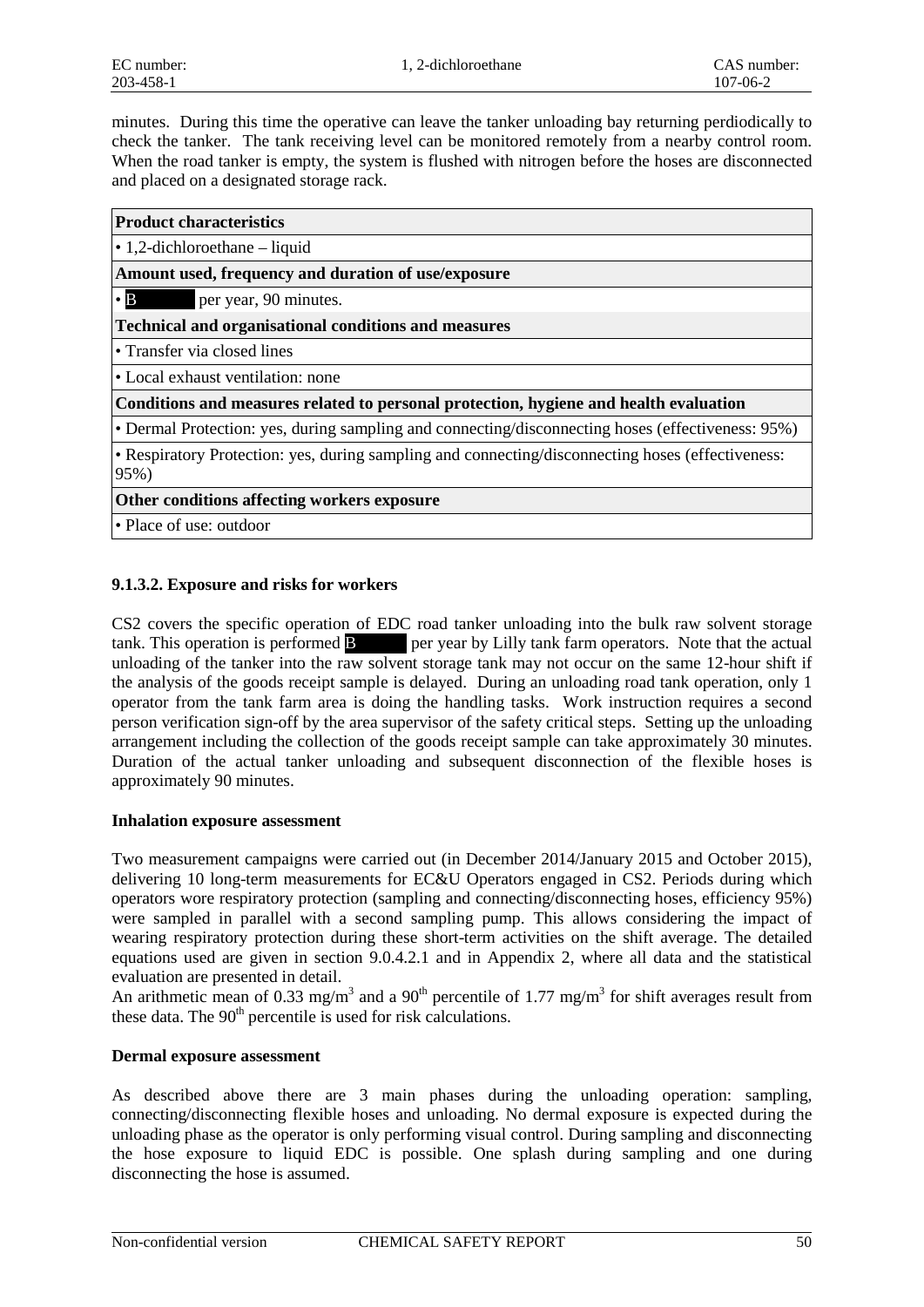The procedure to estimate dermal exposure to EDC and to consider evaporation of the substance is described in 9.0.6.2.2 and Appendix 4.

| Table 24. Task-specific dermal exposure assessment |  |
|----------------------------------------------------|--|
|----------------------------------------------------|--|

| <b>Parameter</b>                           | Unit             | PROC <sub>8b</sub> |
|--------------------------------------------|------------------|--------------------|
| Dermal dose per event (potential), product | $\mu$ g/kg       | 1.33               |
| Number of events per day                   | 1/d              |                    |
| Dermal dose per day (potential), product   | $\mu$ g/(kg x d) | 2.65               |
| Concentration of EDC in product            | $\frac{0}{0}$    | 100                |
| Dermal EDC exposure, (potential)           | $\mu$ g/(kg x d) | 2.65               |
| Efficiency of PPE (gloves)                 | $\frac{0}{0}$    | 95                 |
| <b>Dermal EDC</b> exposure (actual)        | $\mu$ g/(kg x d) | 0.13               |

\* All values rounded to two significant figures, but unrounded values were taken for calculation.

#### **Exposure and risk estimate**

#### **Table 25. Exposure concentrations and risks for workers (CS2)**

| Route of exposure | TWA 12 h                   | Correction factor | corrected long-                  | Excess cancer        |
|-------------------|----------------------------|-------------------|----------------------------------|----------------------|
|                   | exposure<br>concentration  | for frequency     | term exposure                    | risk                 |
|                   |                            |                   | concentration<br>(group average) |                      |
|                   |                            |                   |                                  |                      |
| Inhalation        | $1.77 \text{ mg/m}^3$      | $0.007*$          | $0.012 \text{ mg/m}^3$           | $7.4 \times 10^{-6}$ |
| Dermal            | $0.13 \mu g/(kg x d)^{**}$ | $0.007*$          | $0.00093 \mu g/(kg x)$           | $3.9 \times 10^{-9}$ |
|                   |                            |                   | d)                               |                      |
| Combined routes   |                            |                   |                                  | $7.4 \times 10^{-6}$ |

*\* Frequency: activity takes place* B \*\*\*\*\*\*\* *per year (166 d); as only* B \*\*\*\*\*\* \*

*is required per event (plus one supervisor) the average frequency is* **B**  $= 0.007$ 

*\*\* RPE and gloves used during sampling and connecting/disconnecting hoses: 95% efficiency for both inhalation and dermal exposure*

Due to low exposure levels and a low frequency of the activity, the resulting calculated risks are low. Dermal exposure is negligible compared to the contribution by inhalation.

#### **9.1.4. Worker contributing scenario 3: Pre-campaign equipment preparation (PROC 8b).**

#### **9.1.4.1. Conditions of use**

CS3 covers the sequence of tasks associated with the 'Rig Prep' activities that take place prior to the production campaign (4.5 days per year). Initial flushing of equipment with EDC ("Wet end EDC flushing") is followed by the "Solvent run" period.

After the EDC flush the system is emptied and purged with nitrogen. Following this a series of short duration tasks (5-10 minutes each) are carried out. Tasks in relation to EDC flushing are the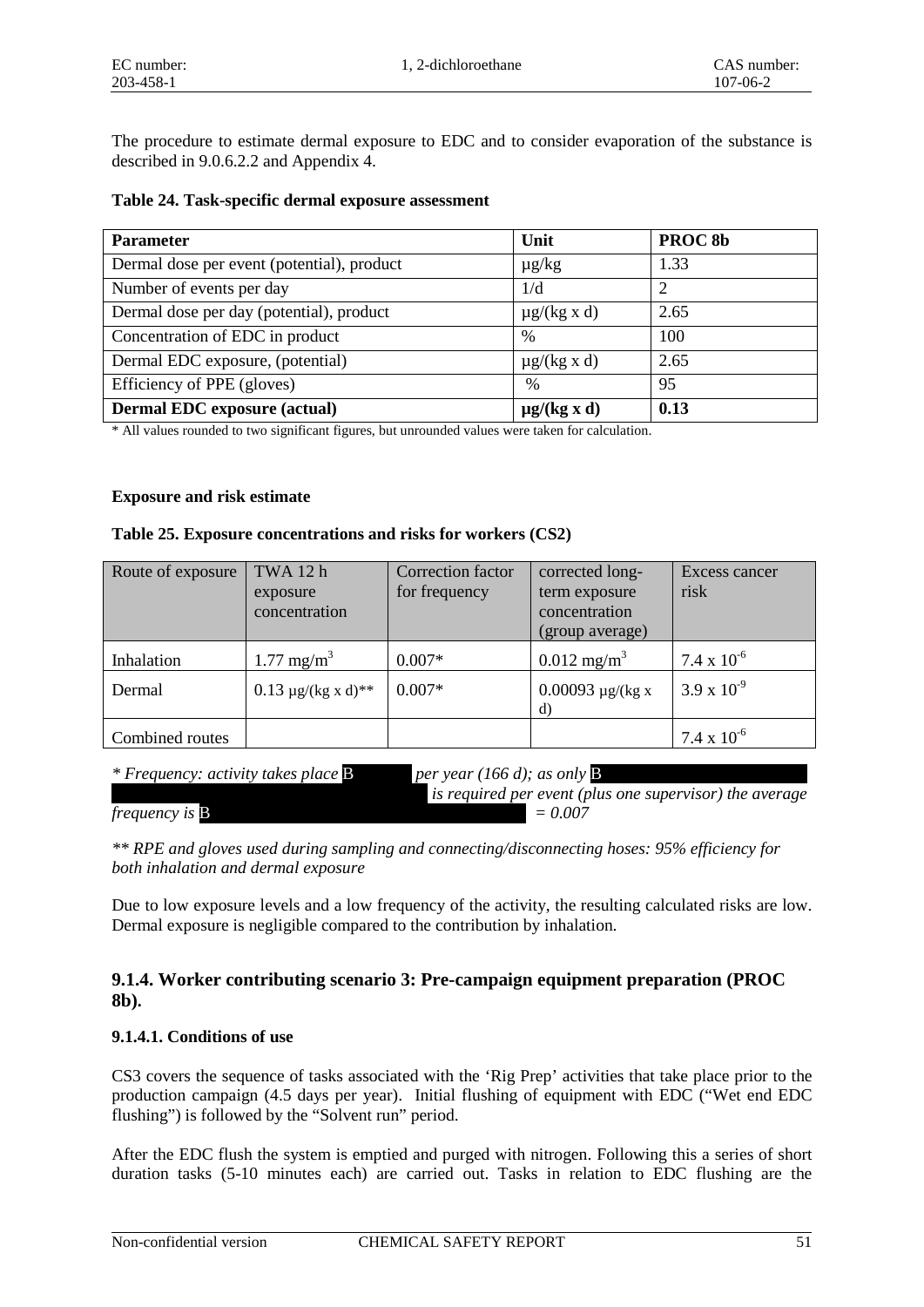following: connection/disconnection of flexible hoses, collection of solvent samples from reaction vessels via glovebox (negligible exposure), and draining small sections of piping, which cannot be blown dry with nitrogen, into portable containers. For the small sections of pipework that are not self draining lines, potential residual EDC volumes are small (<200ml per section). Completion of the entire sequence of tasks involved in the emptying of the equipment train with EDC and the following purging with nitrogen and opening the system takes approximately 36 hours. After this phase the "Solvent Run" phase follows, lasting 3 days. This essentially is a 'dummy run' of the production process using only the raw solvents to test the batch recipe on the Distributed Control System. Here, exposure-relevant activities are draining pipes and changing two filter cartridges.

As during production, sampling occurs via gloveboxes and is assumed not to result in any significant exposure. The most relevant activities are opening lines by disconnecting hoses, draining EDC from low points, and changing filters after the solvent run. These activities were modelled with the ART, using the following conservative task durationss:

- disconnecting hoses (3 x, during Wet end EDC flushing): 30 min
- draining EDC from low points: 160 min (total aggregated duration during "Wet end EDC flushing"  $(10 x)$  and "Solvent Run"  $(4 x)$ )
- changing filter cartridges (twice during "Solvent Run" period): 40 min

These are the total times required for carrying out all tasks during one pre-campaign phase. These tasks are done by several workers.

| <b>Product characteristics</b>                                                                                                                                                                       |
|------------------------------------------------------------------------------------------------------------------------------------------------------------------------------------------------------|
| $\cdot$ 1,2-dichloroethane – liquid, neat substance                                                                                                                                                  |
| Amount used, frequency and duration of use/exposure                                                                                                                                                  |
| $\cdot$ 4.5 days per year                                                                                                                                                                            |
| <b>Technical and organisational conditions and measures</b>                                                                                                                                          |
| • Size of filter cartridges: $<$ 1 m <sup>2</sup> (0.4 – 0.6 m <sup>2</sup> )<br>• Size of openings of small hoses: $< 1$ m <sup>2</sup><br>• Total volumes of EDC drained during both phases: <10 L |
| • Local exhaust ventilation: none                                                                                                                                                                    |
| Conditions and measures related to personal protection, hygiene and health evaluation                                                                                                                |
| • Dermal Protection: yes (effectiveness: 95%)                                                                                                                                                        |
| • Respiratory Protection: yes (effectiveness: 90%)                                                                                                                                                   |
| Other conditions affecting workers exposure                                                                                                                                                          |
| • Place of use: Indoor – good general ventilation                                                                                                                                                    |

#### **9.1.4.2. Exposure and risks for workers**

#### **Inhalation exposure assessment**

As no monitoring data are available, exposure modelling using ART (V1.5) was used (see all ART protocols in Appendix 3). In short, conditions used for the various activities modelled were:

- Activity 1: disconnecting hoses after purging with nitrogen: 50 to 90% EDC in the residual liquid, surfaces  $< 1 \text{ m}^2$ , surface contamination 10 – 90%, duration 30 min
- Activity 2: draining low points: neat EDC, volumes <10 L, duration 160 min,
- Activity 3: changing filter cartridges: 50 to 90% EDC in the residual liquid, surfaces  $< 1 \text{ m}^2$ , surface contamination  $10 - 90\%$ , duration 40 min.

Despite purging with nitrogen, a conservative assumption was made that most of the surfaces are covered by liquid.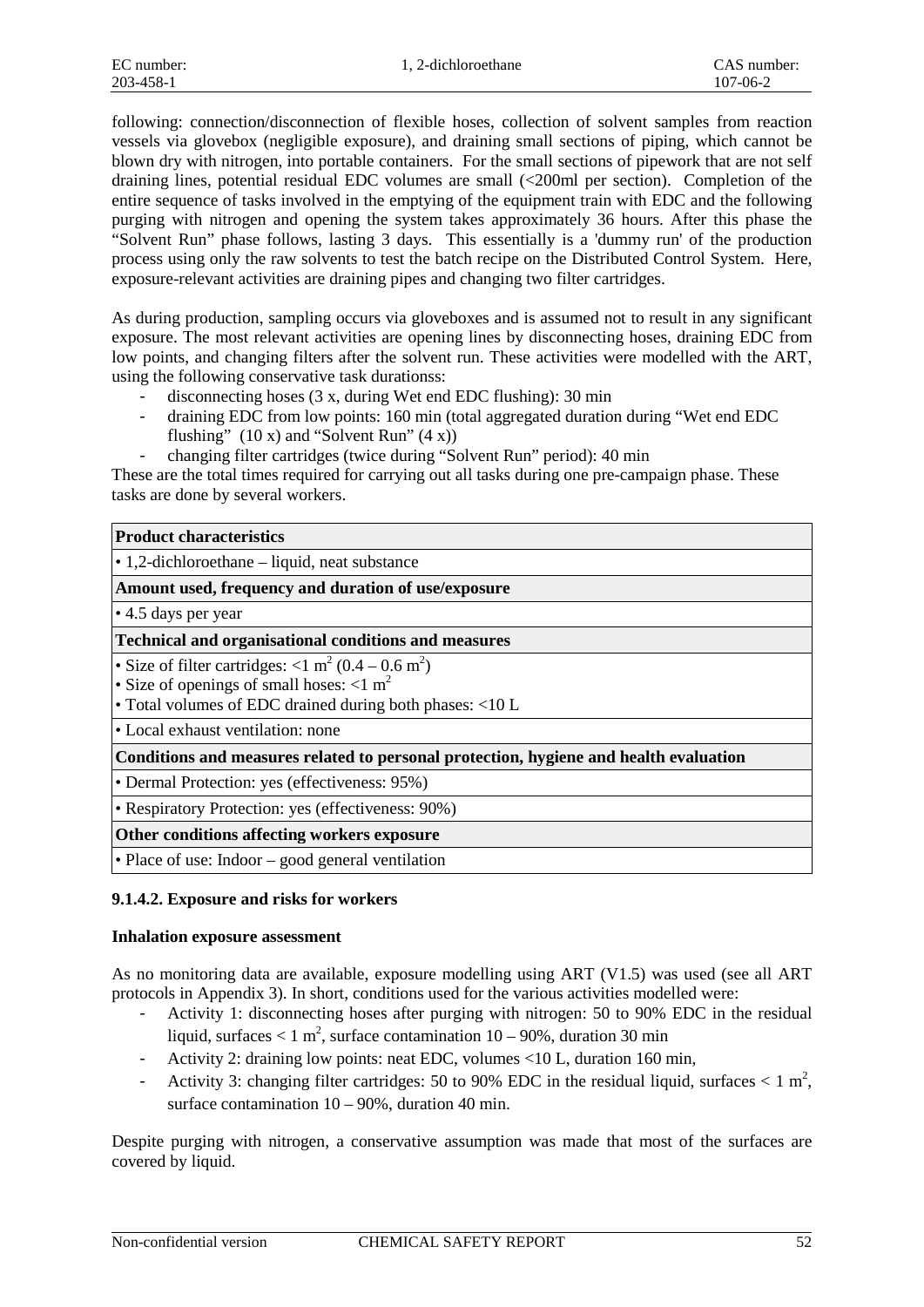In the modelling these tasks are included in one shift, although actually they are distributed over 9 shifts during the pre-campaign period. One operator out of the group of 10 IE8 operators is involved per task which means that not all operators are exposed. Average exposure levels are calculated below from the ART results.

As ART is set to assume 8-hours shifts, in ART 8/12 of real exposure durations are used to obtain the same ratio of exposed versus non-exposed periods for the 12 hours shifts worked by IE8 operators.

- for disconnecting hoses:  $30 \text{ min} * 8/12 = 20 \text{ min}$
- for draining low points:  $160 \text{ min} * 8/12 = 107 \text{ min}$
- for changing filter cartridges:  $40 \text{ min} * 8/12 = 27 \text{ min}$

An exposure estimate of 200 mg/m<sup>3</sup> (result without PPE efficiency considered; upper limit of interquartile confidence interval to the 75th percentile; the  $90<sup>th</sup>$  percentile amounts to 170 mg/m<sup>3</sup>) is obtained with ART under the assumption that all tasks are carried out within one shift (see Appendix 3). Actually, as explained above, these short-duration tasks are carried out over a period of 4.5 days or 9 12-hour shifts, with two operators per shift, which results in 18 operator shifts. Therefore, the shift average is 11.1 mg/m<sup>3</sup>. The estimated shift-average exposure considering RPE efficiency of 90% is  $1.1 \text{ mg/m}^3$ .

#### **Dermal exposure assessment**

Based on a task analysis the following number of events per task is assumed:

- disconnecting hoses (total duration 30 minutes): 10 splashes
- draining EDC from low points of lines (total duration 160 minutes): 30 splashes
- changing filter cartridges (total duration 40 minutes): 10 splashes

In consequence, it is assumed that during all pre-campaign activities a total of 50 splashes may occur, where liquid contents (neat EDC) from equipment drop on an operator's gloves.

The procedure to estimate dermal exposure to EDC and to consider evaporation of the substance is described in Section 9.0.4.2.2 and Appendix 4.

#### **Table 26. Task-specific dermal exposure assessment**

| Unit             | PROC <sub>8b</sub> |
|------------------|--------------------|
| $\mu$ g/kg       | 1,33               |
| 1/d              | 50                 |
| $\mu$ g/(kg x d) | 66.3               |
| $\frac{0}{0}$    | 100                |
| $\mu$ g/(kg x d) | 66.3               |
| $\%$             | 95%                |
| $\mu$ g/(kg x d) | 3.3                |
|                  |                    |

\* All values rounded to two significant figures, but unrounded values were taken for calculation.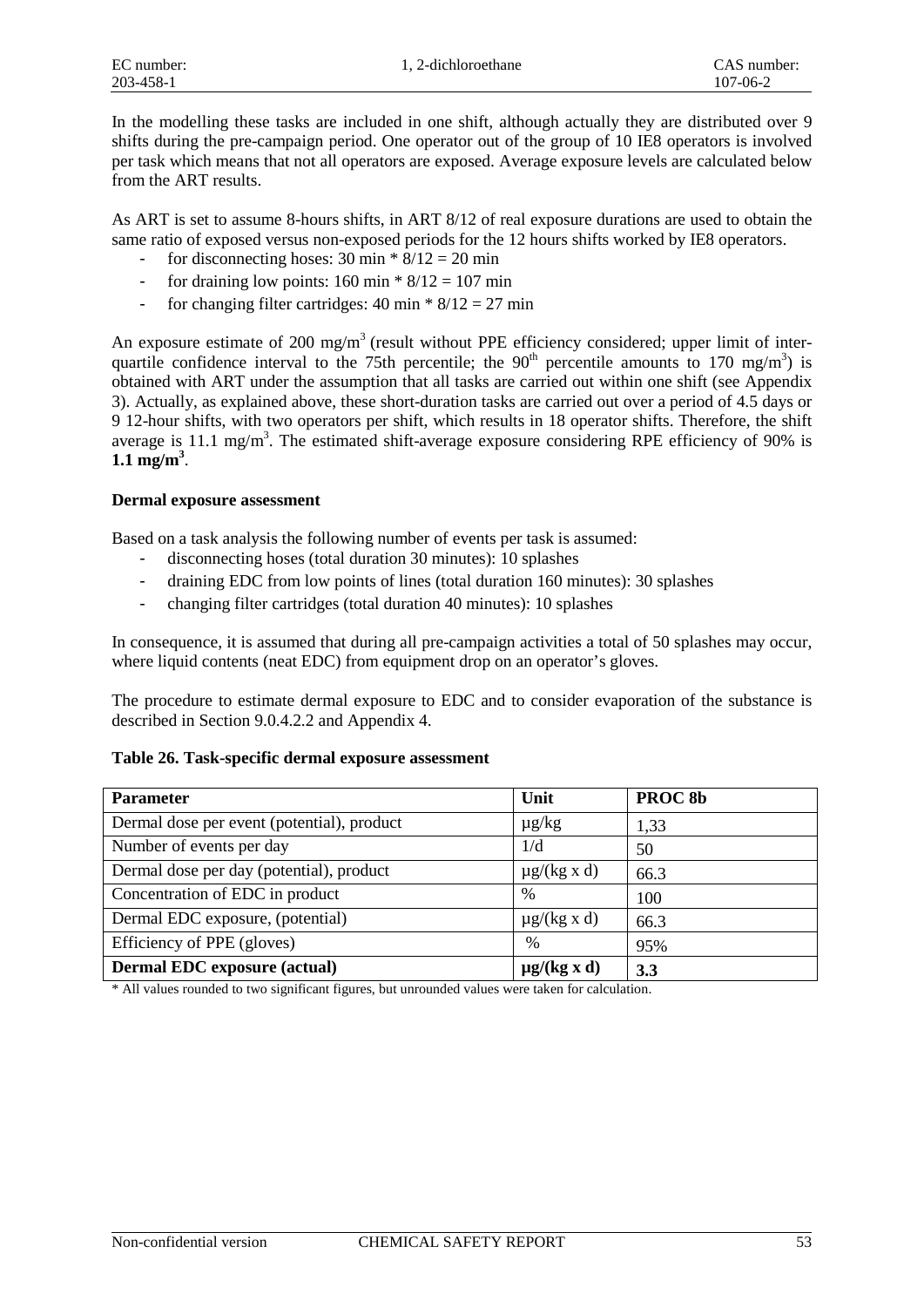#### **Exposure and risk estimate**

| Route of exposure | TWA 12 h<br>exposure<br>concentration | Correction factor<br>for frequency | corrected long-<br>term exposure<br>concentration | Excess cancer<br>risk |
|-------------------|---------------------------------------|------------------------------------|---------------------------------------------------|-----------------------|
| Inhalation        | 1.1 mg/m <sup>3</sup> **              | $0.011*$                           | $0.012mg/m^3$                                     | $7.3 \times 10^{-6}$  |
| Dermal            | $3.3 \mu g/(kg x d)^{**}$             | $0.011*$                           | $0.036 \mu g/(kg x d)$                            | $1.5 \times 10^{-7}$  |
| Combined routes   |                                       |                                    |                                                   | $7.5 \times 10^{-6}$  |

#### **Table 27. Exposure concentrations and risks for workers (CS3)**

*\* Frequency: 10 IE8 operators are engaged in CS3 tasks: 2 operators are active in each of the 9 shifts = correction factor: 18 shifts/10 operators: 1.8 shift per operator; 1.8/166 shifts = 0.011*

*\*\* RPE and gloves used during exposure-related activities (90 and 95% efficiency, resp.)* 

#### **9.1.5. Worker contributing scenario 4: End of campaign equipment cleanup (PROC 8b)**

CS4 addresses annual maintenance activities after termination of the production campaign.

#### **9.1.5.1. Conditions of use**

Manufacturing equipment cleaning takes place at the end of each campaign. Therefore, the frequency of these activities is once per year. Special procedures for the end of campaign cleanup including flushing instructions and PPE requirements are documented in the 'turnaround' ticket. Tanks and pipework including valves are flushed with  $\Delta\%$  solution in water and is then blown dry with nitrogen before opening under a line-break permit. Whilst the clean-in-place system is very effective at cleaning the internal surfaces of the reaction vessels, valves must be taken apart so that component parts can be manually cleaned.

| <b>Product characteristics</b>                                                        |
|---------------------------------------------------------------------------------------|
| $\cdot$ 1,2-dichloroethane – liquid, minute concentration                             |
| Amount used, frequency and duration of use/exposure                                   |
| • two weeks per year (first week relevant for exposure)                               |
| Technical and organisational conditions and measures                                  |
| $\cdot$ inside                                                                        |
| Conditions and measures related to personal protection, hygiene and health evaluation |
| • Dermal Protection: yes (effectiveness: 95%)                                         |
| • Respiratory Protection: yes (effectiveness: 90%)                                    |

#### **9.1.5.2. Exposure and risks for workers**

CS4 covers the sequence of tasks involved in the end of campaign cleanup which takes place once per year. A cleanup involves a series of short duration tasks: connection/disconnection of flexible hoses; collection of rinse samples from reaction vessels; and manual cleaning of equipment including valves. Completion of the entire sequence of tasks involved in the end of campaign cleanup takes approximately 14 days. However, minimal EDC exposure is expected to occur midway through this 14 day period when equipment is opened after a methanol solution flush. Five personnel are deployed to cleanup activities during a shift including a IE9 Maintenance Fitter, two Contract Maintenance Fitters and two IE8 Operators.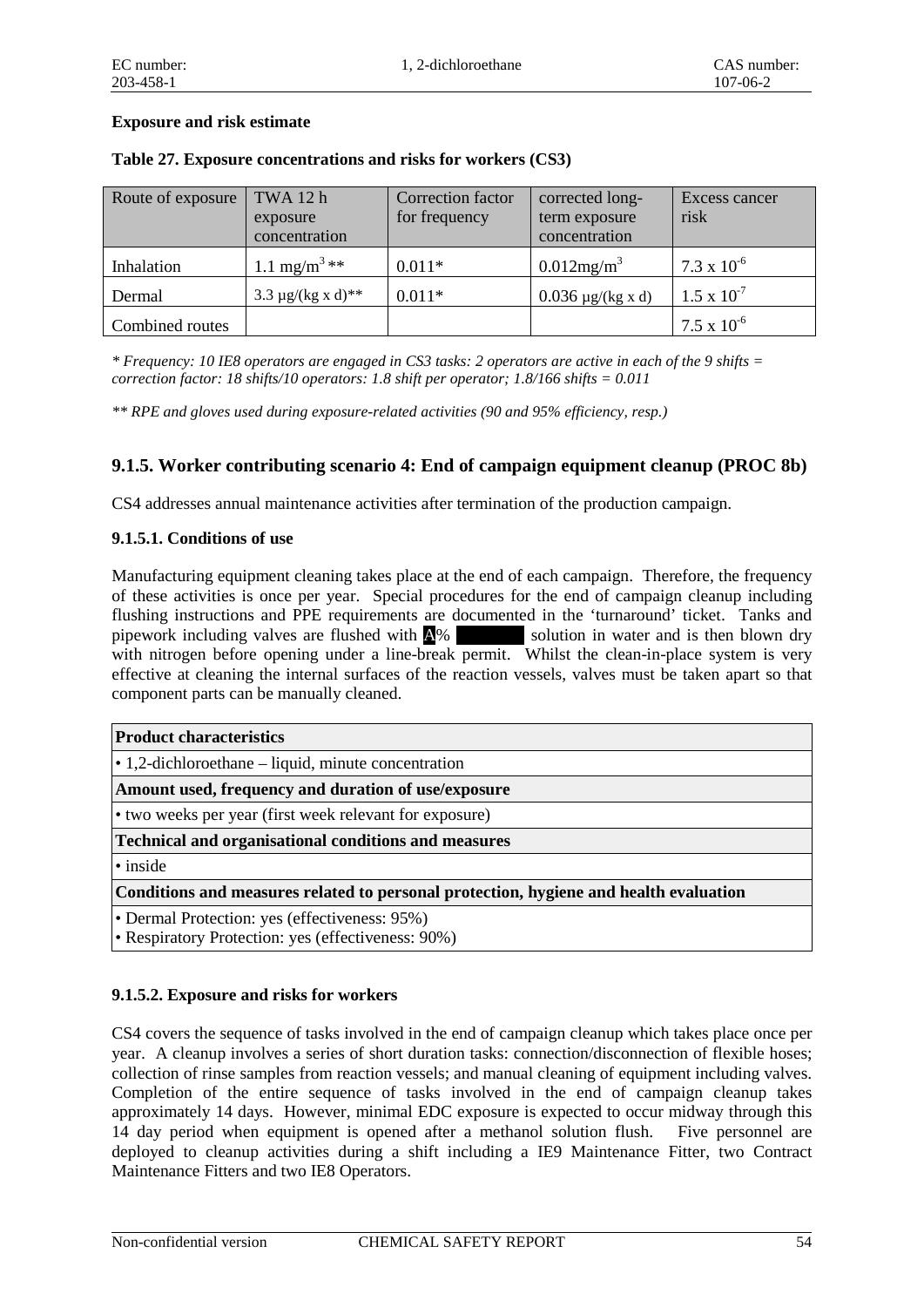#### **Inhalation exposure assessment**

As there is no existing measurement data regarding maintenance operations, a tier 2 model assessment approach using ART was used (see all details of ART inputs in Appendix 3):

In a conservative approach an exposure duration of  $\frac{3}{4}$  of a full shift was assumed, whereas in practice short periods of exposure-related activities alternate with many other activities. As ART is set to assume 8-hours shifts, exposure duration of 6 hours was assumed and the shift average concentration obtained was used as shift average for the 12-hours shift at Lilly. This equates to assuming  $\frac{3}{4}$   $\frac{*}{12}$ hours = 9 hours of exposure during a 12-hours shift.

ART input parameters:

o Activity 1 = maintenance – duration 360 mins (No exposure period = 120 mins) (see above)

EDC concentration 0.01 to 0.1%: Before any dismantlement, the equipment is extensively flushed with  $\triangle$ % solution and purged and blown dry with nitrogen; therefore, potential residual EDC will be minute.

For maintenance operations it is assumed that emission source is located in the breathing zone of the worker. The relevant activity description from ART for maintenance is handling of contaminated objects with surface  $1 - 3$  m<sup>2</sup> (opening of valves, hose connections etc., most objects have much smaller surface areas) with a contamination of 10 to 90 % of surface (e.g. opening equipment for vessel inspection, conservative assumption, in face of nitrogen purging).

Workers wear RPE (half-masks) and gloves during all exposure-related tasks.

An exposure estimate of 1.8 mg/m<sup>3</sup> (result without PPE efficiency; upper limit of inter-quartile confidence interval to the 75th percentile; the  $90<sup>th</sup>$  percentile amounts to 1.5 mg/m<sup>3</sup>) is obtained with ART (see Appendix 3). The exposure result (shift average concentration) considering PPE efficiency of 90% is **0.18 mg/m3** .

#### **Dermal exposure assessment**

It is assumed that during one shift of routine maintenance activity up to 20 splashes may occur, where liquid contents from equipment drop on the gloves. Again, in agreement with ART assumptions, it is assumed that the concentration of EDC (after flushing and purging) is  $\langle 0.1\%$ .

The procedure to estimate dermal EDC exposure and to consider evaporation of the substance is described in Section 9.0.4.2.2 and Appendix 4.

|  |  | Table 28. Task-specific dermal exposure assessment |  |
|--|--|----------------------------------------------------|--|
|--|--|----------------------------------------------------|--|

| <b>Parameter</b>                           | Unit             | PROC <sub>8b</sub> |
|--------------------------------------------|------------------|--------------------|
| Dermal dose per event (potential), product | $\mu$ g/kg       | 1.3                |
| Number of events per day                   | 1/d              | 20                 |
| Dermal dose per day (potential), product   | $\mu$ g/(kg x d) | 26.5               |
| Concentration of EDC in product            | $\%$             | 0.1                |
| Dermal EDC exposure, (potential)           | $\mu$ g/(kg x d) | 0.027              |
| Efficiency of PPE (gloves)                 | $\frac{0}{0}$    | 95                 |
| <b>Dermal EDC</b> exposure (actual)        | $\mu$ g/(kg x d) | 0.0013             |

\* All values rounded to two significant figures, but unrounded values were taken for calculation.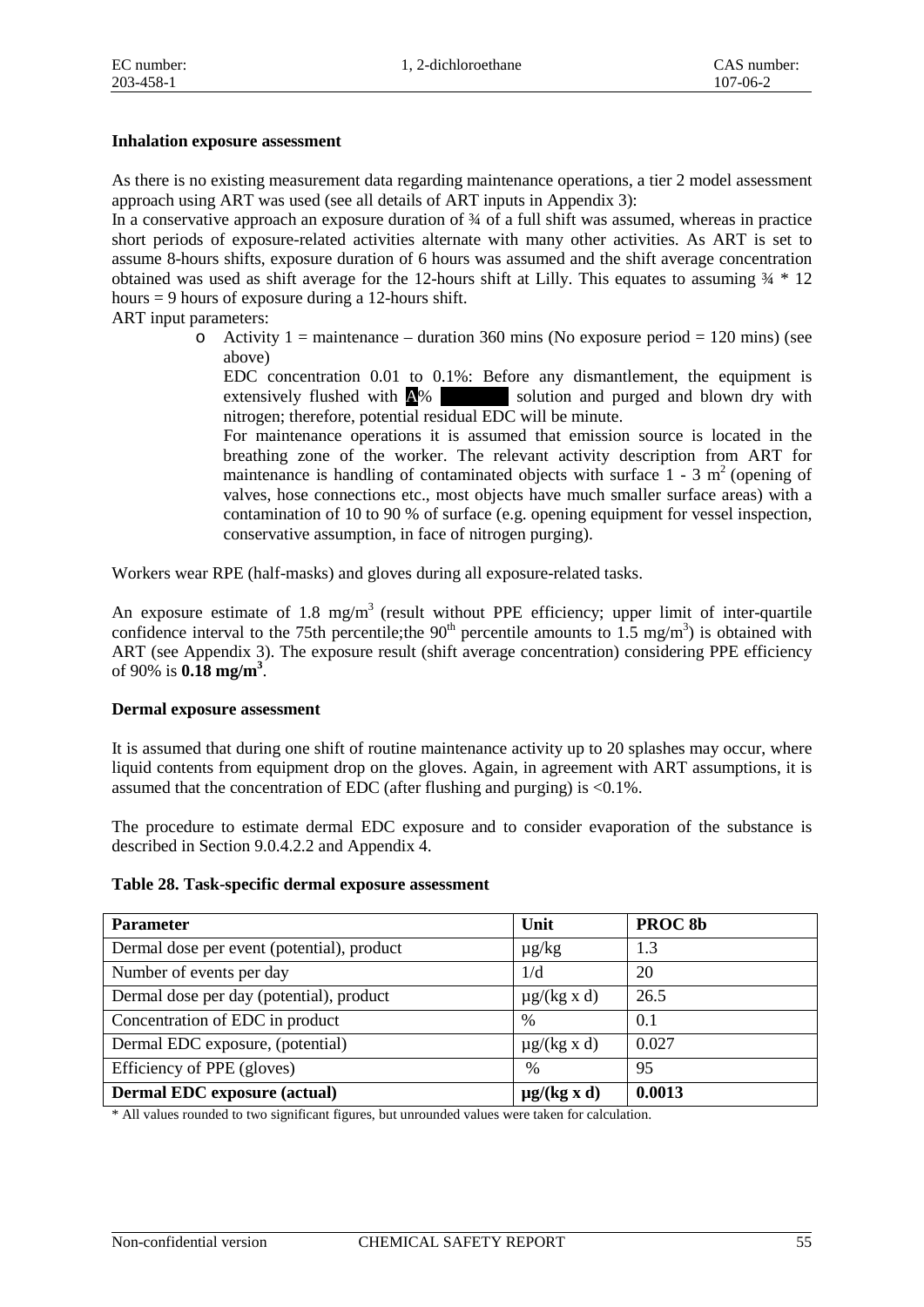#### **Exposure and risk estimate**

| Route of exposure | TWA 12 h<br>exposure<br>concentration      | Correction factor<br>for frequency | corrected long-<br>term exposure<br>concentration | Excess cancer<br>risk |
|-------------------|--------------------------------------------|------------------------------------|---------------------------------------------------|-----------------------|
| Inhalation        | 0.18 mg/m <sup>3</sup> **                  | $0.02*$                            | $0.0036$ mg/m <sup>3</sup>                        | $2.2 \times 10^{-6}$  |
| Dermal            | $0.0013 \mu g/(kg x)$<br>$d$ <sup>**</sup> | $0.02*$                            | $0.000026 \mu g/(kg x)$<br>d)                     | $1.1 \times 10^{-10}$ |
| Combined routes   |                                            |                                    |                                                   | $2.2 \times 10^{-6}$  |

#### **Table 29. Exposure concentrations and risks for workers (CS4)**

*\* Frequency: exposure period: 1 week per year; company workers work in 12 h shifts, contract maintenance workers in 8 h shifts: an average working time per week of 40 hours is assumed; correction factor = 40/1988=0.02. Only 2 out of the group of 10 IE8 Operators are involved (not considered here).*

*\*\* RPE and gloves used during exposure-related activities (90 and 95% efficiency, resp.)* 

Again, dermal exposure is negligible compared to inhalation exposure.

#### **9.1.6. Worker contributing scenario 5: Laboratory quality control (PROC 15)**

#### **9.1.6.1. Conditions of use**

The 'in-process' laboratory analyst is responsible for the analysis of raw solvent and reaction completeness samples which takes place in designated fumehoods within the laboratory (see Figure 9, Appendix 6). Transfer of material from the sample bottle into smaller vials for analysis is conducted within the fumehood. Open handling of chemicals on laboratory benches is not permitted. The HVAC system serving the laboratory has a dedicated air handling unit so that there is 100% fresh air supply with approx. 30 air exchanges per hour. Exhaust air from the fumehoods is not re-circulated, it is HEPA filtered prior to discharge to the atmosphere.

When all tests are complete, surplus sample material is disposed of in the sample sink which is piped into the liquid waste system. The empty sample bottle and cap is placed in a waste drum for incineration.

| <b>Product characteristics</b>                                                        |
|---------------------------------------------------------------------------------------|
| $\cdot$ 1,2-dichloroethane – liquid                                                   |
| Amount used, frequency and duration of use/exposure                                   |
| $\cdot$ 51 samples per year                                                           |
| <b>Technical and organisational conditions and measures</b>                           |
| • Local exhaust ventilation: fume cupboard                                            |
| Conditions and measures related to personal protection, hygiene and health evaluation |
| • Dermal Protection: yes (effectiveness: 95%)                                         |
| • Respiratory Protection: none                                                        |
| Other conditions affecting workers exposure                                           |
| $\bullet$ Place of use: Indoor $-30$ ACH                                              |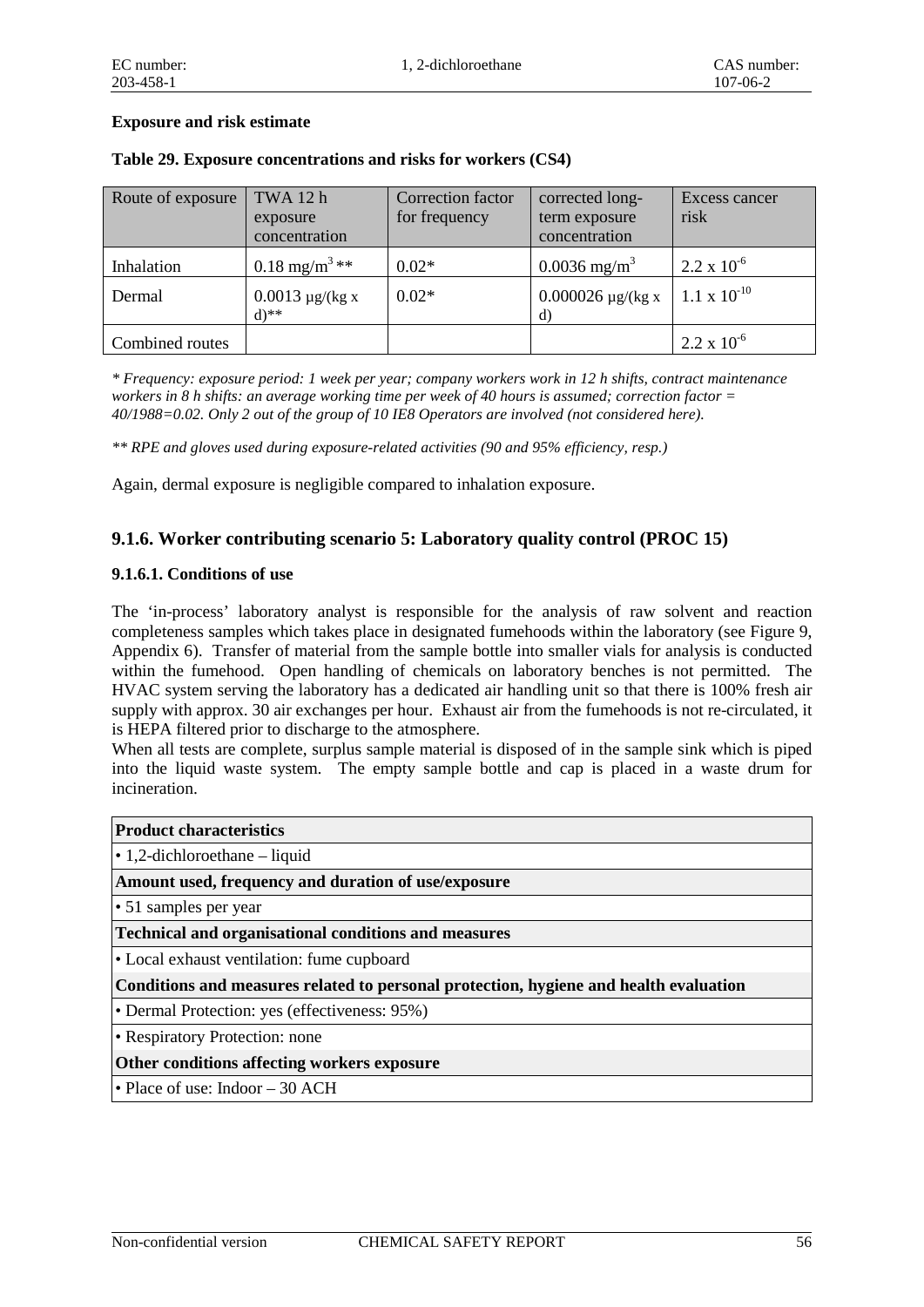#### **9.1.6.2. Exposure and risks for workers**

CS5 covers the analysis of samples containing EDC in the QC laboratory. If Raloxifene Hydrochloride Technical is produced in a year,  $51$  samples  $\bf{B}$ 

with an EDC content of up to 100% are handled in the laboratory per year. Total task duration involving GC or HPLC analysis of one sample is approximately 4 hours, but handling of EDC under the fumehood is restricted to a much shorter time period (assumed to be 1 hour). The remainder of the time is dedicated to GC runs etc. The laboratory analysts are not exposed to EDC for the remainder of the 12-hour shift. There are six quality control laboratory analysts involved in the analysis of EDC-containing sample material (not involved in other CSs). Only one person works with one individual sample

#### **Inhalation exposure assessment**

Only a few measurements are available for exposure during performing laboratory activities including EDC-containing samples. Therefore, exposure was modelled using the tier 2 ART. ART input parameters (see Appendix 3):

> o Activity 1 = laboratory – duration 40 mins (No exposure period = 440 mins) (40 min duration was chosen, as ART assumes 8 hour shifts; the calculated average concentration for 40 min/8 hours is equivalent to an exposure duration of 1 hour per 12 hour-shift) Activity model: transfer of falling liquids, flow <0.1 l/min which is adequate for transfers of small volumes in the laboratory (sample flask < 500 ml). Splash loading

in an open process was chosen as worst case. Fume cupboards are used for all EDC handling. ACH 30 is assumed. At least some of the samples may contain neat EDC, therefore a concentration of 100% is assumed.

An exposure estimate of **0.16 mg/m3** (upper limit of inter-quartile confidence interval to the 75th percentile; the 90<sup>th</sup> percentile amounts to  $0.14 \text{ mg/m}^3$ ) is obtained with ART (see Appendix 3).

Two personal sampling long-term measurements were performed with two laboratory staff members handling EDC samples in December 2014 and January 2015 respectively. Both results were below the LOQ of 3  $\mu$ g (<0.288 mg/m<sup>3</sup> and <0.183 mg/m<sup>3</sup>, respectively). These mesurements support the results from ART modelling.

#### **Dermal exposure assessment**

It is assumed that during one shift (1 hour) up to 8 splashes may occur, where liquid contents from samples drop on the gloves.

The procedure to estimate dermal exposure to EDC and to consider evaporation of the substance is described in Section 9.0.4.2.2 and Appendix 4.

#### **Table 30. Task-specific dermal exposure assessment**

| <b>Parameter</b>                           | Unit             | <b>PROC15</b> |
|--------------------------------------------|------------------|---------------|
| Dermal dose per event (potential), product | $\mu$ g/kg       | 0.033         |
| Number of events per day                   | 1/d              | 8             |
| Dermal dose per day (potential), product   | $\mu$ g/(kg x d) | 0.265         |
| Concentration of EDC in product            | $\%$             | 100%          |
| Dermal EDC exposure, (potential)           | $\mu$ g/(kg x d) | 0.265         |
| Efficiency of PPE (gloves)                 | $\%$             | 95%           |
| <b>Dermal EDC</b> exposure (actual)        | $\mu$ g/(kg x d) | 0.013         |

\* All values rounded to two significant figures, but unrounded values were taken for calculation.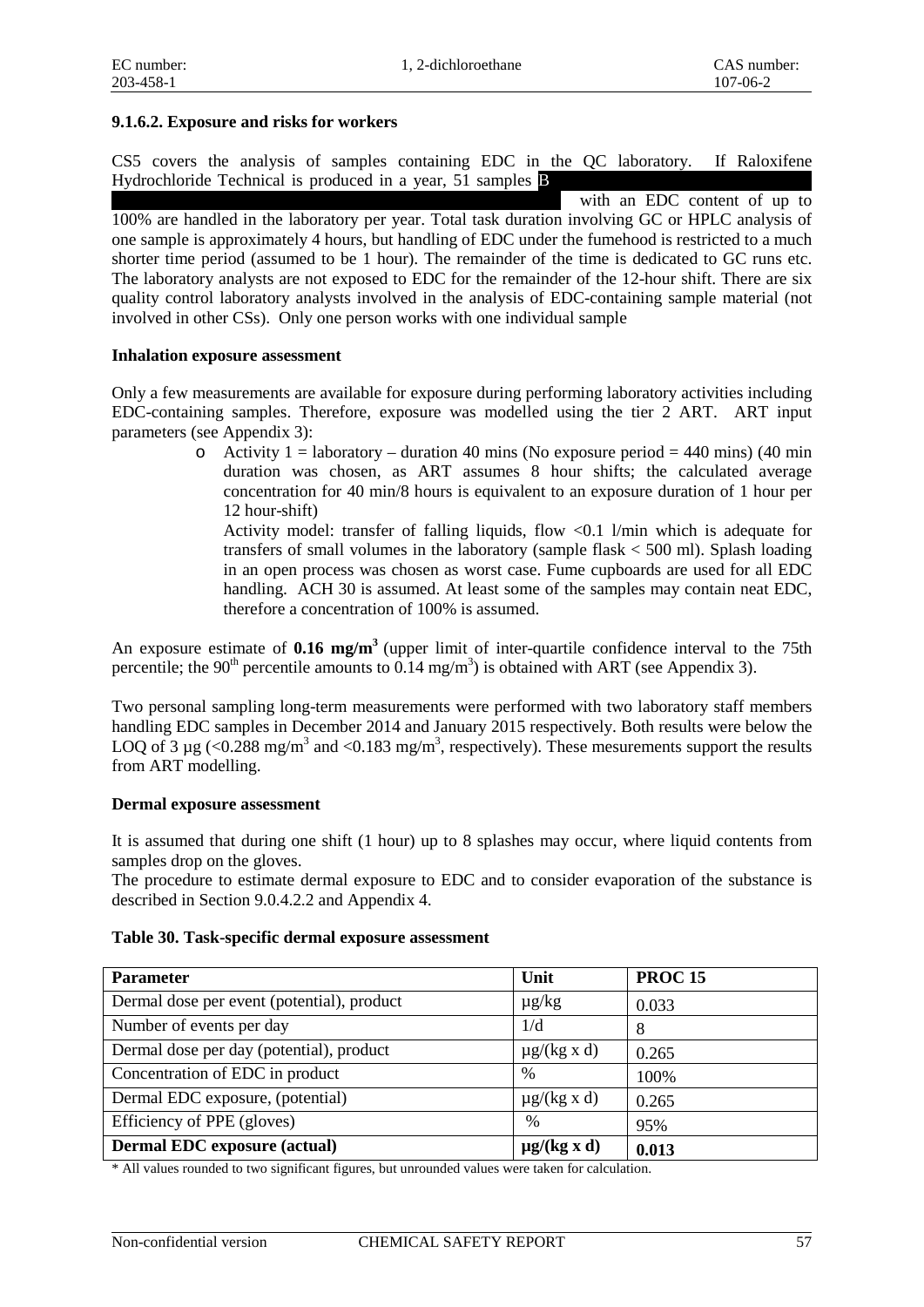#### **Exposure and risk estimate**

| Route of exposure | TWA 12 h<br>exposure<br>concentration | Correction factor<br>for frequency | corrected long-<br>term exposure<br>concentration | Excess cancer<br>risk |
|-------------------|---------------------------------------|------------------------------------|---------------------------------------------------|-----------------------|
| Inhalation        | $0.16 \text{ mg/m}^3$                 | $0.05*$                            | $0.008 \text{ mg/m}^3$                            | $4.8 \times 10^{-6}$  |
| Dermal            | $0.013 \mu g/(kg x d)^{**}$           | $0.05*$                            | $0.0007 \mu g/(kg x d)$                           | $2.8 \times 10^{-9}$  |
| Combined routes   |                                       |                                    |                                                   | $4.8 \times 10^{-6}$  |

#### **Table 31. Exposure concentrations and risks for workers (CS5)**

*\* Frequency: 51 samples are handled per year, an individual sample is handled by one laboratory worker only: correction factor: 51 samples/166 shifts \* 1/6 staff members = 0.05*

*\*\* Gloves are used during exposure-related activities (95% efficiency)* 

#### **9.1.7. Worker contributing scenario 6: Handling in environmental laboratory (PROC 15)**

#### **9.1.7.1. Conditions of use**

CS6 covers the analysis of liquid waste samples (see CS9 for the sampling procedure) containing EDC in the environmental control laboratory. Approximately 90 samples are collected during each production campaign. Concentration of EDC varies between 5% and 15%. Sampling occurs once per day during production, but samples are analysed weekly on a batch basis (7 samples per batch). Samples are received in 250ml glass bottles and stored in a designated vented cabinet in the environmental control laboratory pending analysis. EDC composition of the liquid waste sample is determined by GC analysis. Transfer of material from the sample bottle into the 2 ml GC vial for analysis is conducted within the fumehood. The sealed GC vials are then transferred to the GC auto sampler tray for analysis. When all tests are complete, surplus sample material, bottles, vials are transferred to a HDPE solvent waste drum for eventual incineration.

Sample preparation time for analysis of a weekly batch of samples is approximately one hour, and  $\leq 1$ hour is required for disposal and clean-up. The total time for the analysis could be 8-10 hrs with the GC run lasting approximately 8-9 hrs. However there is no exposure to the analyst during the GC run time.

| <b>Product characteristics</b>                                                                                               |
|------------------------------------------------------------------------------------------------------------------------------|
| • 1,2-dichloroethane – liquid (up to $15\%$ )                                                                                |
| Amount used, frequency and duration of use/exposure                                                                          |
| • Weekly analysis during production campaign (3 months), 15 analyses per year, 2 hour exposure<br>period per day of analysis |
| <b>Technical and organisational conditions and measures</b>                                                                  |
| • Local exhaust ventilation: fume cupboard                                                                                   |
| Conditions and measures related to personal protection, hygiene and health evaluation                                        |
| • Dermal Protection: yes (effectiveness: 95%)                                                                                |
| • Respiratory Protection: none                                                                                               |
| Other conditions affecting workers exposure                                                                                  |
| $\bullet$ Place of use: Indoor $-10$ ACH                                                                                     |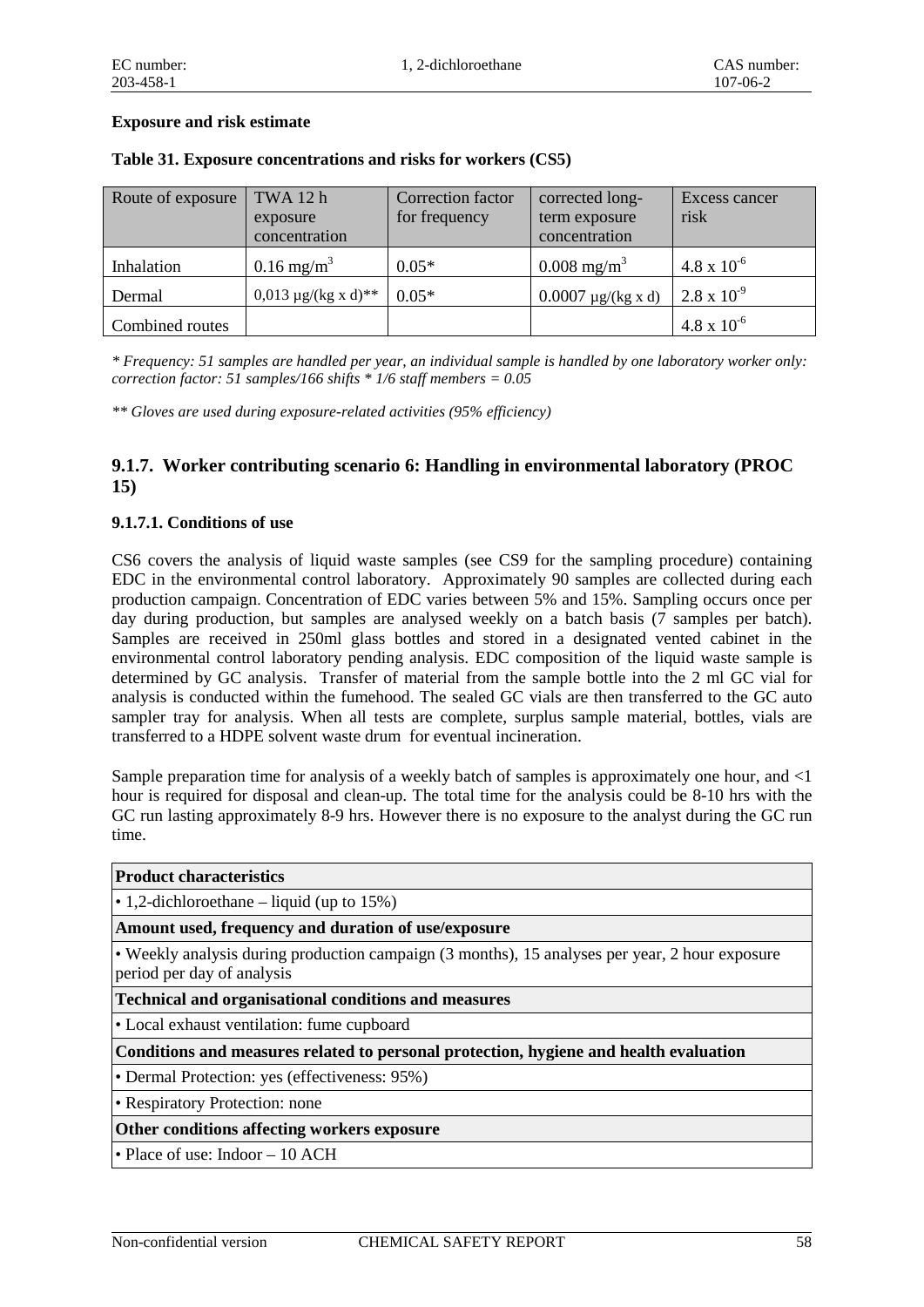#### **9.1.7.2. Exposure and risks for workers**

CS6 covers the analysis of liquid waste samples containing EDC in the environmental control laboratory. Samples collected during the week are analysed in a single batchduring one day of the week. Total task duration involving GC analysis is up to 10 hours, but handling of EDC under the fumehood is restricted to a much shorter time period (assumed to be 2 hours). The remainder of the time is dedicated to GC runs. The laboratory analyst is not exposed to EDC for the remainder of the 12-hour shift. There is 1 laboratory analyst involved in the analysis of waste sample material (not involved in other CSs).

#### **Inhalation exposure assessment**

Exposure was modelled using the tier 2 ART.

ART input parameters (see Appendix 3):

o Activity 1 = laboratory – duration 80 mins (No exposure period = 400 mins) (80 min duration was chosen, as ART assumes 8 hour shifts; the calculated average concentration for 80 min/8 hours is equivalent to an exposure duration of 2 h during a 12 hours-shift)

Activity model: transfer of falling liquids, flow <0.1 l/min which is adequate for transfers of small volumes in the laboratory (sample flask < 500 ml). Splash loading in an open process was chosen as worst case. Fume cupboards are used for all EDC handling. ACH 10 is assumed. Max. EDC concentration is 15%.

An exposure estimate of **0.082 mg/m3** (upper limit of inter-quartile confidence interval to the 75th percentile; the 90<sup>th</sup> percentile amounts to 0.07 mg/m<sup>3</sup>) is obtained with ART (see Appendix 3).

Two personal sampling long-term measurements were performed with two laboratory staff members from the quality control laboratory, handling neat EDC samples, in December 2014 and January 2015, resp. Both results were below the limit of quantification (LOQ=3 µg, i.e.  $\langle 0.288 \text{ mg/m}^3 \rangle$  and  $\langle 0.183 \text{ mg/m}^3 \rangle$  $mg/m<sup>3</sup>$ , respectively). Even lower exposures can be expected in the environmental control laboratory scenario where EDC concentrations in samples do not exceed 15% compared to the quality control laboratory where EDC concentration ranges from 80% to 99.9%. These mesurements support the results from ART modelling.

#### **Dermal exposure assessment**

It is assumed that during one shift (2 hour) up to 16 splashes may occur, where liquid contents from samples drop on the gloves.

The procedure to estimate dermal exposure to EDC and to consider evaporation of the substance is described in Section 9.0.4.2.2 and Appendix 4.

#### **Table 32. Task-specific dermal exposure assessment**

| <b>Parameter</b>                           | Unit             | <b>PROC15</b> |
|--------------------------------------------|------------------|---------------|
| Dermal dose per event (potential), product | $\mu$ g/kg       | 0.033         |
| Number of events per day                   | 1/d              | 16            |
| Dermal dose per day (potential), product   | $\mu$ g/(kg x d) | 0.53          |
| Concentration of EDC in product            | $\%$             | 15%           |
| Dermal EDC exposure, (potential)           | $\mu$ g/(kg x d) | 0.08          |
| Efficiency of PPE (gloves)                 | $\%$             | 95%           |
| <b>Dermal EDC</b> exposure (actual)        | $\mu$ g/(kg x d) | 0.004         |

\* All values rounded to two significant figures, but unrounded values were taken for calculation.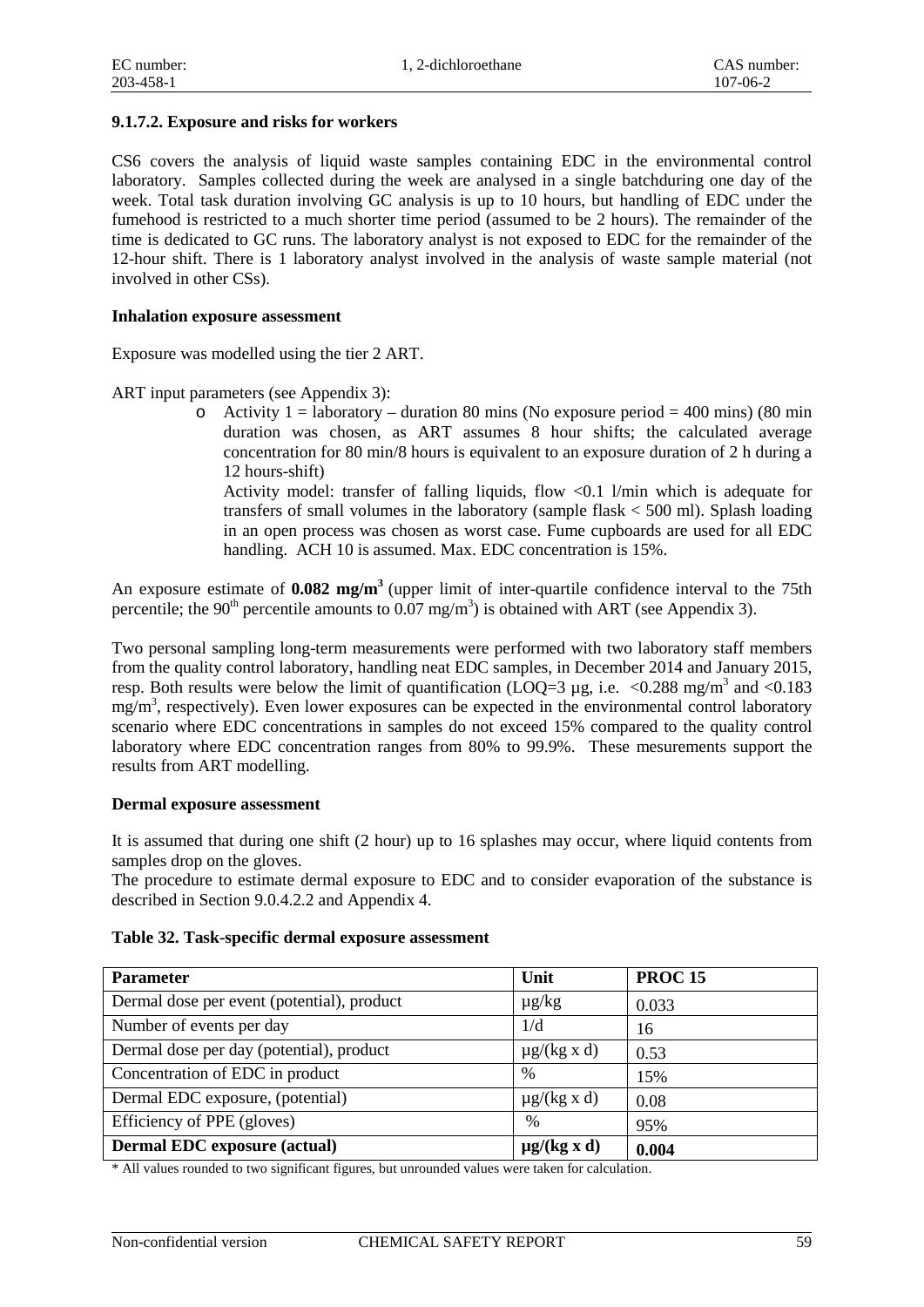#### **Exposure and risk estimate**

| Route of exposure | TWA 12 h<br>exposure<br>concentration | Correction factor<br>for frequency | corrected long-<br>term exposure<br>concentration | Excess cancer<br>risk |
|-------------------|---------------------------------------|------------------------------------|---------------------------------------------------|-----------------------|
| Inhalation        | $0.082 \text{ mg/m}^3$                | $0.09*$                            | $0.0074$ mg/m <sup>3</sup>                        | $4.4 \times 10^{-6}$  |
| Dermal            | 0.004 $\mu$ g/(kg x d)**              | $0.09*$                            | $0.0004 \mu g/(kg x d)$                           | $1.5 \times 10^{-9}$  |
| Combined routes   |                                       |                                    |                                                   | $4.4 \times 10^{-6}$  |

#### **Table 33. Exposure concentrations and risks for workers (CS6)**

*\* Frequency: activity takes place 15 times per year (166 days), correction factor = 0.09*

*\*\* Gloves are used during exposure-related activities (95% efficiency)* 

### **9.1.8. Worker contributing scenario 7: Storage tank EDC sampling (PROC 8b)**

#### **9.1.8.1. Conditions of use**

CS7 covers routine sampling of EDC storage tanks. Regardless of whether a Raloxifene Hydrochloride production campaign is running, the storage tanks are sampled 4 times per year (see Figure 3, Appendix 6). 300ml clear glass bottles are used to collect the sample from the tank. PPE requirements for the task - disposable coveralls, neoprene gloves, full face respirator with an appropriate cartridge. Two samples are obtained, the first is a discard sample to ensure that the second sample presented to the QC laboratory for anlysis is free from moisture and extraneous matter. Contents of the discard sample are disposed of into the liquid waste solvent sink which is located inside a laboratory fumehood.

| <b>Product characteristics</b>                                                        |
|---------------------------------------------------------------------------------------|
| $\cdot$ 1,2-dichloroethane – liquid, neat                                             |
| Amount used, frequency and duration of use/exposure                                   |
| • 4 times per year, 15 minutes.                                                       |
| <b>Technical and organisational conditions and measures</b>                           |
| • Containment: sampling bottle screwed to filling line                                |
| • Local exhaust ventilation: none                                                     |
| Conditions and measures related to personal protection, hygiene and health evaluation |
| • Dermal Protection: yes, (effectiveness: 95%)                                        |
| • Respiratory Protection: yes, (effectiveness: 95%)                                   |
| Other conditions affecting workers exposure                                           |
| • Place of use: outdoors                                                              |

#### **9.1.8.2. Exposure and risks for workers**

#### **Inhalation exposure assessment**

Exposure was modelled using the tier 2 ART.

ART input parameters (see Appendix 3):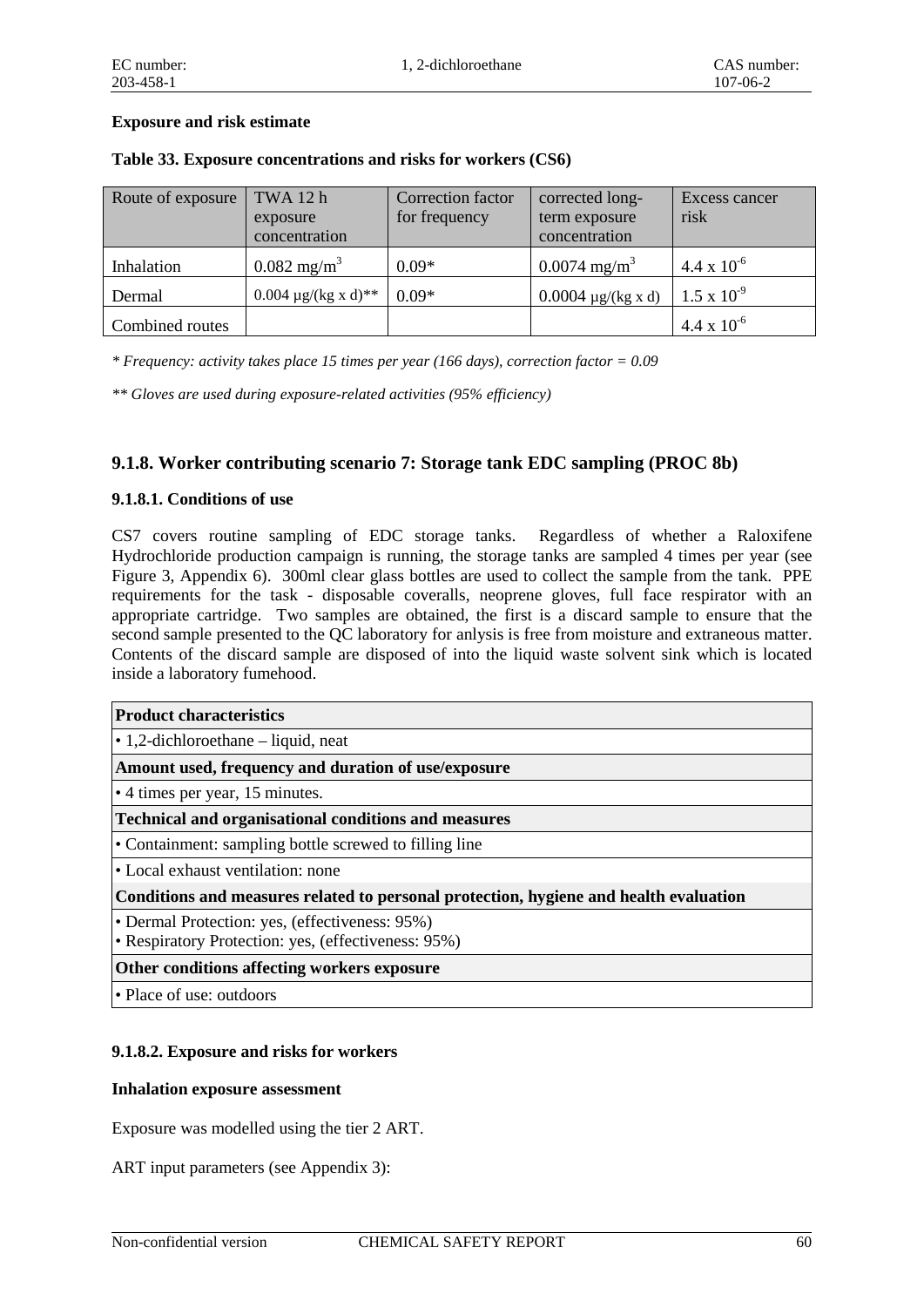Activity  $1 =$  sampling of EDC – duration 15 mins; there is no EDC exposure during the remaining 465 min of the shift.

Justification of inputs used in ART model:

Emission source is located in the breathing zone of the worker. The activity class is transfer of falling liquid with a flow of 0.1 to 1 l/min which is relevant for bottle sampling (300 ml of EDC sampled). Splash loading in an open process has been chosen with medium containment, as a device is used where the flask is closely screwed to the line.

An exposure estimate of  $0.021 \text{ mg/m}^3$  (result without PPE efficiency; upper limit of inter-quartile confidence interval to the 75<sup>th</sup> percentile; the 90<sup>th</sup> percentile amounts to 0.024 mg/m<sup>3</sup>) is obtained with ART (see Appendix 3). The exposure result considering RPE efficiency 95% is 1.05  $\mu$ g/m<sup>3</sup>.

#### **Dermal exposure assessment**

It is assumed that during one sampling activity 1 splash may occur, where liquid drops on the gloves (e.g. when unscrewing the bottle).

The procedure to estimate dermal exposure to EDC and to consider evaporation of the substance is described in Section 9.0.6.2.2 and Appendix 4.

#### **Table 34. Task-specific dermal exposure assessment**

| <b>Parameter</b>                           | Unit             | PROC <sub>8b</sub> |
|--------------------------------------------|------------------|--------------------|
| Dermal dose per event (potential), product | $\mu$ g/kg       | 1.3                |
| Number of events per day                   | 1/d              |                    |
| Dermal dose per day (potential), product   | $\mu$ g/(kg x d) | 1.3                |
| Concentration of EDC in product            | $\%$             | 100                |
| Dermal EDC exposure, (potential)           | $\mu$ g/(kg x d) | 1.3                |
| Efficiency of PPE (gloves)                 | $\%$             | 95                 |
| <b>Dermal EDC</b> exposure (actual)        | $\mu$ g/(kg x d) | 0.066              |

\* All values rounded to two significant figures, but unrounded values were taken for calculation.

#### **Exposure and risk estimate**

#### **Table 35. Exposure concentrations and risks for workers (CS7)**

| Route of<br>exposure | TWA 12 h exposure<br>concentration | Correction factor<br>for frequency | corrected long-term<br>exposure<br>concentration | Excess cancer<br>risk |
|----------------------|------------------------------------|------------------------------------|--------------------------------------------------|-----------------------|
|                      |                                    |                                    |                                                  |                       |
| Inhalation           | $1.05 \,\mathrm{\mu g/m^3}$ **     | $0.004*$                           | $0.0042 \mu g/m^3$                               | $2.5 \times 10^{-9}$  |
| Dermal               | 0.066 $\mu$ g/(kg x d)**           | $0.004*$                           | $0.0003 \mu g/(kg x d)$                          | $1.1 \times 10^{-9}$  |
| Combined<br>routes   |                                    |                                    |                                                  | $3.6 \times 10^{-9}$  |

*\* Frequency: activity takes place four times per year (166 d); correction factor = 0.024; as only one person out of the team of 6 tank farm operators is involved per event, the final correction factor is 0.024 x 1/6 = 0.004* 

*\*\* RPE and gloves used during exposure-related activities (95% efficiency)*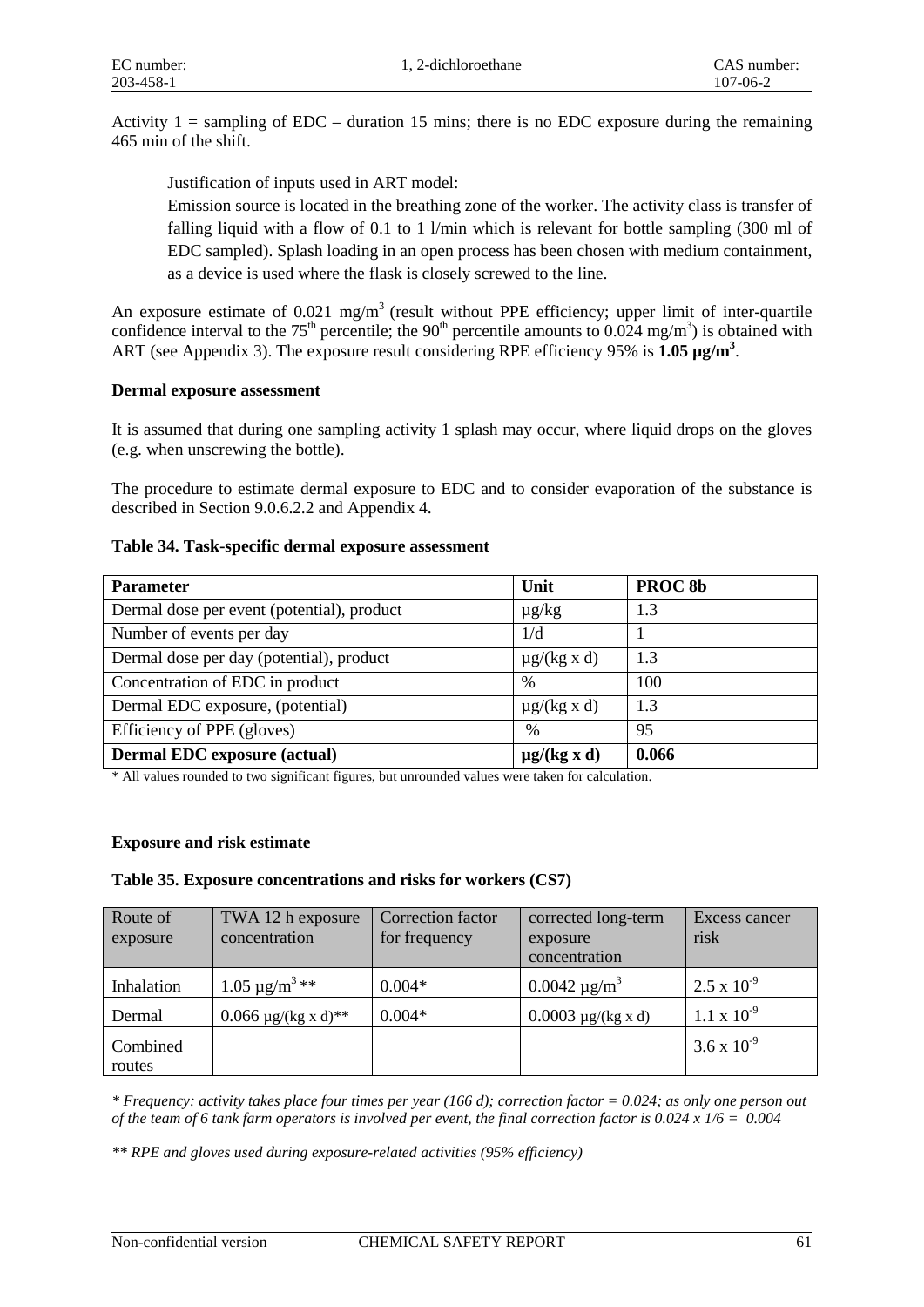Due to the containment and low frequency of the activity, exposure levels are very low. Estimated risk from dermal exposure is close to that calculated for inhalation exposure.

#### **9.1.9. Worker contributing scenario 8: Filter change out on Raw Solvent Storage Tank (PROC 8b).**

#### **9.1.9.1. Conditions of use**

CS8 covers the specific operation of changing the filter on the raw solvent storage tank (see Figure 3, Appendix 6). Filters are changed every twelve months. The duration of the filter change task is 30 minutes. This task follows site practice for a filter change-out on solvent addition lines, which requires a nitrogen purge before opening the system under a line-break permit to ensure that solvent release is minimal. Filter change out instructions are outlined in a specific tank farm procedure. The discarded filter is placed in a sealed plastic liner in a fibre drum and sent off-site for incineration. During the task, the operator wears dermal and respiratory protection (see chapter 9.0.2.2).

#### **Product characteristics**

• 1,2-dichloroethane – liquid, minute concentration

**Amount used, frequency and duration of use/exposure**

• Once per year, 30 minutes.

**Technical and organisational conditions and measures**

• Filter size:  $1.5 \text{ m}^2$ 

**Conditions and measures related to personal protection, hygiene and health evaluation**

• Dermal Protection: yes (effectiveness: 95%)

• Respiratory Protection: yes (effectiveness: 95%)

#### **Other conditions affecting workers exposure**

• Place of use: outdoors

#### **9.1.9.2. Exposure and risks for workers**

#### **Inhalation exposure assessment**

Exposure was modelled using the tier 2 ART.

ART input parameters (see Appendix 3):

Duration: 20 mins (No exposure period  $= 460$  mins) (20 min duration was chosen, as ART assumes 8 hour shifts; the calculated average concentration for 20 min/8 hours is equivalent to an exposure duration of 30 min/12 hours)

Justification of inputs used in ART: Concentration of EDC: 100%

Surface <1 -, according to sizes of filters changed  $(0.4 - 0.6 \text{ m}^2)$ 

Contamination of <10 % of surface (due to nitrogen purge)

No localised controls and no containment were assumed (operation carried out outside, close to buildings).

An exposure estimate of 9.5 mg/m<sup>3</sup> (result without PPE efficiency considered; upper limit of interquartile confidence interval to the  $75<sup>th</sup>$  percentile; the 90<sup>th</sup> percentile amounts to 11 mg/m<sup>3</sup>) is obtained with ART (see Appendix 3). The exposure result considering RPE efficiency 95% is **0.475 mg/m<sup>3</sup>**.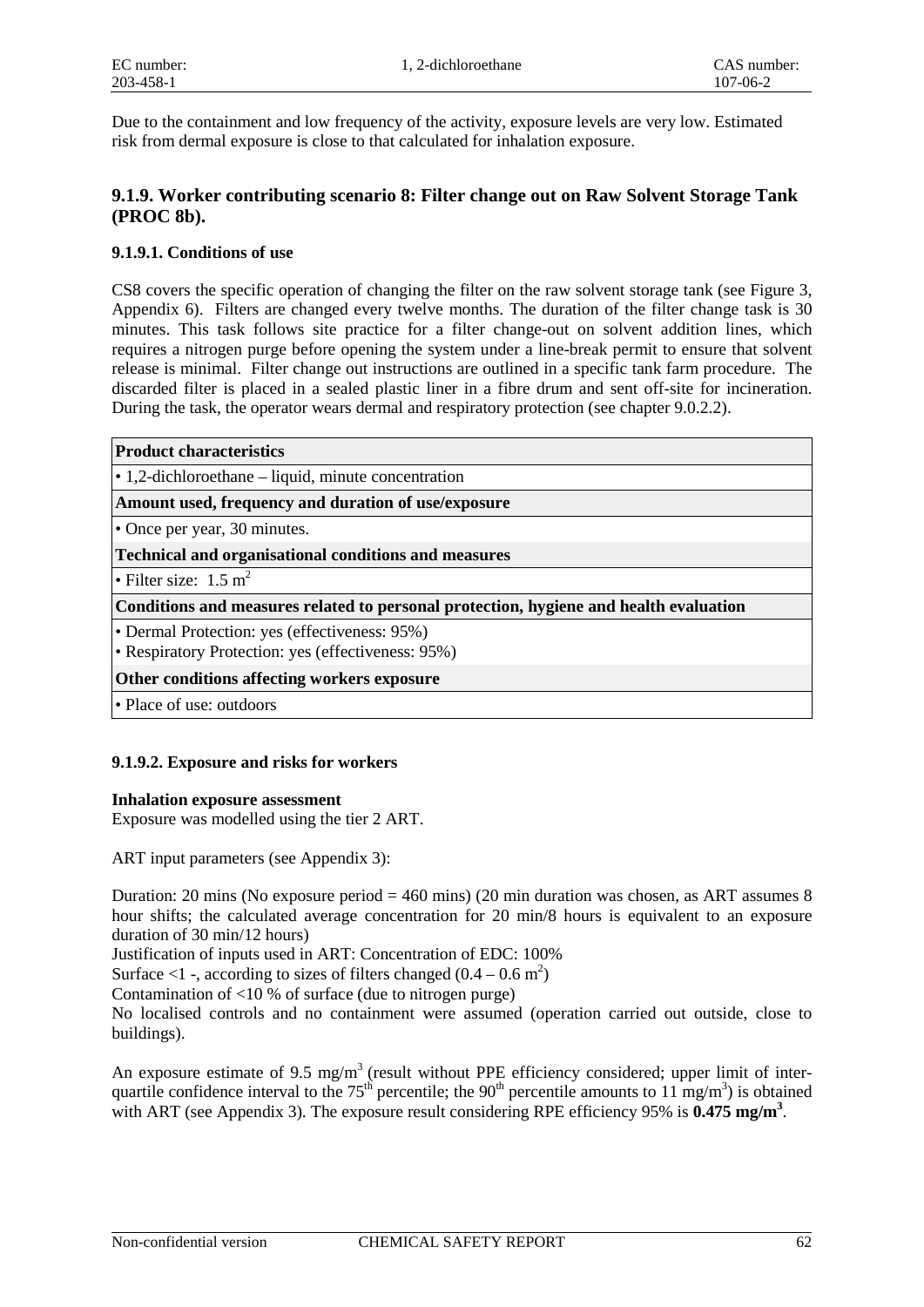#### **Dermal exposure assessment**

It is assumed that during the activity 10 splashes may occur, where liquid drops on the gloves.

The procedure to estimate dermal exposure to EDC and to consider evaporation of the substance is described in Section 9.0.6.2.2 and Appendix 4.

#### **Table 36. Task-specific dermal exposure assessment**

| <b>Parameter</b>                           | Unit             | PROC <sub>8b</sub> |
|--------------------------------------------|------------------|--------------------|
| Dermal dose per event (potential), product | $\mu$ g/kg       | 1.3                |
| Number of events per day                   | 1/d              | 10                 |
| Dermal dose per day (potential), product   | $\mu$ g/(kg x d) | 13.25              |
| Concentration of EDC in product            | $\frac{0}{0}$    | 100                |
| Dermal EDC exposure, (potential)           | $\mu$ g/(kg x d) | 13.25              |
| Efficiency of PPE (gloves)                 | $\%$             | 95                 |
| <b>Dermal EDC</b> exposure (actual)        | $\mu$ g/(kg x d) | 0.66               |

\* All values rounded to two significant figures, but unrounded values were taken for calculation.

#### **Exposure and risk estimate**

#### **Table 37. Exposure concentrations and risks for workers (CS8)**

| Route of<br>exposure | TWA 12 h exposure<br>concentration | Correction factor<br>for frequency | corrected long-term<br>exposure<br>concentration | Excess cancer<br>risk |
|----------------------|------------------------------------|------------------------------------|--------------------------------------------------|-----------------------|
| Inhalation           | $0.475$ mg/m <sup>3</sup> **       | $0.001*$                           | $0.475 \mu g/m^3$                                | $2.9 \times 10^{-7}$  |
| Dermal               | $0.66 \mu g/(kg x d)^{**}$         | $0.001*$                           | $0.00066 \mu g/(kg x d)$                         | $2.8 \times 10^{-9}$  |
| Combined<br>routes   |                                    |                                    |                                                  | $2.9 \times 10^{-7}$  |

*\* Frequency: activity takes place once per year (166 d); correction factor = 0.006; as only one person out of the team of 6 EC&U operators is involved per event, the final correction factor is 0.006 x 1/6 = 0.001*

*\*\* RPE and gloves used during exposure-related activities (95% efficiency)* 

Due to the effective personal protection and the low frequency of the task (once per year) calculated risks are very low for this task.

#### **9.1.10. Worker contributing scenario 9: Waste - Collection of a liquid waste sample from the incineration feed tanks (PROC 8b)**

#### **9.1.10.1. Conditions of use**

CS9 covers the collection of a liquid waste sample from the incineration feed tanks. Samples are collected in 200 ml septum top glass bottles from an in-line needle type sampler, which is located within a glovebox (see Figure 10, Appendix 6). Peak EDC loading of the liquid waste storage system occurs during the Raloxifene Hydrochloride manufacturing campaign with typical EDC composition in the range 5-15%. When Raloxifene Hydrochloride Technical liquid waste stream has cleared the storage system typical EDC composition is neglible (<1%).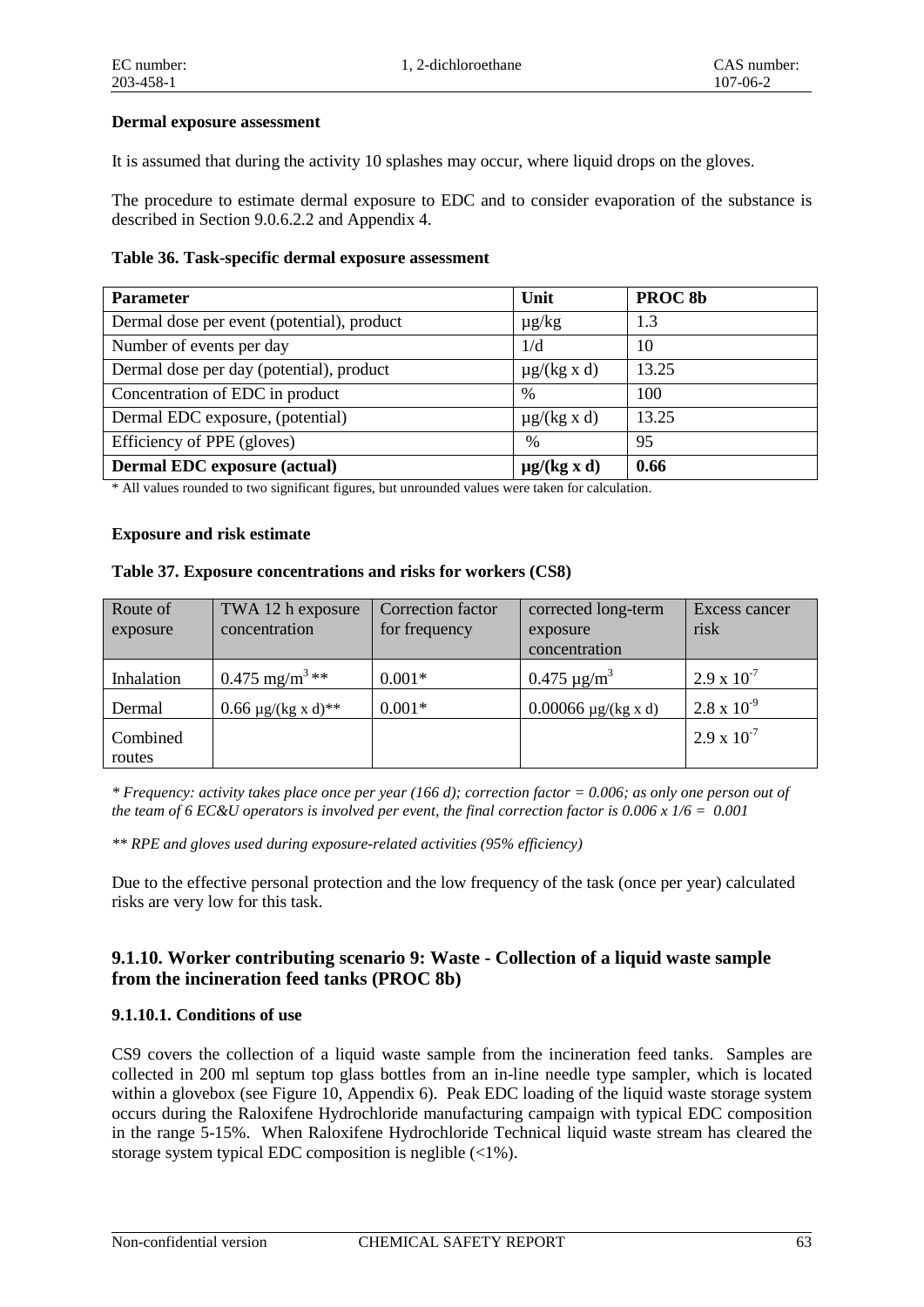#### **Product characteristics**

• 1,2-dichloroethane – liquid, max. concentration 15%

**Amount used, frequency and duration of use/exposure**

• 90 times per year, 15 minutes.

#### **Technical and organisational conditions and measures**

• Containment: glovebox sampling

• Local exhaust ventilation: none

**Conditions and measures related to personal protection, hygiene and health evaluation**

• Dermal Protection: no

• Respiratory Protection: no

#### **Other conditions affecting workers exposure**

• Place of use: outdoors

#### **9.1.10.2. Exposure and risks for workers**

#### **Inhalation exposure assessment**

Exposure was modelled using the tier 2 ART. ART input parameters (see Appendix 3):

Duration 15 mins (no exposure period  $= 465$  min).

Activity class: transfer of falling liquid with a flow of 0.1 to 1 l/min (adequate for bottle sampling, volume of samples: 300 ml). "Low specification glovebox" was chosen. EDC concentration: 15%.

An exposure estimate of 0.0011 mg/m<sup>3</sup> (upper limit of inter-quartile confidence interval to the  $75<sup>th</sup>$ percentile; the 90<sup>th</sup> percentile amounts to  $0.0012$  mg/m<sup>3</sup>) is obtained with ART (see Appendix 3).

#### **Dermal exposure assessment**

During sampling with the glovebox no EDC exposure is expected to occur. No dermal exposure assessment is performed.

#### **Exposure and risk estimate**

#### **Table 38. Exposure concentrations and risks for workers (CS9)**

| Route of           | TWA 12 h exposure          | Correction factor | corrected long-term          | Excess cancer   |
|--------------------|----------------------------|-------------------|------------------------------|-----------------|
| exposure           | concentration              | for frequency     | exposure                     | risk            |
|                    |                            |                   | concentration                |                 |
| Inhalation         | 1.1 $\mu$ g/m <sup>3</sup> | $0.09*$           | 0.099 $\mu$ g/m <sup>3</sup> | 5.9 x $10^{-8}$ |
| Dermal             |                            |                   |                              |                 |
| Combined<br>routes |                            |                   |                              | 5.9 x $10^{-8}$ |

*\* Frequency: activity takes place 90 times per year (166 d); correction factor = 0.54; as only one person out of the team of 6 tank farm operators is involved per event, the final correction factor is 0.54 x 1/6 = 0.09*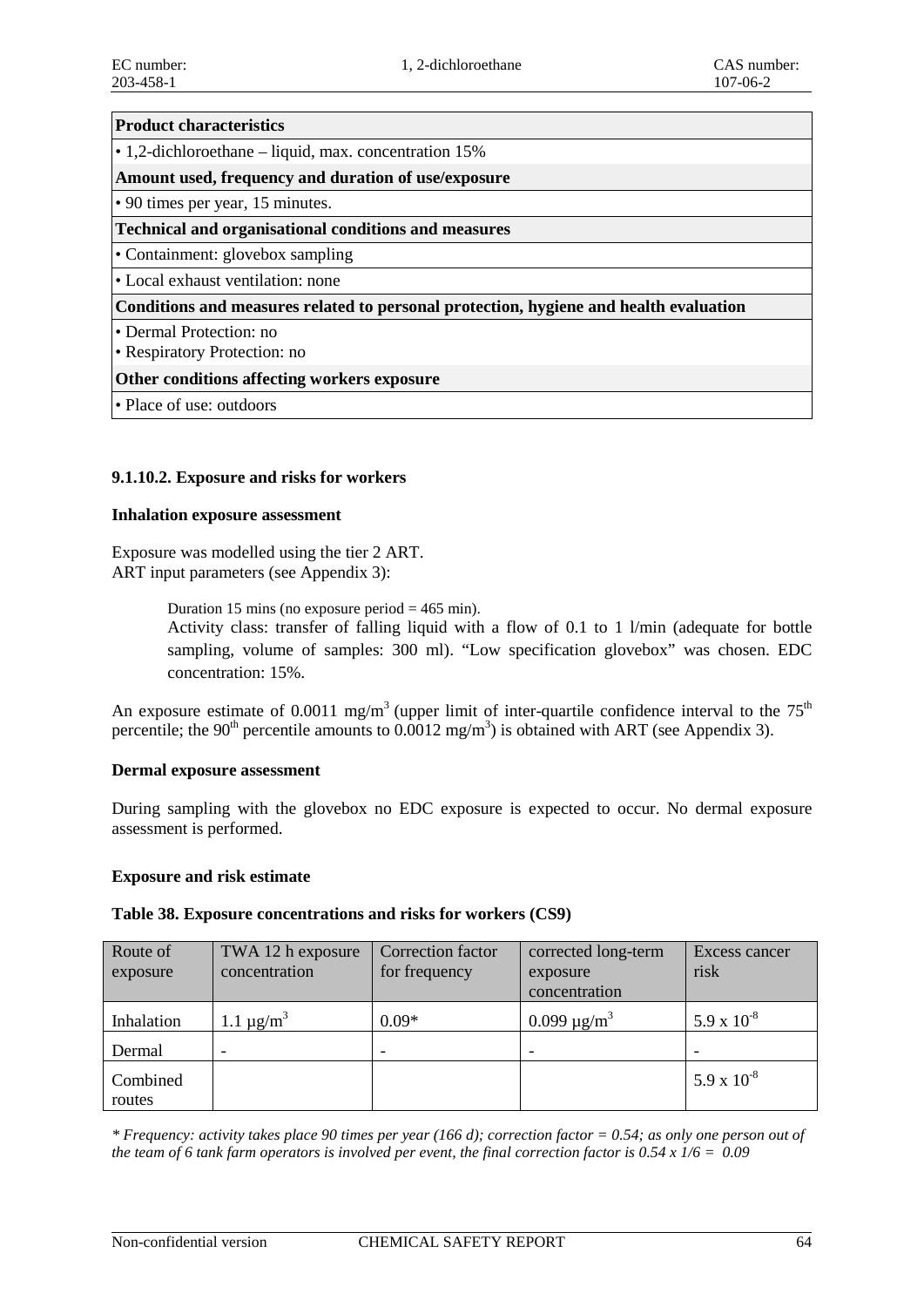Due to the containment (glovebox sampling), exposure levels are very low.

#### **9.1.11. Worker contributing scenario 10: Waste - Changing filters on the incinerator feed line (PROC 8b).**

#### **9.1.11.1. Conditions of use**

CS9 covers the changing of filters on the incinerator feed line. There is a filtration unit installed on the incinerator feed line to prevent the incinerator guns from blocking. EC&U operators are responsible for the cleaning and operation of this unit. Equipment setup is such that it is possible to flush and purge with nitrogen prior to breaking into the sytem under a line break permit. Change out of the filters takes place within a glovebag (see Figure 11, Appendix 6). This operation is performed once every two weeks. The duration is 30 minutes (maximum). During the task, the operator is wearing dermal and respiratory protection (see Section 9.0.2.2).

| <b>Product characteristics</b>                                                        |
|---------------------------------------------------------------------------------------|
| • 1,2-dichloroethane – liquid, conc.: extremely small (after flushing)                |
| Amount used, frequency and duration of use/exposure                                   |
| • Every two weeks, up to 30 min per event                                             |
| <b>Technical and organisational conditions and measures</b>                           |
| • Containment: glovebag                                                               |
| • Local exhaust ventilation: none                                                     |
| Conditions and measures related to personal protection, hygiene and health evaluation |
| • Dermal Protection: no<br>• Respiratory Protection: yes (effectiveness: 90%)         |
| Other conditions affecting workers exposure                                           |
| • Place of use: outdoors                                                              |
|                                                                                       |

#### **9.1.11.2. Exposure and risks for workers**

#### **Inhalation exposure assessment**

Exposure was modelled using the tier 2 ART.

ART input parameters (see Appendix 3):

o Duration 20 mins (no exposure period  $= 460$  mins) (20 min duration was chosen, as ART assumes 8 hour shifts; the calculated average concentration for 20 min/8 hours is equivalent to an exposure duration of 30 min/12 hours) Before any dismantlement, the equipment is fully flushed and purged with nitrogen; therefore, the potential residual EDC is assumed to be extremely small (EDC conc. 0.1 - 0.5 %. Activity description: handling of contaminated objects with surface 1 - 3  $m<sup>2</sup>$  (filter size is 1.6 m<sup>2</sup>) with a contamination of 10 to 90 % of surface. Handling is performed within glovebag. Activity takes place outside.

An exposure estimate of 2.9  $\mu$ g/m<sup>3</sup> (result without PPE efficiency considered; upper limit of interquartile confidence interval to the 75<sup>th</sup> percentile; the 90<sup>th</sup> percentile amounts to 3.3  $\mu$ g/m<sup>3</sup>) is obtained with ART (see Appendix 3). Considering personal RPE (90% efficiency) results in an exposure concentration of **0.29 µg/m3** .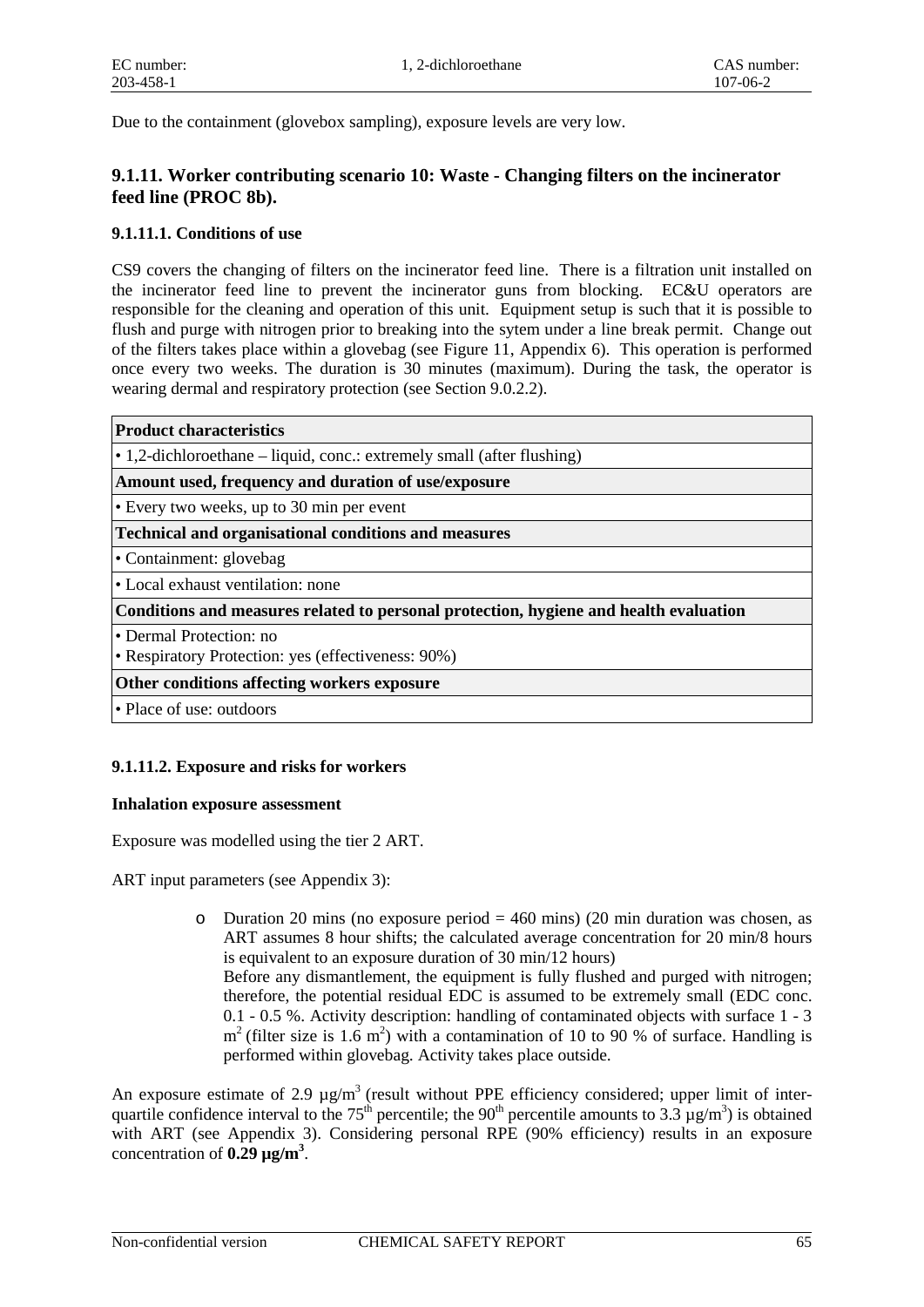#### **Dermal exposure assessment**

During handling filters within the glovebag, no EDC exposure is expected to occur. No dermal exposure assessment is performed.

#### **Exposure and risk estimate**

#### **Table 39. Exposure concentrations and risks for workers (CS10)**

| Route of<br>exposure | TWA 12 h exposure<br>concentration | Correction factor<br>for frequency | corrected long-term<br>exposure<br>concentration | Excess cancer<br>risk |
|----------------------|------------------------------------|------------------------------------|--------------------------------------------------|-----------------------|
| Inhalation           | $0.29 \,\mathrm{\mu g/m^3}_{***}$  | $0.026*$                           | $0.004 \mu g/m^3$                                | $2.4 \times 10^{-9}$  |
| Dermal               |                                    |                                    |                                                  |                       |
| Combined<br>routes   |                                    |                                    |                                                  | $2.4 \times 10^{-9}$  |

*\* Frequency: activity takes place every two weeks (26 times per year); correction factor = 26/166=0.16; as only one person out of the team of 6 tank farm operators is involved per event, the final correction factor is = 0.027*

*\*\* RPE used during exposure-related activities (90% efficiency)* 

Due to the containment (glovebag), exposure levels are very low.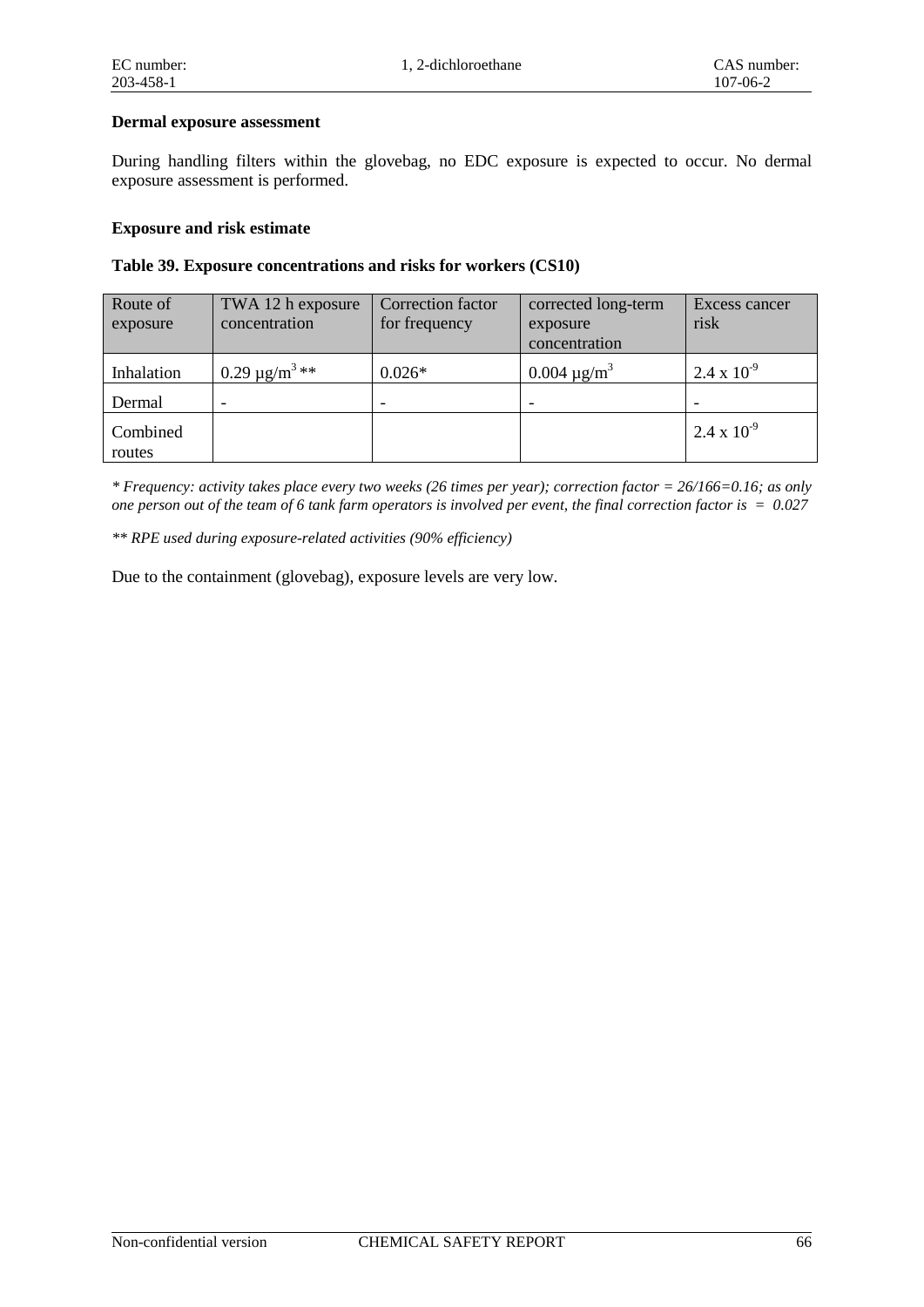# **10. RISK CHARACTERISATION**

# **10.1. Human health**

## **10.1.1. Workers**

As described in chapter 9, there is combined exposure for groups of worker engaged in more than one contributing scenario:

| <b>Job Title</b>                 | <b>CS Combinations:</b>        |
|----------------------------------|--------------------------------|
| <b>IE8</b> Operator              | $CS1 + CS3 + CS4$              |
| <b>EC&amp;U</b> Operator         | $CS2 + CS7 + CS8 + CS9 + CS10$ |
| IE9 Maintenance Fitter           | CS4                            |
| Contract Maintenance Fitter      | CS <sub>4</sub>                |
| In-process QCL analyst           | CS <sub>5</sub>                |
| Environmental laboratory analyst | CS6                            |

#### **Table 40. Calculation of combined risks for workers per contributing scenario**

| Contributing scenario | Exposed group                                  | <b>Associated excess</b><br>cancer risk | <b>Associated excess</b><br>cancer risk (combined) |
|-----------------------|------------------------------------------------|-----------------------------------------|----------------------------------------------------|
| CS <sub>1</sub>       | IE8 operators $(N=10)$                         | $1.2 \times 10^{-5}$                    |                                                    |
| CS <sub>3</sub>       |                                                | $7.5 \times 10^{-6}$                    |                                                    |
| CS <sub>4</sub>       |                                                | $2.2 \times 10^{-6}$                    |                                                    |
| Combined risks        |                                                |                                         | $2.2 \times 10^{-5}$                               |
| CS <sub>4</sub>       | <b>IE9 Maintenance</b><br>Fitters $(N=6)$      | $2.2 \times 10^{-6}$                    | $2.2 \times 10^{-6}$                               |
| CS4                   | <b>Contract Maintenance</b><br>Fitters $(N=7)$ | $2.2 \times 10^{-6}$                    | $2.2 \times 10^{-6}$                               |
| CS <sub>2</sub>       | <b>EC&amp;U</b> Operators                      | $7.4 \times 10^{-6}$                    |                                                    |
| CS7                   | $(N=6)$                                        | $3.6 \times 10^{-9}$                    |                                                    |
| CS8                   |                                                | $2.9 \times 10^{-7}$                    |                                                    |
| CS <sub>9</sub>       |                                                | $5.9 \times 10^{-8}$                    |                                                    |
| CS10                  |                                                | $2.4 \times 10^{-9}$                    |                                                    |
| Combined risks        |                                                |                                         | $7.8 \times 10^{-6}$                               |
| CS <sub>5</sub>       | In-process QCL<br>analysts $(N=6)$             | $4.8 \times 10^{-6}$                    | $4.8 \times 10^{-6}$                               |
| CS <sub>6</sub>       | Environmental Lab<br>analyst $(N=1)$           | $4.4 \times 10^{-6}$                    | $4.4 \times 10^{-6}$                               |

Low exposures were measured and/or modelled for all contributing scenarios. Exposure levels associated the main contributing scenario (CS1) for IE8 Operators during routine production of Raloxifene Hydrochloride Technical lead to a calculated risk close to 1 x  $10^{-5}$ . Exposure levels and risks for other contributing scenarios are even lower. In conclusion, low exposures and risks are derived for handling EDC under these mostly closed conditions.